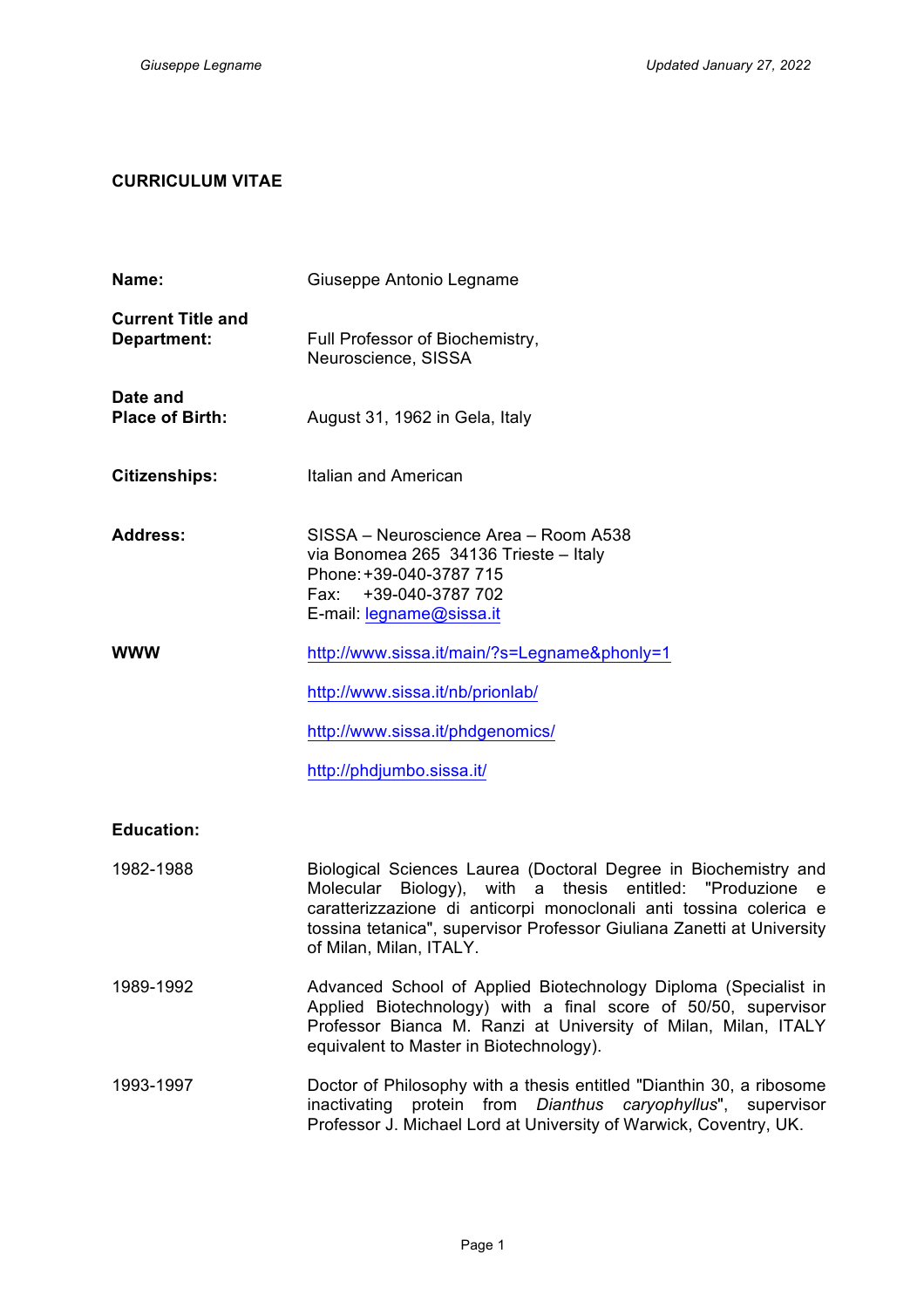#### **Honors:**

| 1989-1991      | Visiting Fellow at Warwick University, Coventry, UK                                                                                                                                                                                                                                                  |  |  |
|----------------|------------------------------------------------------------------------------------------------------------------------------------------------------------------------------------------------------------------------------------------------------------------------------------------------------|--|--|
| 1991-1996      | Researcher and Senior Scientist at ITALFARMACO, S.p.A. research<br>Center, Cinisello Balsamo, Milan, ITALY                                                                                                                                                                                           |  |  |
| 1996-1999      | Research Associate at National Institute for Medical Research,<br>Medical Research Council, London, UK                                                                                                                                                                                               |  |  |
| 1999-2000      | Assistant<br>Researcher<br>the<br>Visiting<br>at<br>Department<br>οf<br>Neurology/Institute for Neurodegenerative Diseases, Professor<br>Stanley B. Prusiner, University of California at San Francisco, USA.                                                                                        |  |  |
| 2000-2006      | the Department of Neurology/Institute<br>Faculty<br>at<br>for<br>Neurodegenerative Diseases, Director Professor Stanley<br>В.<br>Prusiner, University of California at San Francisco, USA.                                                                                                           |  |  |
| 2006-present   | Faculty at the Department of Neuroscience, SISSA, Trieste, Italy.                                                                                                                                                                                                                                    |  |  |
| <b>Awards:</b> |                                                                                                                                                                                                                                                                                                      |  |  |
| 2004           | Awarded 1 <sup>st</sup> Place Best Poster Prize at the First International<br>Conference of the European Network of Excellence NeuroPrion,<br>PRION2004, May 24 <sup>th</sup> -28 <sup>th</sup> , Institute Pasteur, Paris, France. "De<br>novo Generation of Mammalian Prions"                      |  |  |
| 2008           | Awarded Best Poster Prize at the Fifth International Conference of<br>the European Network of Excellence NeuroPrion, PRION2008,<br>October 8 <sup>th</sup> -10 <sup>th</sup> , 2008, Auditorium Hotel,<br>Madrid, Spain.<br>"Developmental role of the prion protein in the nervous system"          |  |  |
| 2011           | Awarded Best Poster Prize at the Eighth International Conference on<br>Prion Diseases and Related Disorders, New World, PRION2011,<br>Montreal, Quebec, Canada, May 16 <sup>th</sup> -19 <sup>th</sup> . "Brain delivery of AAV9<br>expressing anti-PrP molecules delay prion disease onset in mice" |  |  |
| 2012           | Premio Città Impresa ai 1.000 fabbricatori di idee del Nordest, May<br>2 <sup>nd</sup> , Fiera Vicenza, Vicenza, Italy                                                                                                                                                                               |  |  |
| 2012           | Awarded Best Poster Prize at the Ninth International Conference on<br>Prion Diseases and Related Disorders, PRION2012, May 9th-12th,<br>2012 Amsterdam, The Netherlands. "Nanobody stabilize the crystal<br>structure of full-length human PrP"                                                      |  |  |

# **Professional Activities:**

| 2002 | Repository Workshop on Prions |  |  | Scientific Advisory Member for the NIH-Sponsored Reagent                                                                         |  |
|------|-------------------------------|--|--|----------------------------------------------------------------------------------------------------------------------------------|--|
| 2002 |                               |  |  | Scientific Member of the 2002 National Prion Research Program<br>Review Panel, Department of Defense, United States Army Medical |  |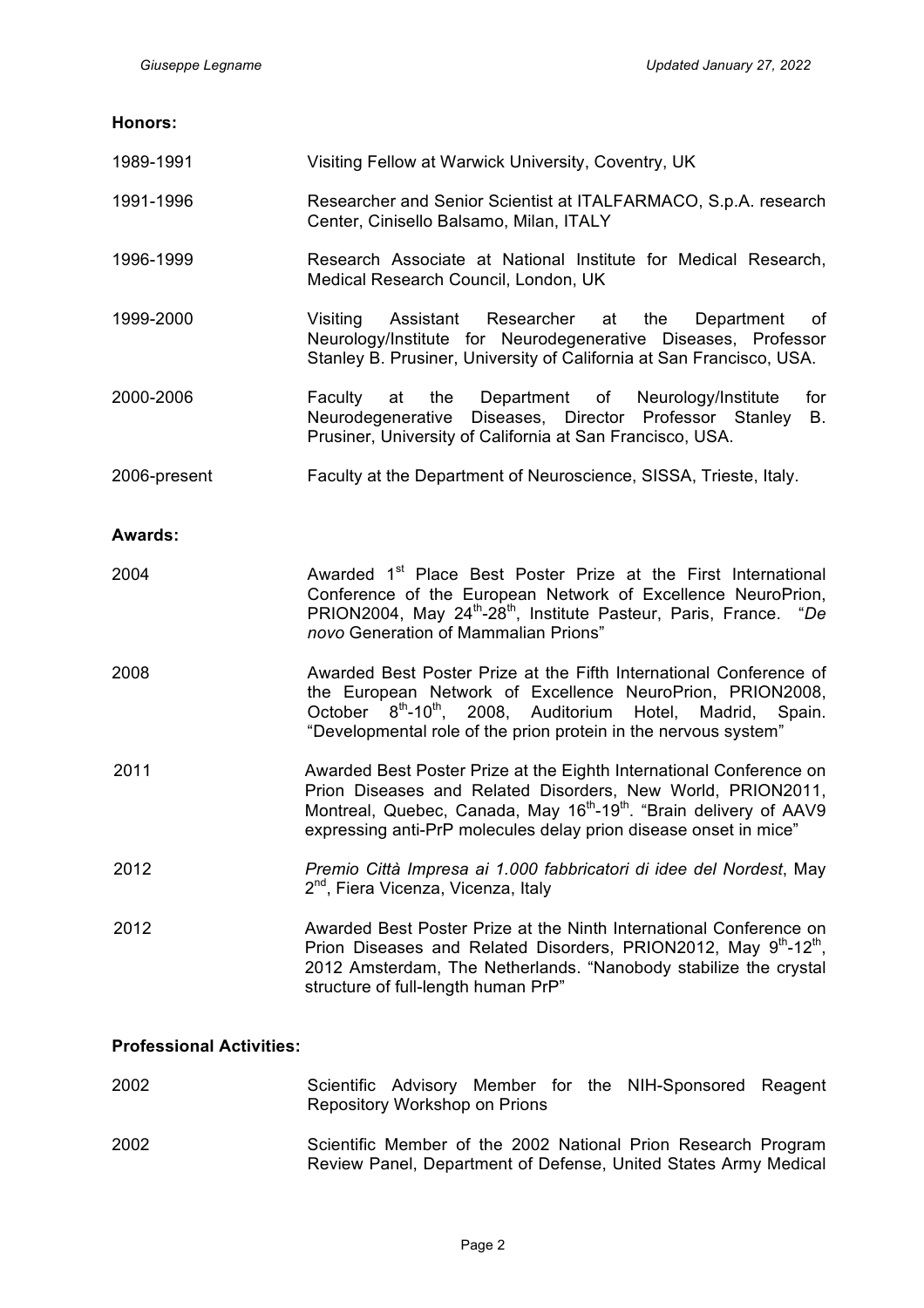Research and Material Command, Congressionally Directed Medical Research Programs

- 2003 Member of the Board for evaluation of PhD candidates, Albert Einstein College of Medicine, Bronx, NY
- 2003-present NIH Grant Reviewer, Manuscript Reviewer for several International Journals (including Science, Nature, Cell, Proceedings of National Academy of Sciences of the USA, Journal of Molecular Biology, Journal of Immunology, Journal of Clinical Investigation, Journal of Neurochemistry, Chemistry & Biology, FASEB Journal, FEBS Journal, Journal of Virology, Journal of General Virology, NeuroReports), EU Grant Reviewer, Italian Agency for Prion Research Reviewer, Polish Medical Research Council Reviewer
- 2007 Member and President of the Board for evaluation of PhD candidates, Università di Padova
- 2008 Scientific Advisory Board Member for EU projects, Scientific Organizer of the International Workshop on 'Human and Animal TSE', June 26-28, 2008, Grado, Italy
- 2008-2010 Evaluator at 'Concorsi per l'ammissione al primo anno dei Corsi Ordinari di primo livello della Scuola Superiore di Catania - a.a. 2008-2009 – 2009-2010 – 2010-2011. Classe delle Scienze Sperimentali.'
- 2008-2009 EU Grant Reviewer for Network of Excellence Neuroprion
- 2009 Member and President of the Board for evaluation of PhD candidates, Università di Trieste
- 2009-present Reviewer for Public Library of Science One (PLoS One), Public Library of Science Biology (PLoS Biology) and Public Library of Science Pathogens (PLoS Pathogens)
- 2011-present Guest Editor of Public Library of Science Computational Biology.
- 2011 *Ad hoc* reviewer for Italian Ministry of Education, Universities and Research for Programmi di Ricerca Scientifica di Rilevante Intersesse Nazionale (PRIN)
- 2011-present Expert Scientific Evaluator, Skolkovo Foundation, Moscow, Russia http://www.sk.ru/en/
- 2011 Scientific Organizer of the  $1<sup>st</sup>$  FVG Summer school on Molecular Biomedicine, Date: July 26-29, 2011, Università di Trieste, Trieste, Italy.
- 2012 Scientific Organizer of the  $2^{nd}$  FVG Summer school on Molecular Biomedicine, Date: July 9-13, 2012, Università di Udine, Udine, Italy.
- 2012-present *Ad hoc* reviewer for the Polish National Science Centre.
- 2014 Academic Editor of Public Library of Science ONE (PLoS ONE).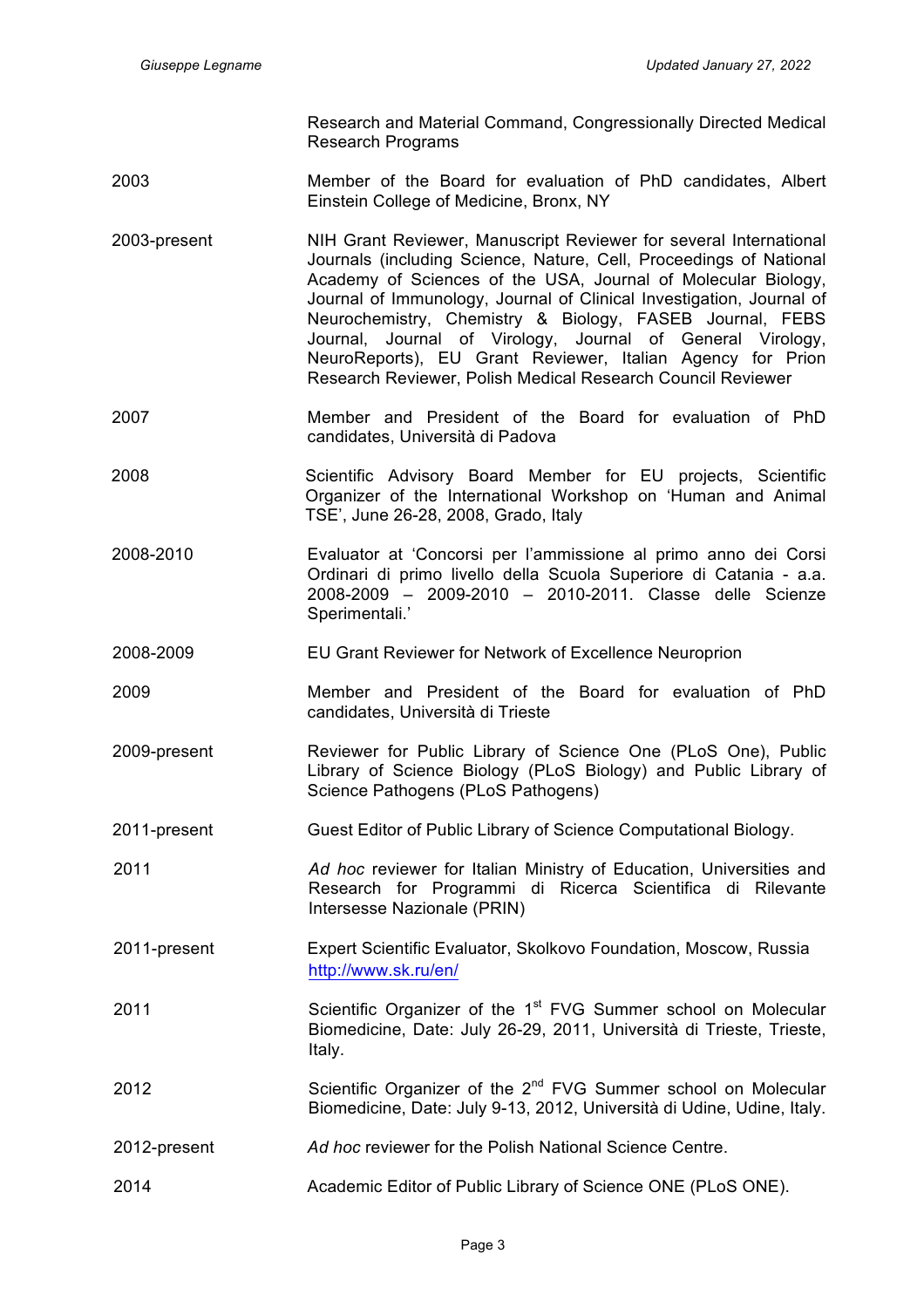| 2014 | Organizer and Chair of the International Conference PRION2014:<br>Epigenetics and Neurodegenerative Diseases - Shaping the future<br>of prion research. Trieste May 27-30, 2014 (http://prion2014.org/). |  |  |
|------|----------------------------------------------------------------------------------------------------------------------------------------------------------------------------------------------------------|--|--|
| 2015 | Organizer and Chair of the International Workshop "Single Molecule"<br>in Biology", Trieste, 23-24 Giugno 2015.                                                                                          |  |  |
| 2015 | Editorial Board Member of the Journal of Biological Chemistry,<br>Member of Frontier in Bioengineering<br>Editorial Board<br>and<br>Biotechnology.                                                       |  |  |
| 2016 | Editorial Board Member of Scientific Reports (Nature Publishing<br>Group)                                                                                                                                |  |  |
| 2016 | Organizer of the International CECAM workshop on "Structural And<br>Functional Annotation Of Bioinorganic Systems", Scuola Normale<br>Superiore, Pisa, May 23-25, 2016                                   |  |  |
| 2019 | Review Editor and Editorial Board Member of Frontier of Aging<br>Neuroscience                                                                                                                            |  |  |
| 2020 | Reviewer for the Swiss National Science Foundation (SNSF) within<br>the Special Call on Coronaviruses                                                                                                    |  |  |
| 2020 | Reviewer for the JPND call 2020 "Novel Imaging and Brain<br>Stimulation<br>Methods<br>Technologies<br>Related<br>and<br>to<br>Neurodegenerative Diseases".                                               |  |  |
| 2020 | Reviewer for Biological Phychiatry.                                                                                                                                                                      |  |  |
| 2021 | Evaluator at 'Concorsi per l'ammissione al primo anno dei Corsi<br>Ordinari di primo livello della Scuola Superiore di Catania - a.a.<br>2021-2022. Classe delle Scienze Sperimentali.'                  |  |  |

| 1982-1985 | Research Assistant working on circadian rhythm of melatonin in man<br>at the laboratory of the Chair of Chemotherapy, Professor<br>F.Fraschini, at the "Istituto di Farmacologia e Chemioterapia<br>Medica", University of Milan, ITALY. |
|-----------|------------------------------------------------------------------------------------------------------------------------------------------------------------------------------------------------------------------------------------------|
| 1985-1988 | Doctoral experimental thesis on production and characterization of<br>monoclonal antibodies to bacterial toxins at the laboratory of<br>Immunology, Dr. Y.M.Galante, RECORDATI S.p.A., Milan, ITALY.                                     |
| 1988-1989 | One-year Fellowship on neurological diseases with an auto immune<br>basis, laboratory of Neuroimmunology, Professor E.Nobile-Orazio,                                                                                                     |

at the "Istituto di Clinica Neurologica", University of Milan, ITALY. 1989-1991 Visiting Fellow at the laboratory of Plant Biochemistry, Professor J.M.Lord, Department of Biological Sciences, University of Warwick,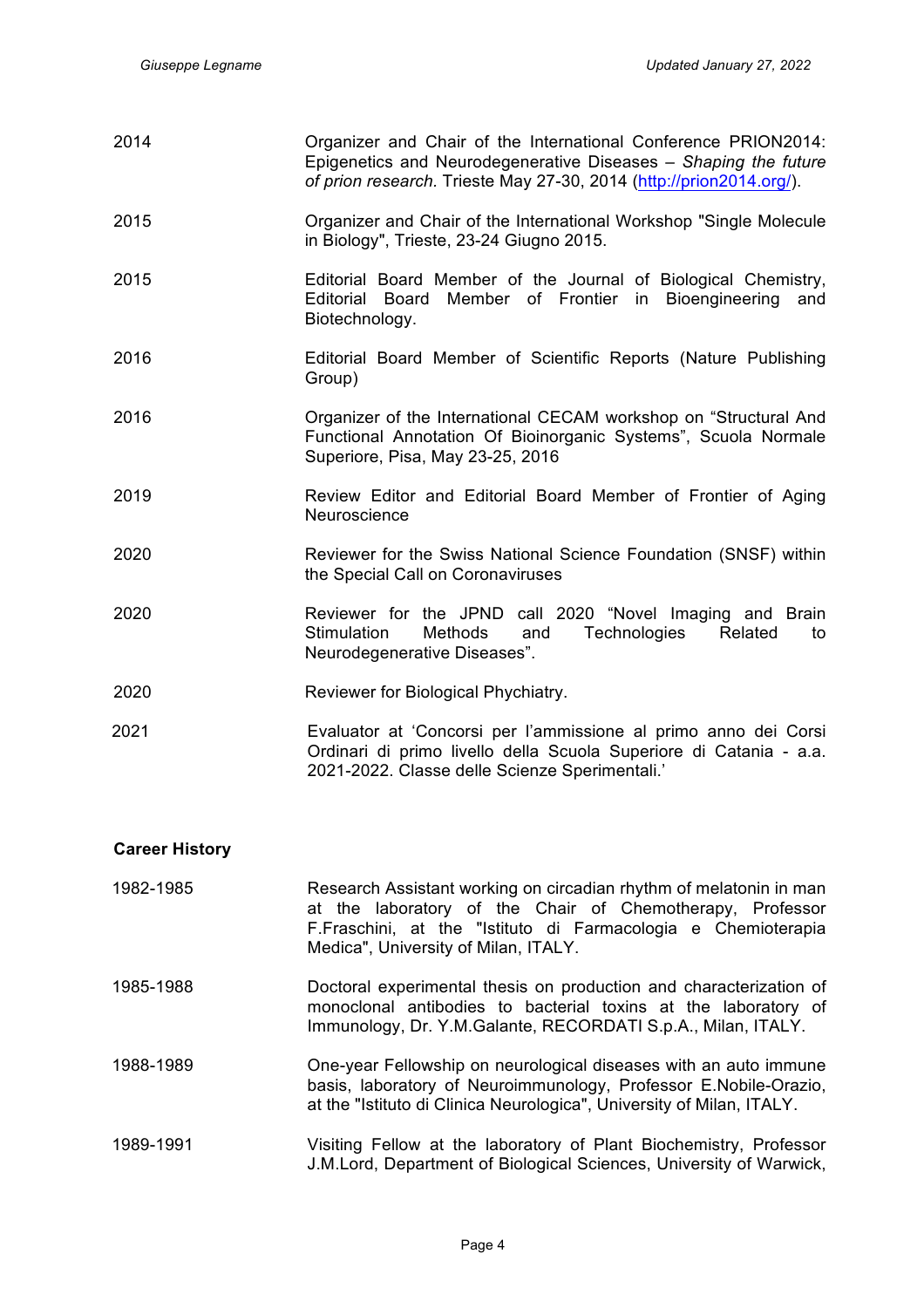Coventry, UK, to study some aspects of the molecular biology of Nglycosidase enzymes.

- 1991-1994 Researcher at ITALFARMACO S.p.A. Research Center, Cinisello Balsamo (Milan), ITALY.
- 1994-1996 Senior Scientist at the ITALFARMACO S.p.A. Research Center, Cinisello Balsamo (Milan), ITALY.
- 1996-1999 Research Associate at the Dept. of Molecular Immunology at National Institute for Medical Research (N.I.M.R.), Medical Research Council, The Ridgeway, Mill Hill, London, UK
- 1999-2000 Visiting Assistant Researcher at the Department of Neurology/Institute for Neurodegenerative Diseases, Professor Stanley B. Prusiner, University of California at San Francisco, USA.
- 2000-2004 Assistant Adjunct Professor at the Department of Neurology/Institute for Neurodegenerative Diseases, Professor Stanley B. Prusiner, University of California at San Francisco, USA.
- 2004-2006 Associate Adjunct Professor at the Department of Neurology/Institute for Neurodegenerative Diseases, Professor Stanley B. Prusiner, University of California at San Francisco, USA.
- 2006-2018 Associate Professor at the Department of Neuroscience, SISSA, Trieste, Italy.
- 2006-present Faculty of the PhD Program in Functional and Structural Genomics, SISSA, Trieste, Italy.
- 2011-2015 Coordinator of PhD Program in Functional and Structural Genomics SISSA, Trieste, Italy.
- 2012-2016 Member-elect of Academic Senate, SISSA, Trieste, Italy.
- 2014-present Faculty of the PhD Program in Molecular Biology (JuMBo), SISSA, Trieste, Italy.
- 2015-present Coordinator of the PhD Program in Molecular Biology (JuMBo), SISSA, Trieste, Italy.
- 2018-present Full Professor of Biochemistry at the Department of Neuroscience, SISSA, Trieste, Italy.

#### **Teaching Experience:**

| 1982-1987 | Part-time teaching Biology and Mathematics courses at Secondary<br>Schools in Italy. |
|-----------|--------------------------------------------------------------------------------------|
| 1987-1989 | Teaching Biology courses at Independent Psychology School in<br>Milan, Italy.        |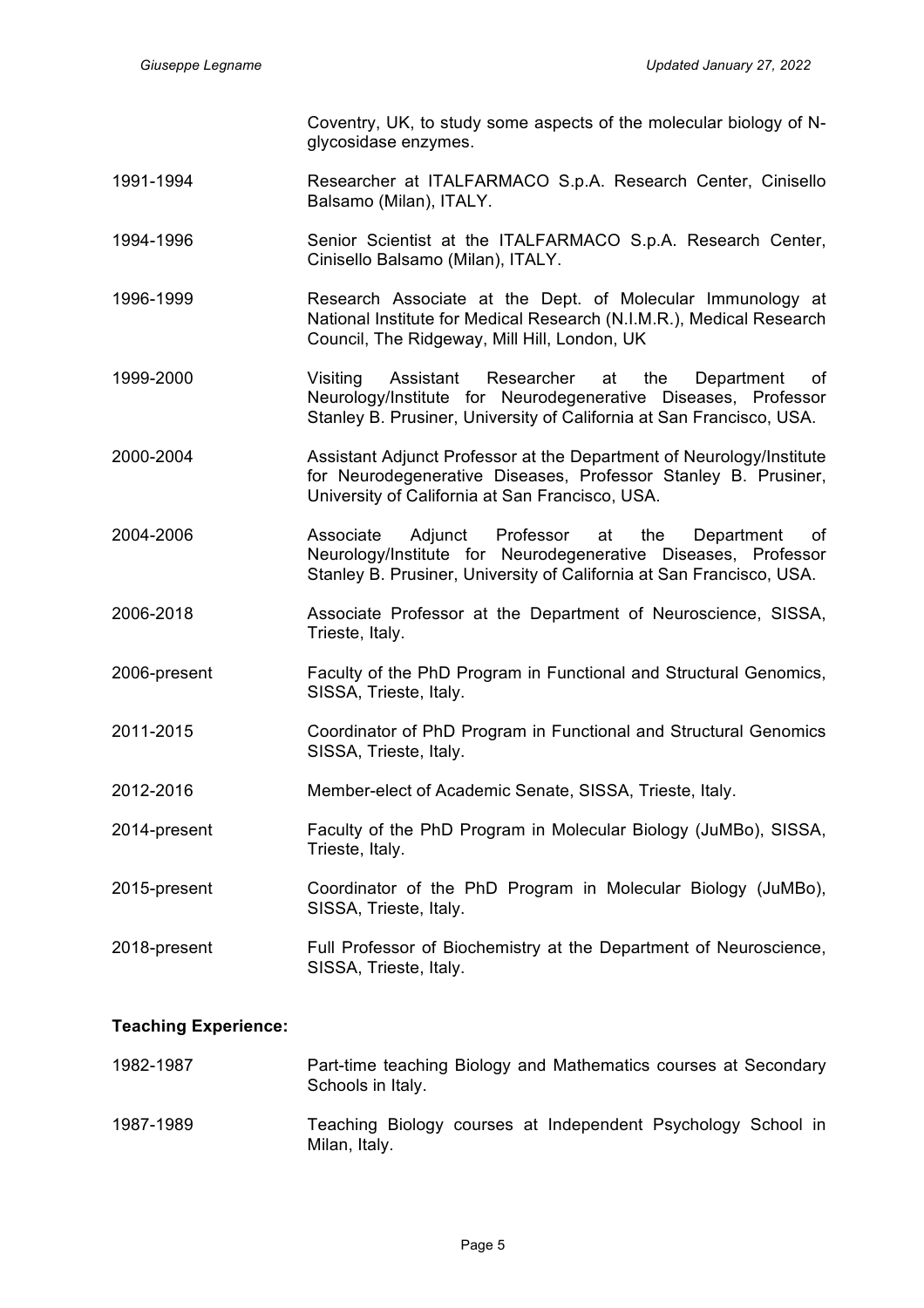1989-1991 Taught students, visiting scientist, and new coworkers at Plant Biochemistry Laboratory, Warwick University, purification techniques (conventional and HPLC). Advised on protein sample purification, antibody purification and related techniques.

1991-1996 Taught research assistants and new coworkers molecular biology techniques in the Immuno-Oncology laboratory of Italfarmaco Research Center. Supervised British under-graduate students towards experimental thesis on molecular biology and biochemistry projects. Supervised post-graduate student in developing transgenic models of inflammation.

- 1996-1999 Advisor to postdoctoral fellows and Ph.D. students in several biochemistry and molecular biology projects at the Division of Molecular Immunology at MRC, London, UK
- 1999-2006 Manage research activities carried out by Technical Staff, advisor to postdoctoral scholars in biochemical approaches to identify novel proteins interacting with different form of prion protein.
- 2006-present Advisor to PhD students in Neurobiology, Physics And Chemistry Of Biological Systems and in Structural and Functional Genomics at SISSA.
- 2006-2012 Teaching Courses on Biochemical Signaling in the Nervous System, Neuropathology, Neurobiology of Disease, Neurodegenerative Diseases, Physiology of Cellular Communication and Signal Transduction for PhD Program in Neurobiology at SISSA.
- 2006-present Teaching Courses on Biochemical Signaling in the Nervous System, Neuropathology, Neurobiology of Disease, Neurodegenerative Diseases, Physiology of Cellular Communication and Signal Transduction, Biochemical Basis of Neurodegeneration and Neuropathology for PhD Programs in Functional and Structural Genomics at SISSA.
- 2006-2010 Advisor to PhD students in Neurosciences at the Università di Milano-Bicocca.
- 2007 Teaching Course on "Neuropathology of TSEs in man and animals" within the Master of "Diagnostic Applications of Biotechnology" Consorzio Universitario Internazionale - Facoltà di Medicina Veterinaria, Università di Udine.
- 2008/2016 Teaching Course on Neurodegenerative Diseases at University of Medicine and Parmacy at Ho Chi Minh City, Ho Chi Minh City, Vietnam.
- 2014-present Advisor to PhD students in Molecular Biology (JuMBo) at SISSA.
- 2014-present Teaching Course on Biochemical Basis of Neurodegeneration and Neuropathology within the Master of Neuroscience - Facoltà di Scienze della Vita, Università di Trieste.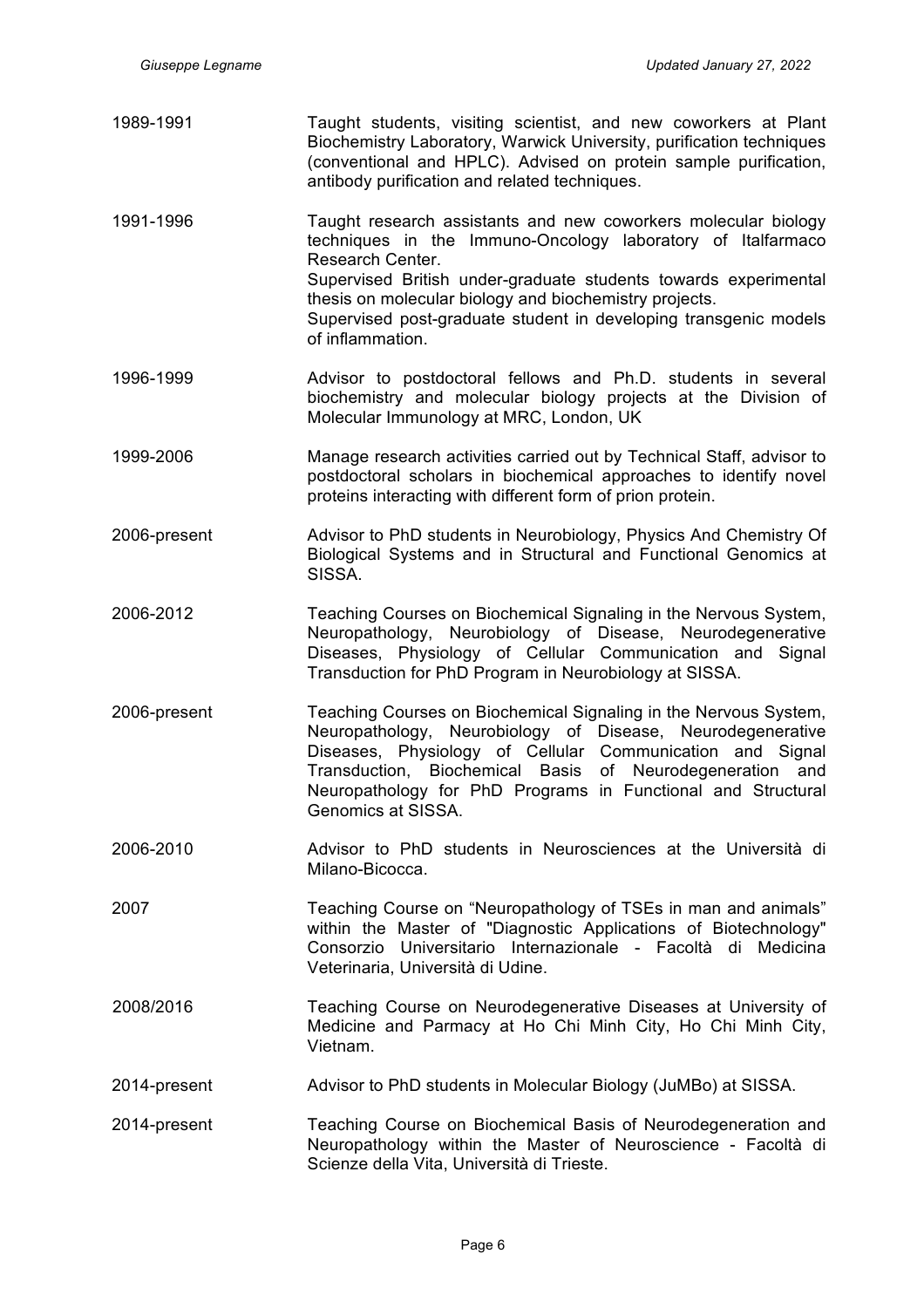2014-present Teaching Courses on Biochemical Basis of Neurodegeneration within the PhD Program in Molecular Biology (JuMBo) at SISSA.

## **Invited presentations:**

June 19, 1992 Oral presentation at the 3rd International Symposium on Immunotoxins. Sheraton World Resort, Orlando, Florida, USA. "In vitro expression, processing and activity of pre dianthin 30 and dianthin 30" June 15, 1993 Oral presentation at the 6th European Congress on Biotechnology. Firenze, Italy. "Expression and activity of pre-dianthin 30 and dianthin 30" July 9, 1993 Oral presentation at the 22nd FEBS Meeting, Stockholm, Sweden. "Molecular and structural studies on dianthin 30" May 13, 1999 Oral presentation at the Infection and Immunity Series, National Institute for Medical Research, MRC, London, UK. "Thymopoiesis in lck inducible mice" October 14, 2002 Lecture at Chiron Corporation, Emeryville, California, USA. "Prion and doppel proteins bind to granule neurons of the cerebellum" November 27, 2002 Lecture at Istituto Scientifico San Raffaele, DIBIT, Segrate, Milan, Italy. "Ligands in the brain binding prion and doppel proteins" November 28, 2002 Invited Lecture at the Istituto di Biologia e Biotecnologia Agraria del Consiglio Nazionale delle Ricerche, Palazzo L.I.T.A., Segrate, Milan, Italy. "Cooperative binding of prion protein to kringle domains" May 30, 2003 Invited Lecture at the Centro de Estudios Avanzados, University of Santiago de Compostela, Santiago de Compostela, Spain. Frontiers in Prion Research. "*In vivo* efficacy of quinacrine in mice model of prion disease" November 25, 2003 Invited Lecture at the Environmental Toxicology Department, University of California Santa Cruz, Santa Cruz, CA, USA. "Prion Protein: Function, Toxicity And Therapy" February 12, 2004 Department of Physiology & Biophysics, Albert Einstein College of Medicine, Bronx, New York, NY, USA. "Prion Protein: Function, Toxicity And Therapy" April 28, 2004 Invited Speaker at the Annual Meeting of the Biological Safety Affairs Forum, University of California San Francisco, San Francisco, CA, USA. "Recent Advances in Prion Research and Safety Management" May 28, 2004 First International Conference of the European Network of Excellence NeuroPrion, Institute Pasteur, Paris, France. "*De novo*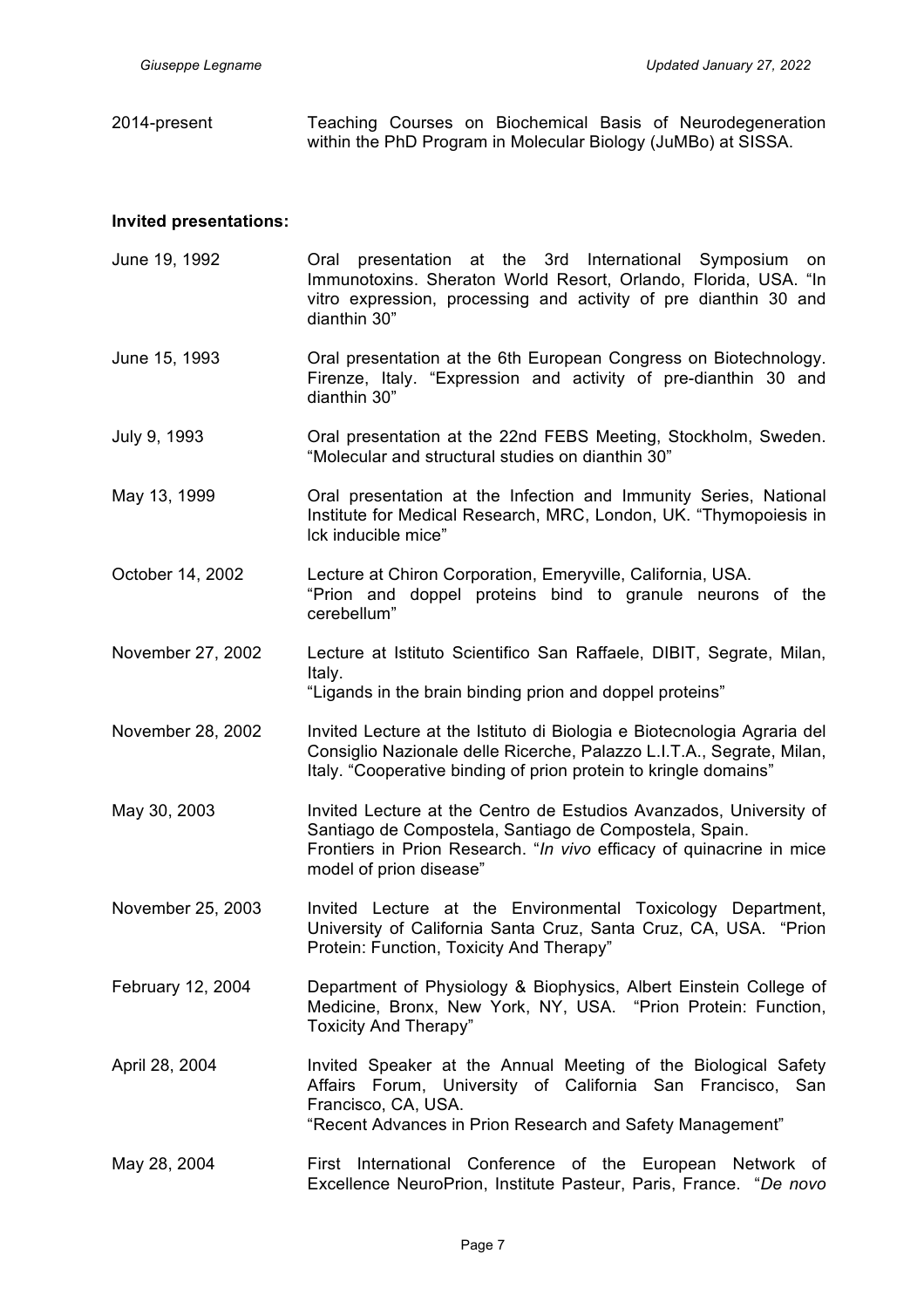Generation of Mammalian Prions" (Oral presentation for 1<sup>st</sup> Place Best Poster Award)

- October 4, 2004 Institute of Child Health Series Lectures, University College of London, UK. "Synthetic Mammalian Prions"
- October 21, 2004 Special Lecture at the Department of Chemical Science, University of Catania, Italy. "Synthetic Mammalian Prions"
- January 21, 2005 Invited Speaker at the Annual SOTAB 2005 (State of the Art in Biology), Masters Hall of the Georgia Center for Continuing Education on the University of Georgia Athens Campus, January 21- 22, 2005, Athens, Georgia, USA. "Prion Protein: Infectivity, Function and Therapy"
- February 14, 2005 Invited Speaker at the Cambridge Healthtech Institute's  $9<sup>th</sup>$  Annual Transmissible Spongiform Encephalopathies, February 14-15, 2005, McLean, Virginia, USA. ""*De novo* Generation of Mammalian Prions"
- April 7, 2005 Invited Speaker at the  $2^{nd}$  International Symposium on the New Prion Biology: Basic Science, Diagnosis and Therapy. Istituto Veneto di Scienze, Lettere ed Arti, April 7-9, 2005, Venice, Italy. "*De novo* Generation of Mammalian Prions"
- October 26, 2005 Special Lecture at University of Turin, Dept. of Neuroscience, Turin, Italy. "Synthetic Mammalian Prions"
- November 27-30, 2005 Invitation to attend and present at "Prion Biology: Puzzles and Paradoxes," Banbury Center, Cold Spring Harbor Laboratory, NY, USA. "Synthetic mouse prion transmission studies in mice"
- December 19, 2005 Special Lecture at the Neuroscience Department, Istituto di Ricerche Farmacologiche "Mario Negri", Milan, Italy. "Synthetic Mammalian Prions"
- December 20, 2005 Invited Lecture at CNR Conference on the interaction between prions and soil. Rome, Italy
- April 28, 2006 Invited Lecture at ELETTRA Sincrotrone Trieste S.C.p.A. di interesse nazionale - AREA Science Park – Trieste, ITALY
- July 16, 2006 Invited Speaker at 'The 10<sup>th</sup> International Conference on Alzheimer's Disease and Related Disorders', July15-20, 2006, Madrid, Spain. "Transmission studies of mouse synthetic prions"
- September 11, 2006 Invited Speaker at the XVI<sup>th</sup> INTERNATIONAL CONGRESS OF NEUROPATHOLOGY. September 10-15, 2006, San Francisco, CA, USA. "Synthetic Mouse Prions".
- September 13, 2006 Invited Speaker at the 2006 Sterling Hendricks Memorial Lectureship Award presented to Stanley B. Prusiner at the AGFD Symposium. 232<sup>nd</sup> American Chemical Society National Meeting. September 10-14, 2006, San Francisco, CA, USA. "Mouse Synthetic Prions"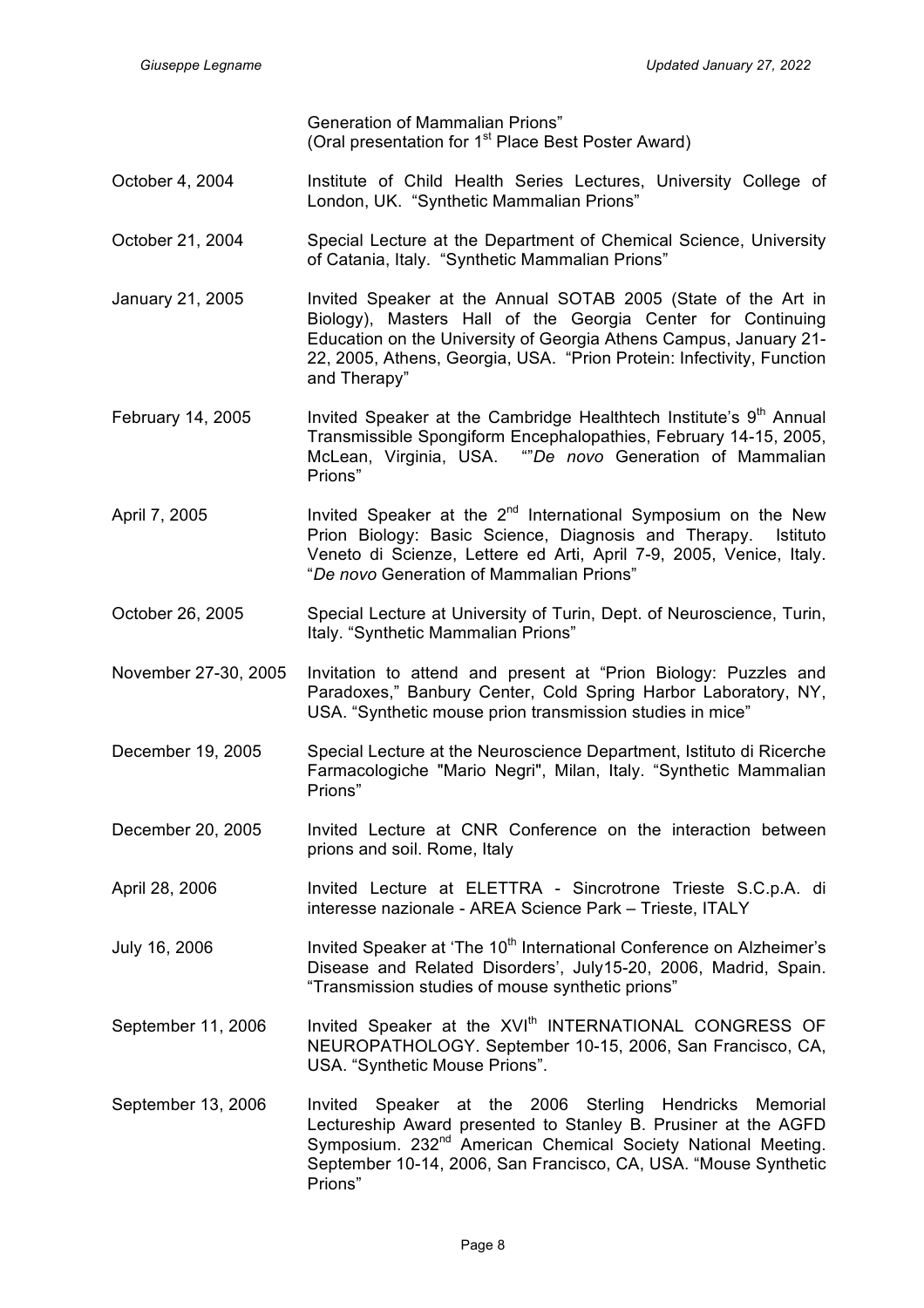| October 4, 2006       | Invited Speaker at PRION2006. October 4-6, 2006, Turin, Italy.<br>"Less stable prions replicate more rapidly in mice"                                                                                                                                                                                                                                                                                                           |  |  |
|-----------------------|---------------------------------------------------------------------------------------------------------------------------------------------------------------------------------------------------------------------------------------------------------------------------------------------------------------------------------------------------------------------------------------------------------------------------------|--|--|
| December 15, 2006     | Invited Lecture at ICGEB, Padriciano - AREA Science Park -<br>Trieste, ITALY. "Prion Biology and Disease"                                                                                                                                                                                                                                                                                                                       |  |  |
| December 21, 2006     | Invited Lecture at NMR Center - National Institute of Chemistry,<br>Ljubljana, SLOVENIA. "Structural Insight of Infectious Prions"                                                                                                                                                                                                                                                                                              |  |  |
| January 31, 2007      | SISSA- Neurobiology Sector's seminars. Basovizza,<br>Trieste.<br>"Biosafety in prion diseases"                                                                                                                                                                                                                                                                                                                                  |  |  |
| March 19, 2007        | Invited Lecture at the MIR@W - Winter Term 2006/2007, Prions:<br>Properties, Propagation and Pathology, University of Warwick,<br>Coventry CV4 7AL, United Kingdom. "In vitro and in vivo mechanism<br>of prion replication"                                                                                                                                                                                                    |  |  |
| May 23, 2007          | Workshop on "L'emergenza Mucca Pazza - Status e proposte di<br>ricerca a tutela del comparto agroambientale" Villa Chiozza -<br>Scodovacca (UD). "Mucche pazze, Prioni e Alimentazione"                                                                                                                                                                                                                                         |  |  |
| September 14-15, 2007 | Invited host at Workshop on IPRs and Transfer of Knowledge: from<br>Research Institutions to the Market. University of Trieste, Italy.                                                                                                                                                                                                                                                                                          |  |  |
| October 4, 2007       | Invited Speaker at Consortium of Biomolecular Medicine Retreat,<br>Piancavallo (PN). "Mucche pazze, Prioni e Alimentazione:<br>Necessita' di nuovi interventi diagnostici"                                                                                                                                                                                                                                                      |  |  |
| November 12, 2007     | Invited Speaker at Consortium of Biomolecular Medicine Workshop<br>Disordered<br>Structural<br>Proteins:<br>and<br>Intrinsic<br>Functional<br>on<br>Pathological Implications, Trieste, Italy. "Unstructured proteins in<br>neurodegenerative disorders"                                                                                                                                                                        |  |  |
| November 20, 2007     | Invited Speaker at the conference on "Protezione e valorizzazione<br>della proprietà intellettuale: fatti e miti, opportunità e pericoli", Aula<br>Magna della S.I.S.S.A. - Scuola Internazionale Superiore di Studi<br>Avanzati, Via Beirut 2-4 - Trieste. "Gestione della proprietà<br>intellettuale nel biotech in America e in Italia: due realtà a confronto"                                                              |  |  |
| December 10, 2007     | Invited Lecture at the Facoltà di Medicina Veterinaria, Università di<br>Udine, Udine, Italy. "Of Mad Cows and Mad Men: Is the TSE<br>Epidemic Over?"                                                                                                                                                                                                                                                                           |  |  |
| February 28, 2008     | Invited Lecture at the National Institute for Medical Research, MRC,<br>London, UK. "Prion biology and disease: novel paradigms in protein<br>sciences"                                                                                                                                                                                                                                                                         |  |  |
| March 4, 2008         | Invited Lecture at the exhibition on "I segreti del corpo" ( <i>I fogli di</i><br>Windsor di Leonardo da Vinci e il lungo viaggio alla scoperta del<br>nostro corpo). Centro Trevi and the Università di Bolzano, Bolzano,<br>Italy. "Invecchiamento e cervello". La conferenza riproposta<br>mercoledì 5 alle ore 10.45 presso l'aula magna del liceo scientifico<br>"E.Torricelli" di Bolzano. http://www.leonardoeilcorpo.it |  |  |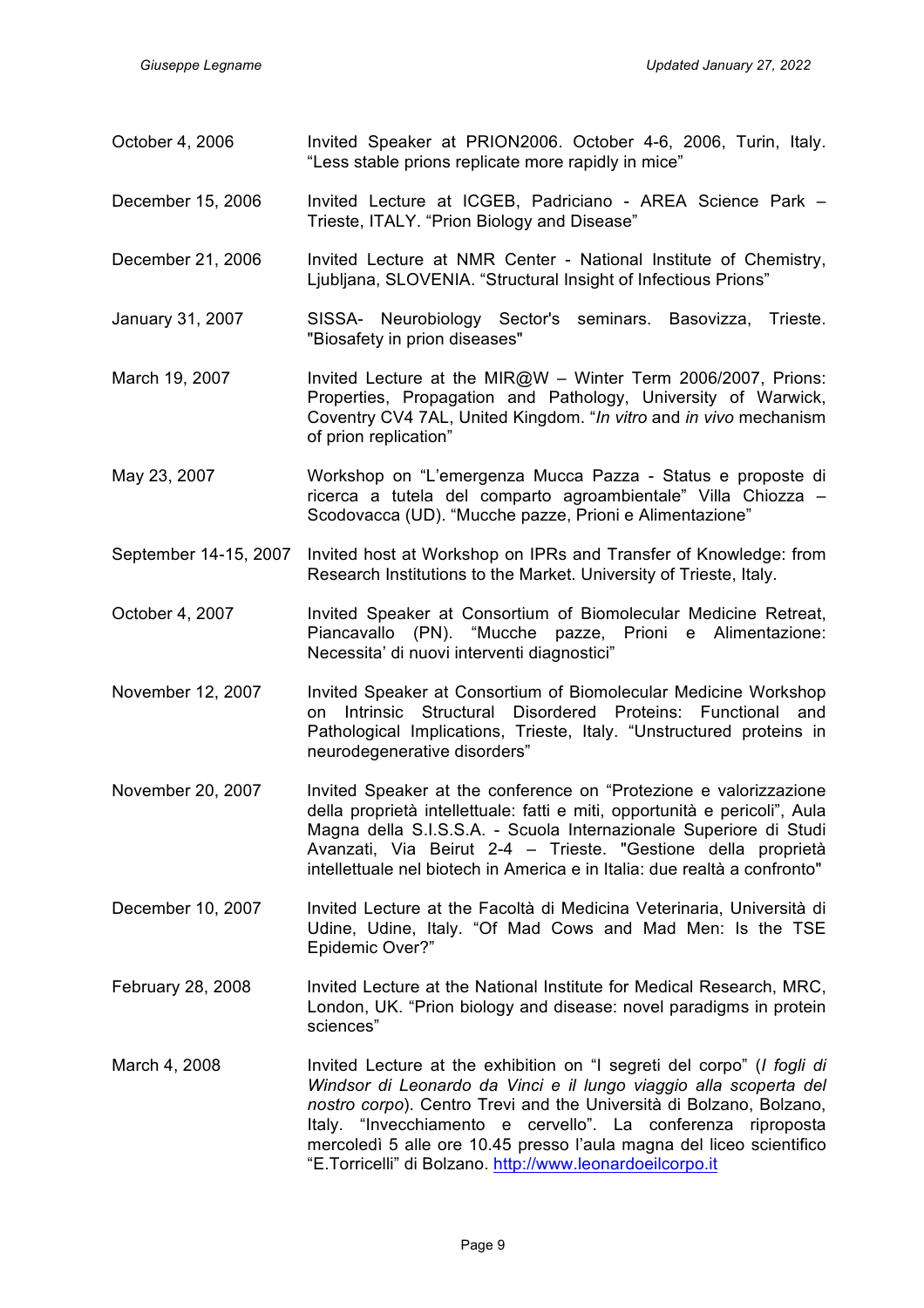- March 12, 2008 Invited Lecture at the conference "La prevenzione nei Laboratori di Ricerca" organized by ICGEB (International Centre for Genetic Engineering and Biotechnology), Trieste, Aula Magna della Facoltà di Medicina e Chirurgia, Ospedale di Cattinara, Universita' degli Studi di Trieste, Trieste, Italy. "La ricerca sui prioni : problematiche di sicurezza in laboratorio"
- March 13, 2008 Invited Lecture at the workshop on "Basi molecolari delle patologie neurologiche: possibili implicazioni diagnostiche e terapeutiche", Meetings Clinico-Scientifici, Scuola di Specializzazione in Neurologia, Facolta' di Medicina e Chirurgia, Universita' degli Studi di Trieste, Trieste, Italy.
- March 19, 2008 Invited Lecture at Special Event Journal FEST organized within FEST: http://www.aliasfvg.it/tagnewsdett.php?nzid=1243&tag=giornalismo& tag=fiera&tag=trieste&
- April 17, 2008 Invited Lecture on "Mechanism of prion protein aggregation leading to infectious prions", Kolloquien, Department of Virology and Immunology, Deutsches Primatenzentrum, Göttingen, Germany.
- May 15, 2008 Invited Lecture on "Prion Biology: a new paradigm in Protein Science", at the Dipartimento di Biochimica, Dipartimento di Biologia Evoluzionistica Sperimentale, Scuola di Dottorato in Scienze Biologiche, Biomediche e Biotecnologiche, University of Bologna, Bologna, Italy
- June 9, 2008 Invited Lecture on "Structural requirements for mammalian prion replication", Department of Chemistry and Biochemistry, University of California - Santa Cruz, Santa Cruz, CA 95064, USA.
- June 25, 2008 Invited Speaker on "*In vitro* prion replication and amplification" at Transmissible Spongiform Encephalopathies, 25-26 June 2008, Corinthia Towers Hotel, Prague, Czech Republic.
- June 28, 2008 Invited Speaker on "*In vitro* and *in vivo* generation of synthetic mammalian prions" at the International Workshop on 'Human and Animal TSE', June 26-28, 2008, Grado, Italy.
- August 29, 2008 Invited Speaker at 3° Corso Estivo di Orientamento Scuola Superiore di Catania - Università degli Studi di Catania Summer School in Catania 25-30 agosto 2008, Catania, Italy.
- September 18, 2008 Invited Speaker at the workshop on "Aspetti Molecolari delle Malattie Neurodegenerative" organized by the 'Accademia delle Scienze dell'Istituto di Bologna', University of Bologna, Bologna, Italy.
- October 8-10, 2008 Selected Speaker at the Fifth International Conference of the European Network of Excellence NeuroPrion, PRION2008, October 8<sup>th</sup>-10<sup>th</sup>, 2008, Auditorium Hotel, Madrid, Spain. "Developmental role of the prion protein in the nervous system" (Oral presentation for 1<sup>st</sup> Place Best Poster Award)
- October 13-14, 2008 Invited Speakear at "Modern Trends in Nanobiology and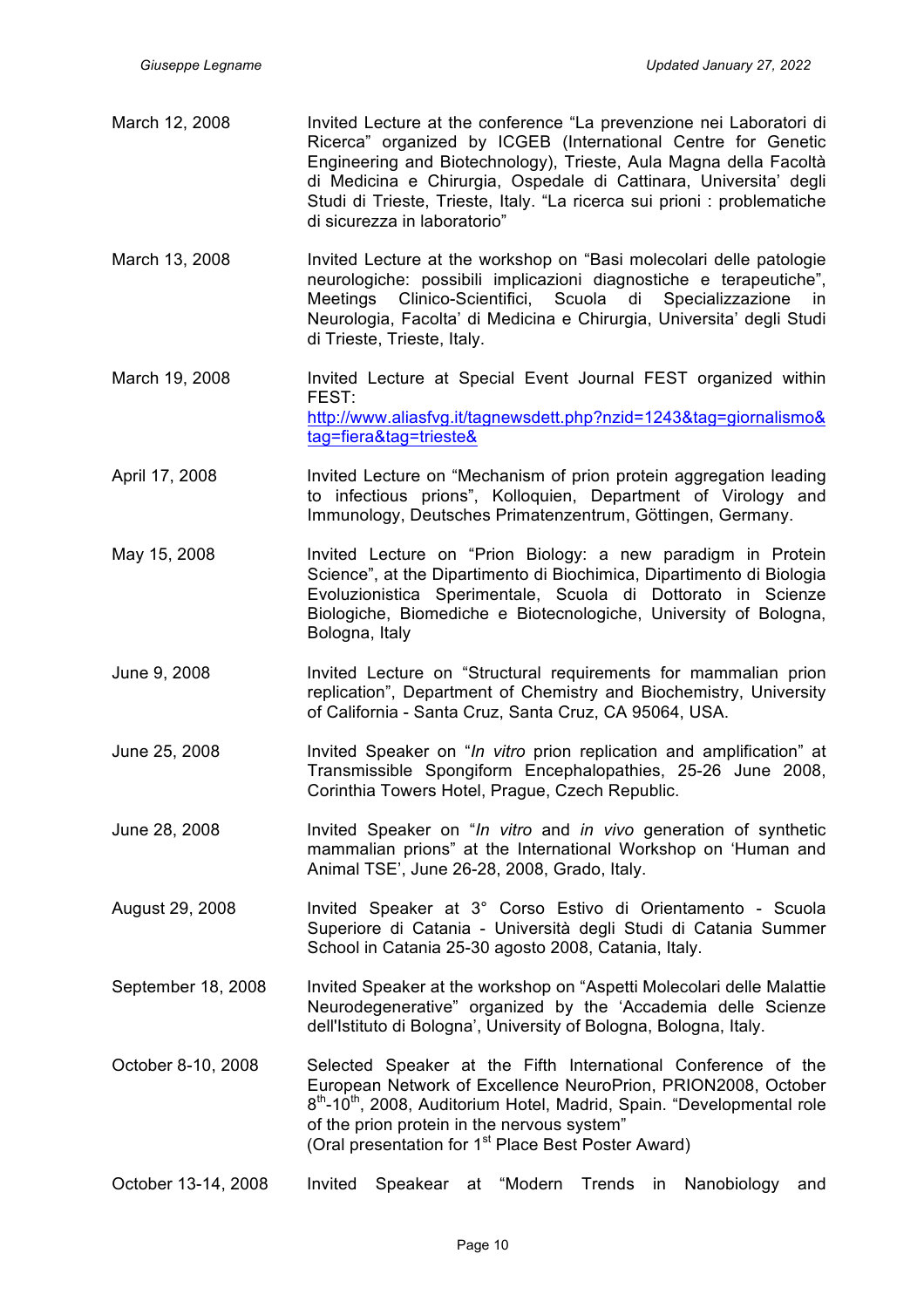Nanomedicine" Workshop, October 13<sup>th</sup>-14<sup>th</sup>, 2008, ELETTRA Seminar Room, Area Science Park-Basovizza-Trieste.

- November 5, 2008 Invited Lecture "Structural insights into infectivity and stability of synthetic prions", MRC Prion Unit Department of Neurodegenerative Diseases, Institute of Neurology, University College London, London, UK.
- November 26, 2008 Invited Speaker on "Solving the prion puzzle with synchrotron radiation" at ELETTRA/Sincrotrone Trieste XVI Users' Meeting, November 24-26, 2008, I.C.T.P. – Adriatico Guest House, Kasteler Hall, Trieste.
- November 27, 2008 Invited Speaker at the 'XII<sup>o</sup> Convegno degli Istituti Zooprofilattici Sperimentali sulle encefalopatie spongiformi animali', November 27- 28, 2008, Sala Conferenze Istituto Zooprofiattico Sperimentale del Piemonte, Liguria e Valle d'Aosta, Torino, Italy. 'Meccanismo molecolare di replicazione dei prioni: una prospettiva strutturale'
- February 10, 2009 Invited Speaker at the Magnetic Moments Pre-Conference: Kick-Off Meeting: East-NMR EU-FP Project Conference venue: Otocec/Slovenia, February 10-11, 2009.
- April 2-4, 2009 Invited Speaker at the 3rd International Symposium On The New Prion Biology: Basic Science, Diagnosis And Therapy. Istituto Veneto di Scienze, Lettere ed Arti, April 2-4, 2009, Venice, Italy. "New Insights into Prion Structure: Exploring New Methods for the Generation of Prions"
- April 28, 2009 Invited Lecture at Institut fur Physikalische Biologie Heinrich-Heine-Universitaet Duesseldorf, April 28, 2009, Duesseldorf, Germany. "Prion Protein aggregation and infectivity: a structural perspective"
- May 7, 2009 SISSA COLLOQIUM May 7th, SISSA, Trieste Italy. "Aging, Neurodegeneration And The New Biology Of Prions"

May 29, 2009 **Invited Lecture at the VIB Department of Molecular and** Developmental Genetics KULeuven - Center for Human Genetics, Leuven, Belgium. "Prion biology and disease"

- June 26, 2009 Oral communication at the INFORMA Transmissible Spongiform Encephalopathies 2009 conference, June 25-26, 2009, Cologne, Germany. "Investigation of selectively oriented prions confined by atomic force microscopy"
- July 23, 2009 Invited communication at the 3<sup>rd</sup> International Chronic Wasting Disease Symposium, July 22-24, 2009, Park City, Utah, USA. "Evidence for Soil Humic Substances Interaction with Prions"
- September 4, 2009 Oral communication at the MC2009, International Microscopy Conference, August 30 – September 4, 2009, Graz, Austria. "Modulation of alpha-synuclein aggregation by dopamine analogs"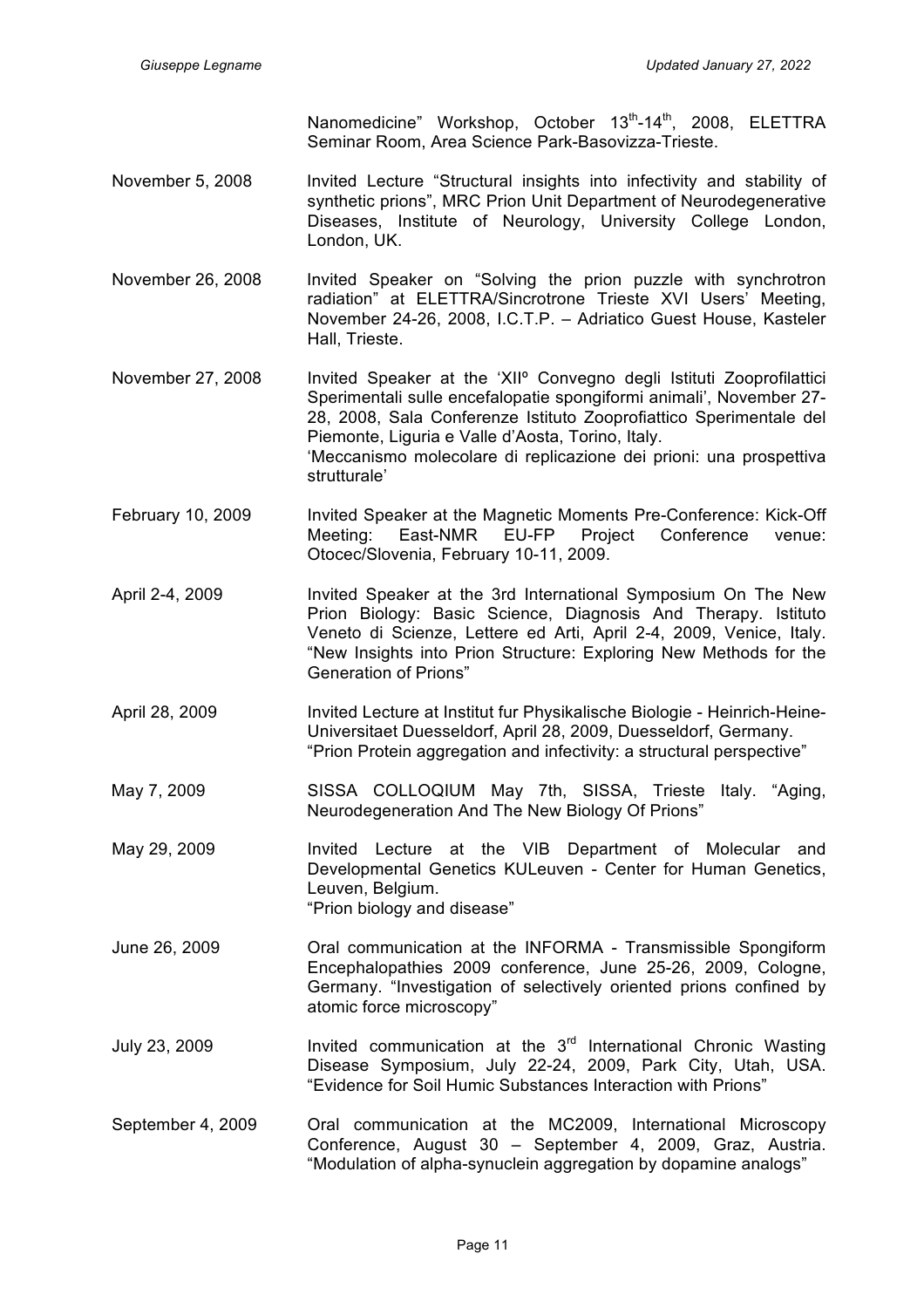- October 6, 2009 Invited communication at the Summer School on Doapminergic Neurons. Leonardo Da Vinci Building, The Abdus Salam International Centre For Theoretical Physics (ICTP), Trieste, Italy. "Modulation of alpha-synuclein aggregation by dopamine analogs" December 18, 2009 Invited Lecture at the University of Milan – Bicocca. Milan, Italy. "Prion Biology and Disease" May 4, 2010 Invited Lecture at the The German Research School for Simulation Sciences (jointly RWTH Aachen University and Forschungszentrum Jülich). German Research School for Simulation Sciences Jülich, Germany. "Prion Biology and Disease" June 10, 2010 Invited communication at the INFORMA - Transmissible Spongiform Encephalopathies 2010 conference, June 10-11, 2010, Cologne, Germany. "*In vitro* assay of prion infectivity: Potential applications in the manufacture of biologicals" September 9, 2010 Keynote Lecture at the National Congress of the Italian Chemical Society, Biological Systems Division, San Vito di Cadore, 9-11 September 2010. "Prion Biology and Disease" October 11, 2010 Invited Speaker at the Conference on Molecular Aspects of Cell Biology: A Perspective from Computational Physics, The International Centre for Theoretical Physics, 11-15 October 2010, Trieste. "Prion Biology and Disease" November 25, 2010 Invited speaker at the "1st National Prion Congress of Spain" hosted by CIC Biogune. 25-26 November, 2010, Bilbao, Spain. "Structural determinants of genetic prion diseases" December 22, 2010 Invited speaker at the "Round Table 2, Italy-Russia@Dubna, Space Physics and Biology. 19-23 December, 2010, Dubna, Russia. "Neurodegenerative diseases" January 24, 2011 Invited Lecture at the University of Science- Ho Chi Minh City, Vietnam. "Molecular Biology of Prions" March 18, 2011 Invited speaker at the Neurodegenerative and Phychiatric Diseases: New Frontiers in Neuroimmunology. Bergamo 16-19 Marzo 2011, Italy "Immunity and Prions" April 30, 2011 **Invited speaker at The NEURI 2011 - 1ST STUDENTSKI** KONGRES NEUROZNANOSTI, 1st Student Neuroscience
- July 8, 2011 Invited speaker at the Workshop on Structural Bioinformatics and Computational Biophysics. SISSA, July 7-8, 2011. "Common structural traits across pathogenic mutants of the human prion protein"

"Prion Biology and Disease"

Congress of the School of Medicine, University of Rijeka, Croatia.

October 14, 2011 Invited speaker at the Conference on Nanotechnology for Biological and Biomedical Applications (Nano-Bio-Med) - (10-14 October 2011)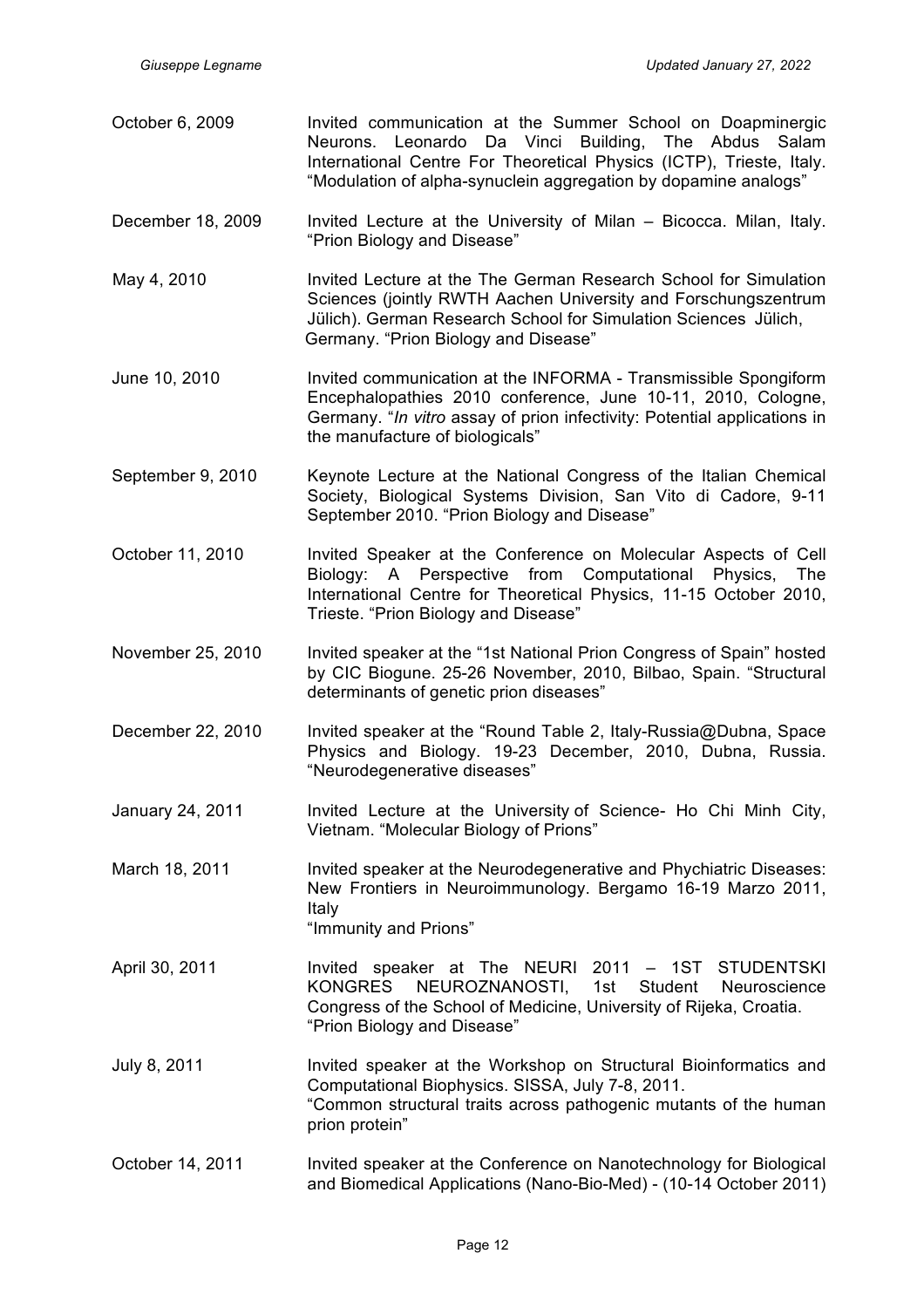the Abdus Salam International Centre for Theoretical Physics (ICTP) of UNESCO and the IAEA, 34151 Trieste, Italy.

"Structural Traits Of The Prion Protein Via Precise Interfacial Nanostructure Measurements"

- November 10, 2011 Invited Lecture at Seminari di Scienze Pre-Cliniche, Istituto Neurologico Carlo Besta, Sala Riunioni – Sede Di Via Amadeo, 42, Milan, Italy. "Structural Studies on Prion Proteins and Prions"
- December 14, 2011 Invited presentation at the XIX World Congress on Parkinson's Disease and Related Disorders. Shanghai, China, December 11<sup>th</sup> –  $14^{\text{th}}$ , 2011. "Human α-synuclein fibrils induce α-synuclein aggregation *in vitro* and behavioral alteration *in vivo* upon inoculation in wild-type mice"
- January 11, 2012 Invited speaker at the  $4<sup>th</sup>$  International Conference on the Development of Biomedical Engineering in Vietnam, Ho Chi Minh City, Vietnam, January  $8^{th} - 12^{th}$ , 2012. Computational Medicine Conference. "Synthetic infectious prions"
- April 5, 2012 Invited Lecture at NMR Center National Institute of Chemistry, Ljubljana, SLOVENIA. "Sailing unexplored compartments: the tale of anchorless prions"
- April 11, 2012 Invited Lecture at Institute of Computational Science, Università della Svizzera Italiana (USI) - Lugano Campus, Lugano, SWITZERLAND. "Structural determinats of infectious prions"
- April 20, 2012 Speaker and Chair at the XIV Congress of the Italian Society of Neuroscience –  $1<sup>st</sup>$  Joint Meeting with the Israel Society of Neuroscience, Catania, Italy, April 19<sup>th</sup> - 22<sup>nd</sup>, 2012. Workshop on *Prions as a model for neurodegenerative conditions*. "Synthetic Prions, Anchorless Prion and Structural Determinants of Prion Conversion"
- May 19, 2012 Speaker at BIT's 3<sup>rd</sup> Annual World Conference of Neurotalk-2012 -Open the Black Box of Nervous System. May  $18<sup>th</sup> - 20<sup>th</sup>$ , Beijijng International Convention Center, Beijijng, China. "Synthetic Prions, Anchorless Prion and Structural Determinants of Prion Conversion"
- May 22, 2012 Scientific Organizer and Speaker at the International Workshop on on Essential Metals in Brain Development and Neurodegeneration. May 21<sup>st</sup> – 22<sup>nd</sup>, 2012, SISSA, Trieste, Italy. "Prion Protein, Prions and Copper"
- October 3, 2012 Speaker at BrainTrain Workshop on Functional Genomics of Neurodegenerative Diseases - October 3rd, 2012. SISSA, Trieste, Italy.
- October 10, 2012 Invited Lecture at the Department of Neuroscience, Karolinska Institutet. October 10, 2012 - Stockholm, Sweden. "Structural determinants of mammalian prion conversion".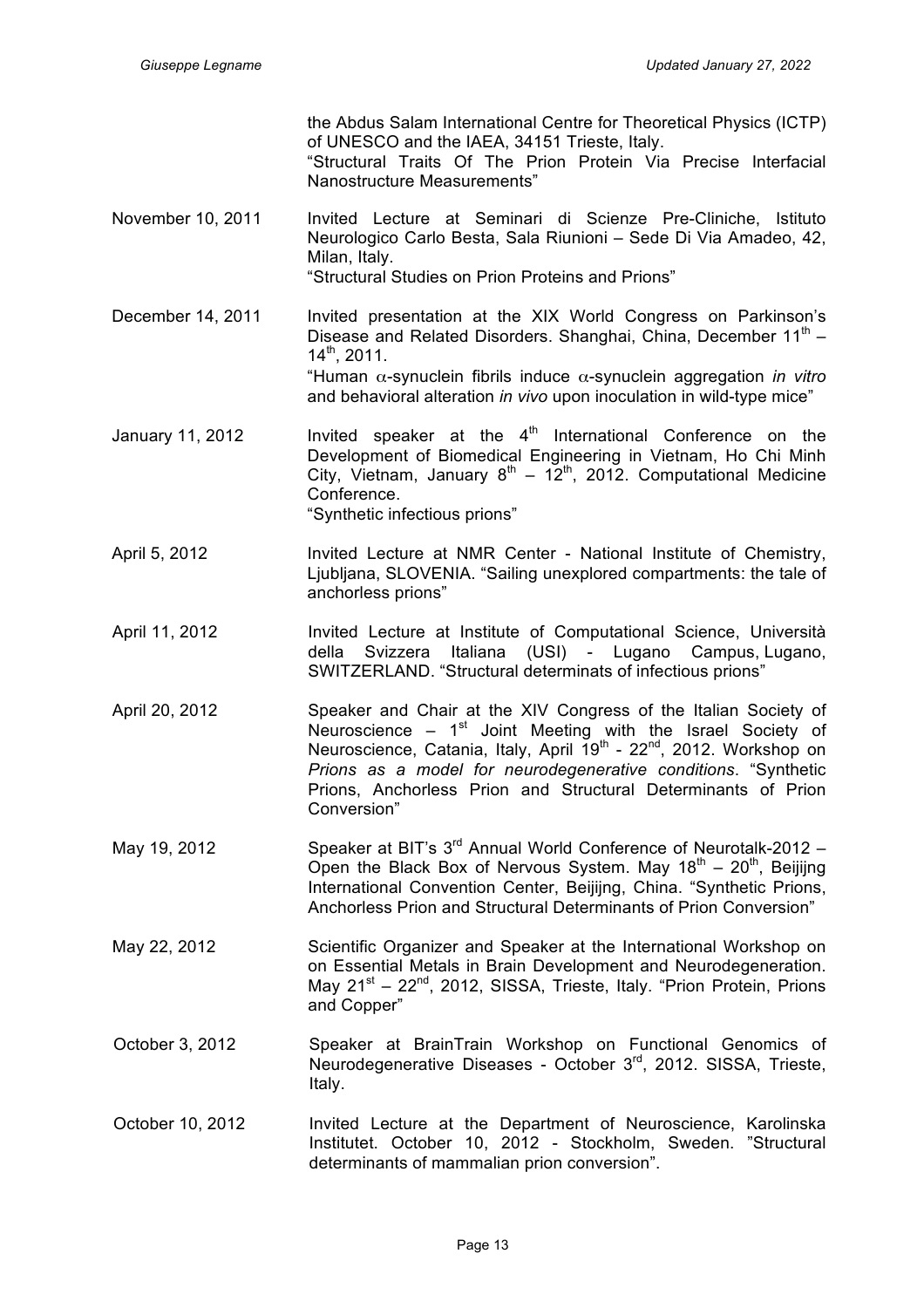| October 19, 2012   | Invited Lecture at the CIC Biogune. October 19, 2010, Bilbao, Spain.<br>"Structural determinants of genetic prion diseases"                                                                                                                                                |  |  |
|--------------------|----------------------------------------------------------------------------------------------------------------------------------------------------------------------------------------------------------------------------------------------------------------------------|--|--|
| October 26, 2012   | Invited Lecture at the Riken Brain Science Institute. October 26,<br>2012, Tokyo, Japan. "Structural determinants of mammalian prion<br>conversion"                                                                                                                        |  |  |
| December 6, 2012   | Invited Lecture at INSERM, Montpellier, France. "Structural<br>determinants of mammalian prion conversion"                                                                                                                                                                 |  |  |
| February 8, 2013   | Invited Seminar at Colorado State University, Fort Collins, Colorado,<br>USA. "Structural determinants of prion conversion in the full-length<br>prion protein"                                                                                                            |  |  |
| May 26-29, 2013    | Speaker at PRION 2013, Banff, Canada. "Synthetic human alpha-<br>synuclein prions"                                                                                                                                                                                         |  |  |
| October 29, 2013   | Invited Seminar at RIKEN Center for Life Science Technologies,<br>Japan "Structural Determinants of Prion Infectivity"                                                                                                                                                     |  |  |
| November 25, 2013  | Invited Speaker at the STN Symposium "Examining the scientific<br>basis of therapies for prion diseases", The Roslin Institute,<br>Edinburgh, UK. "Molecular pharmacology of prion diseases".                                                                              |  |  |
| December 2-3, 2013 | Invited Speaker at the 2 <sup>nd</sup> Iberian Congress on Prions, Institute for<br>Biotechnology and Bioengineering, University of Algarve, Faro,<br>Portugal. "Prion Structure and Biology"                                                                              |  |  |
| December 10, 2013  | Seminar at the University of Udine, Italy (Dipartimento di Scienze<br>Mediche e Biologiche) "Structural determinants of prion formation<br>and replication"                                                                                                                |  |  |
| December 14, 2013  | Invited Speaker at the University Medical Center, Ho Chi Minh City,<br>Vietnam. "Progresses in Neurodegenerative Diseases"                                                                                                                                                 |  |  |
| June 14, 2014      | Invited Speaker at the University of Science, Ho Chi Minh City,<br>Vietnam. "Neurodegenerative Diseases: novel mechanism of<br>transmission"                                                                                                                               |  |  |
| June 18, 2014      | Invited speaker at the 5 <sup>th</sup> International Conference on the<br>Development of Biomedical Engineering in Vietnam, Ho Chi Minh<br>City, Vietnam, June $16^{th} - 18^{th}$ , 2014.<br>"Novel approaches to diagnosis and therapy in neurodegenerative<br>diseases" |  |  |
| July 7, 2014       | Invited speaker at the 14 <sup>th</sup> Human Frontiers Science Program<br>Awardees Meeting - Lugano, Switzerland.<br>"Characterization of conformational transitions in prion proteins<br>using single-molecule techniques"                                               |  |  |
| September 23, 2014 | Invited Lecture at the Scuola Normale Superiore, Sala degli Stemmi,<br>Palazzo della Carovana, Pisa, Italy.<br>"Prion and Prion-like disorders"                                                                                                                            |  |  |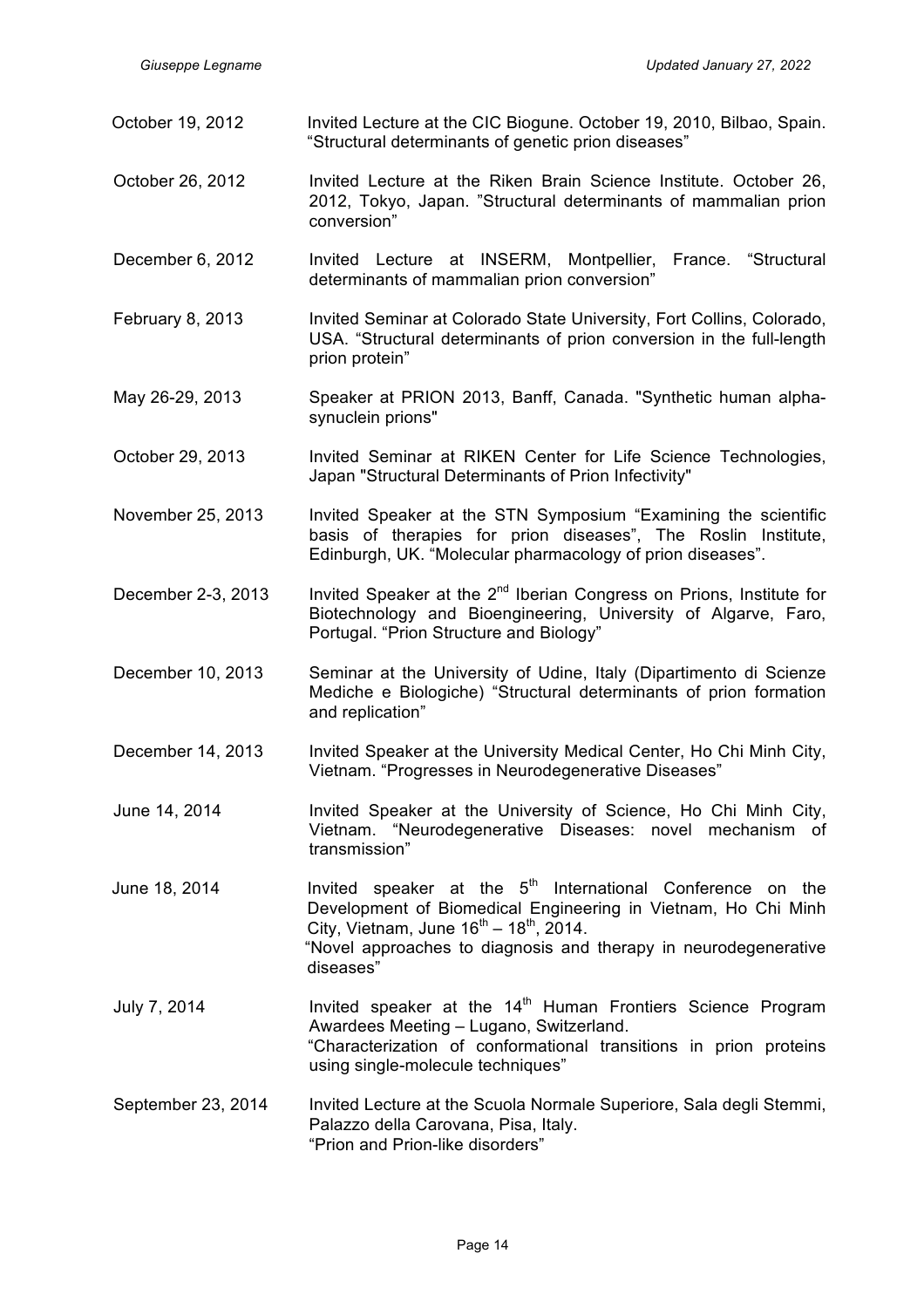| November 6, 2014               | Invited speaker at the EU-Russia Year of Science, A window of<br>Physics, Biology and Technology conference - The Abdus Salam<br>International Centre for Theoretical Physics (ICTP). SISSA/ICTP co-<br>organized conference. Trieste 4-6 November 2014, Italy<br>"The prion switch uncovered"                                                                                                                       |
|--------------------------------|----------------------------------------------------------------------------------------------------------------------------------------------------------------------------------------------------------------------------------------------------------------------------------------------------------------------------------------------------------------------------------------------------------------------|
| November 21, 2014              | Invited Lecture at the University of Milan - Bicocca. Milan, Italy.<br>"Synthetic Prion-like α-Synuclein Molecular Assemblies"                                                                                                                                                                                                                                                                                       |
| January 19, 2015               | Invited Lecture at the University Medical Center, Ho Chi Minh City,<br>Vietnam. "Neurodegenerative Diseases: The Road To Early<br>Diagnosis"                                                                                                                                                                                                                                                                         |
| July 6-8, 2015                 | Invited speaker at the Conference Neurological Disorders Summit,<br>Double Tree by Hilton Hotel San Francisco Airport, San Francisco,<br>USA.<br>"Alpha-synuclein amyloid interaction with prion protein: a putative<br>overlap of two neurodegenerative diseases"                                                                                                                                                   |
| August 30<br>September 4, 2015 | Invited Lecturer at the First Summer School on "Prion and Prion-like<br>Neurodegenerative Disorders". Cittadella dei Musei, Cagliari, Italy.                                                                                                                                                                                                                                                                         |
| Settembre 15-18, 2015          | Invitation to attend and present at "Therapeutic Approaches to Prion<br>Disease and Other Neurodegenerative Conditions Associated with<br>Protein Misfolding", September 15-18, 2015, Banbury Center, Cold<br>Spring Harbor Laboratory, NY, USA. "Tackling prion diseases with<br>multi-target and theranostic small molecules"                                                                                      |
| October 8-11, 2015             | Invited speaker and Symposium Chair at the XVI Congress for the<br>Italian Society for Neuroscience (SINS), October 8th -11th, 2015,<br>Cagliari. Italy. Symposium on Prion And Prion-Like Meachanims In<br>Neurodegenerative Disorders. A Molecular And Cellular View On<br>Neurodegeneration.<br>"Alpha-synuclein amyloid interaction with prion protein: a putative<br>overlap of two neurodegenerative diseases" |
| February 25, 2016              | Invited speaker at the 7 <sup>th</sup> Healthy Ageing Research Centre<br>Workshop on "Molecular Pathology of the Nervous System",<br>February 25-26, 2016. Didactic Centre of the Medical University of<br>Łódź, Łódź, Poland.<br>"Synthetic Prions"                                                                                                                                                                 |
| May 10-13, 2016                | Invited Speaker at the PRION 2016 International Congress, Tokyo,<br>Japan. May 11, 2016. "Molecular determinants of prion infectivity"                                                                                                                                                                                                                                                                               |
| May 23-25, 2016                | Organizer and Speaker at the International Workshop on "Structural<br>and Functional Annotation of Bioinorganic Systems: Perspectives<br>and Challenges from Theory to Experiments". Location: CECAM -<br>IT - SNS. Pisa, Italy.<br>"Molecular determinants of prion infectivity"                                                                                                                                    |
| September 23, 2016             | Invited Speaker at the International Meeting "The pursuit of<br>ignorance for better understanding Prion diseases". 23 September,<br>2016, Turin, Italy.                                                                                                                                                                                                                                                             |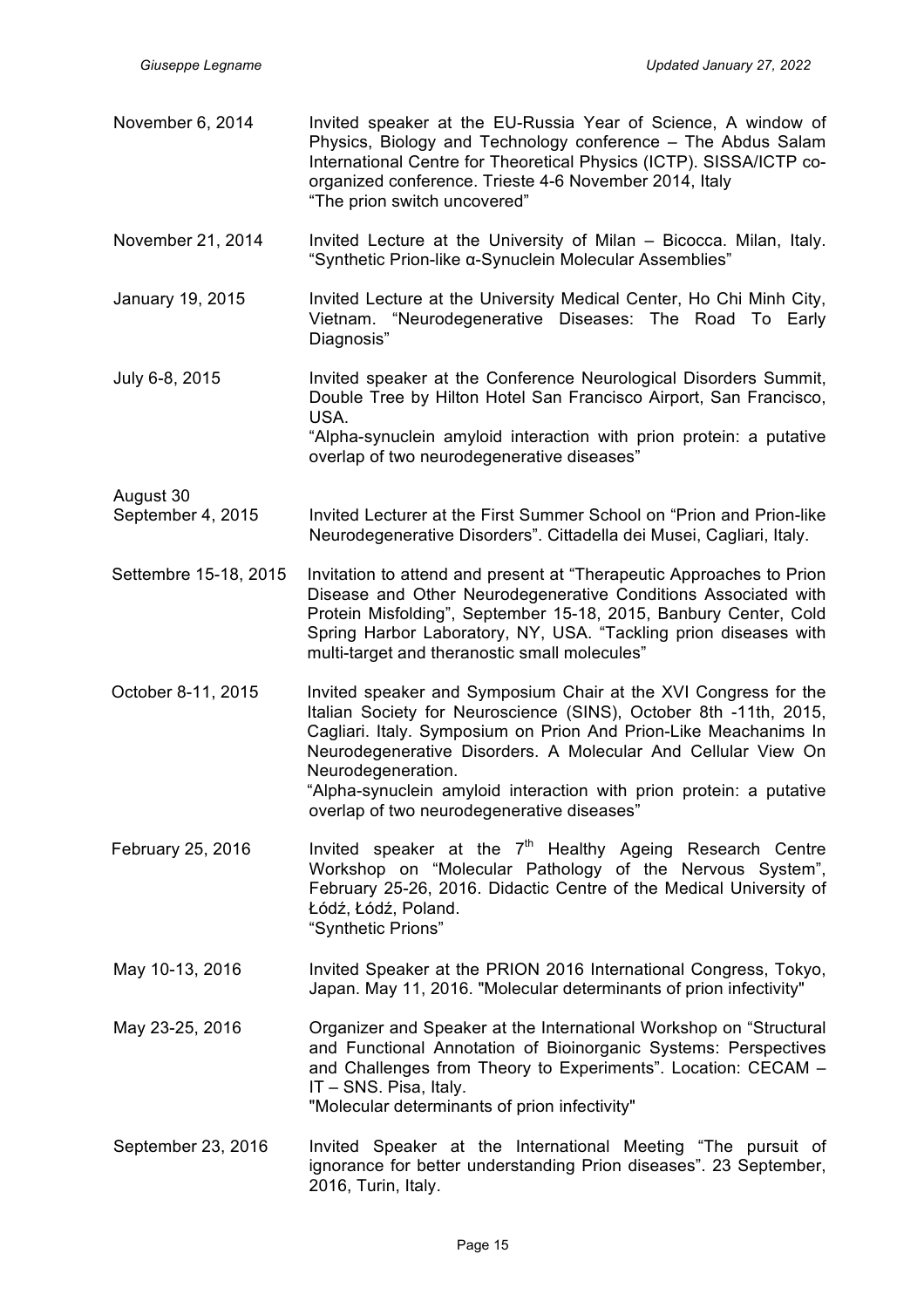"Molecular determinants of prion infectivity: towards a mechanism of prion conversion"

September 24

October 1, 2016 Invited Lecturer at the Second Summer School on "Prion and Prionlike Neurodegenerative Disorders". Carloforte, Cagliari, Italy.

November 28, 2016 Invited Plenary Lecturer at the  $5<sup>th</sup>$  Iberian Congress on Prions. November 28-29, 2016. Barcelona, Spain. "Prion protein facilitates uptake of alpha-synuclein amyloid *in vitro* and *in vivo*"

April 10-12, 2017 Invited Speaker at the First International Conference on Multiscale simulations in complex biomolecular systems: linking computations to experimental validation. April 10th–12th, 2017, at the VNU University of Science, Hanoi, Vietnam. "Alpha-synuclein amyloids inhibit prion propagation"

- April 14, 2017 **Invited Speaker at the International Workshop on Recent Advances** in Computational and Experimental Molecular Biophysics. April 14th, 2017, at the University of Science, Ho Chi Minh City, Vietnam. "Structural Determinants of the Prion Protein Function and Prion Conversion"
- May 20, 2017 **Invited Speaker at the 43° Congresso Nazionale Associazione** Italiana Ricerca Invecchiamento Cerebrale - 53° Congresso Nazionale Associazione Italiana Neuropatologia e Neurobiologia. 18-20 May, 2017. Padova, Italy. "L'amiloide alfa sinucleina blocca la replicazione prionica"
- May 24, 2017 Selected Speaker at PRION 2017 International Congress, Deciphering Neurodegenerative Disorders - Edinburgh, Scotland, Great Britain. "α-Synuclein Amyloids Bind To Prion Protein to Facilitate Cell Entry, Cell-To-Cell Spreading And Inhibit Prion Replication"
- September 13, 2017 Plenary Lecture at the XXVI Congresso Nazionale della Società Chimica Italiana. Centro Congressi Hotel Ariston, Paestum (SA), 10- 14 September 2017. "Of Prions and Other Tales"
- October 20, 2017 Keynote Lecture at the Melbourne 2017 Asia Pacific Prion Symposium. Organized by the Asian Pacific Society of Prion Research. October  $20^{th} - 21^{st}$ , Ian Potter Auditorium, Kenneth Myer Building University of Melbourne, Parkville, Melbourne, Australia. "Synthetic prions: successes and contentions"
- November 27, 2017 Invited Lecture at the Biomedicum Helsinki Seminar Series. University of Helsinki, Helsinki, Finland. "Prion diseases: from scrapie to CWD – Molecular biology of prion protein and prions" http://lpb.sissa.it/prion-diseases-scrapie-cwd-giuseppe-legnamehelsinki-27112017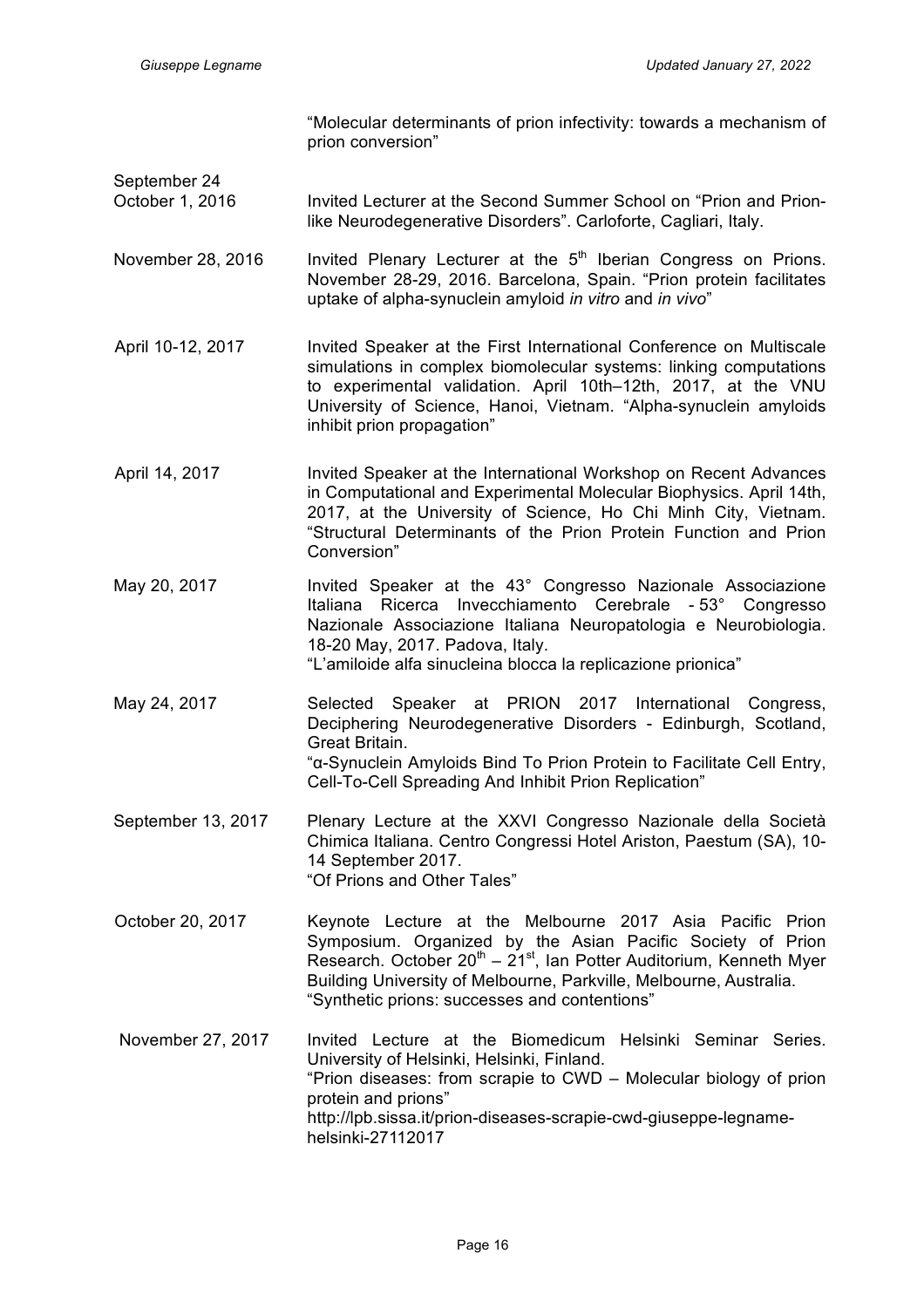- January 12, 2018 Invited Lecture at the Ciclo di Conferenze Scientifiche "Black Fridays" at the Fondazione IRCCS Istituto Neurologico Carlo Besta, Milano. "Synthetic prions: successes and contentions"
- May 25, 2018 Selected Speaker at PRION 2018 International Congress, Santiago de Compostela, Spain, May 22-25, 2018. "Serpina3n plays a critical role in prion infection"
- June 27, 2018 Invited Speaker at the KeyLab International Workshop on "Recent computational and experimental advances in molecular medicine", Ho Chi Minh City, Vietnam, June 27-29, 2018. "Replacement of residue H95 with charged amino acids in the prion protein decreases prion conversion propensity"
- October 11, 2018 Invited Lecture at Hanyang University, Seoul, South Korea. "Prion Biology and Disease"
- November 14, 2018 Invited Speaker at CJD Foundation Family Forum, Burlingame, CA, USA
- November 15, 2018 Invited Lecture at the Institute for Neurodegenerative Diseases, University of California San Francisco @ Mission Bay, San Francisco, USA. "Serpina3n plays a critical role in prion infection"
- August 18-24, 2019 Invited Speaker at the International Seminars on Planetary Emergencies. 52<sup>nd</sup> Session: Science for Peace the World Over. Session on: Research on Neurodegeneration And Dementia; Chair A. Zichichi – Co-chair B. Ghetti. ERICE, Sicily, Italy. "Prion and prion-like disorders: from physiological functions to mechanisms of pathogenesis"
- December 13, 2019 Invited Lecture at the Forschungszentrum Jülich GmbH, Jülich, Germany. "Prions and Prion Diseases: A Journey of Scientific Discovery"
- January 17, 2020 Invited Lecture at the Dipartimento di Farmacologia e Biotecnologie, University of Bologna. "A novel approach for the treatment of prion diseases through enhanced clearance"
- May 21, 2020 **Invited Virtual Lecture at the Italian Institute of Technology** (Fondazione Istituto Italiano di Tecnologia). "Biology of mammalian prions".
- November 3, 2020 Invited Virtual Lecture at the PreHealthShadowing student conference (www.prehealthshadowing.com). "Molecular biology of prions".
- September 20, 2021 Invited Lecture at the Dipartimento di Scienze del Farmaco e della Salute, University of Catania. "A novel approach for the treatment ofneurodegenerative diseases through enhanced clearance of pathological proteins"
- September 27, 2021 Invited Speaker at the Flagship Workshop Innovative strategies for neurodegenerative diseases: a perspective from molecular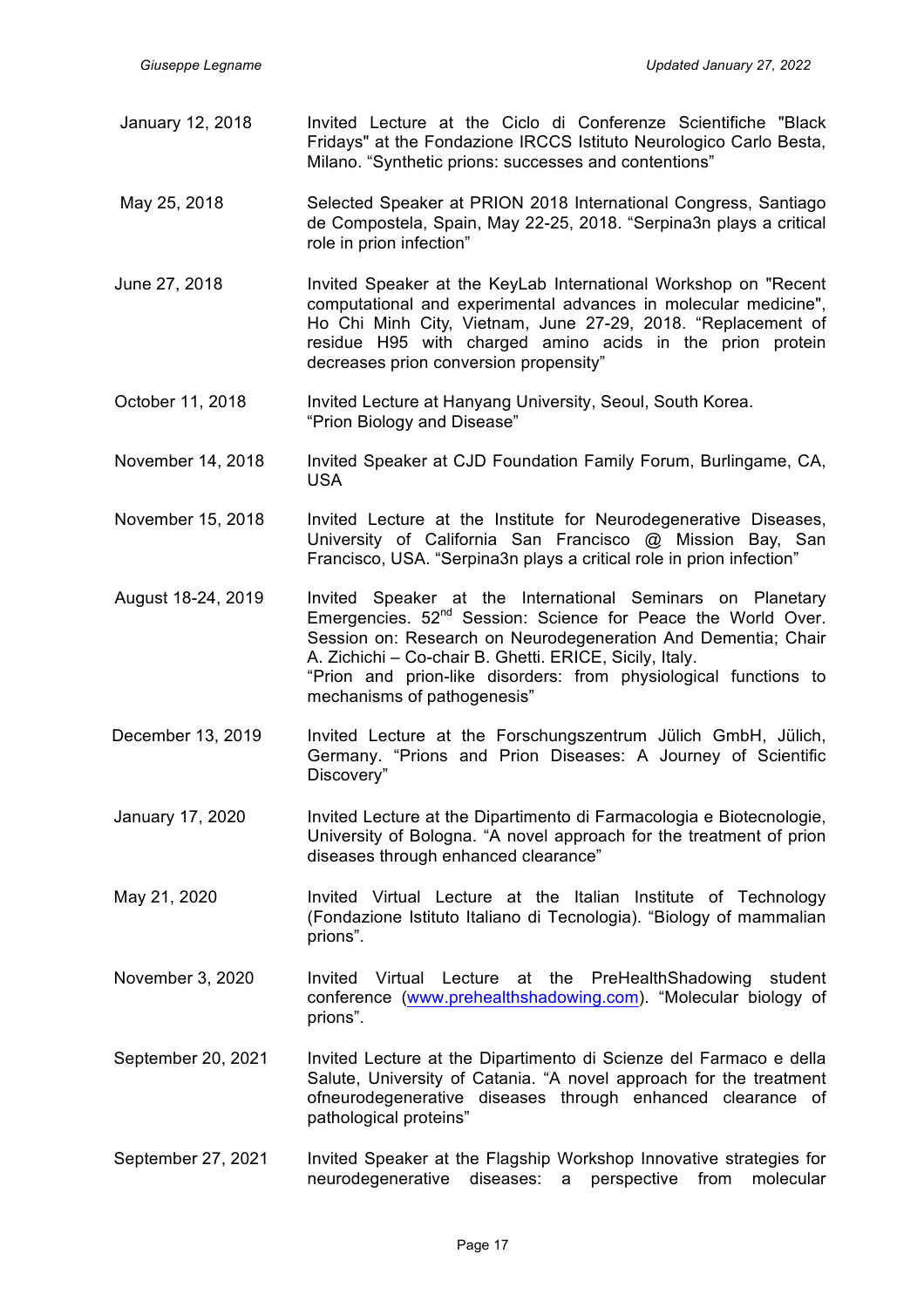simulation, machine learning and experiment on September, 27 – 29, 2021. Scuola Normale Superiore, Pisa, Italy.

November 1, 2021 Invited Speaker at the Chemistry and Biochemistry Seminar at University of California, Santa Cruz. "Single substitution of Histidine 95 by Tyrosine at non-OR copper-binding site of prion protein causes spontaneous neurodegeneration in transgenic mice"

## **Memberships and Associations**

AAAS American Association for the Advancement of Science ACS American Chemical Society ASBMB American Society for Biochemistry and Molecular Biology SINS Società Italiana di Neuroscienze The Biochemical Society The Protein Society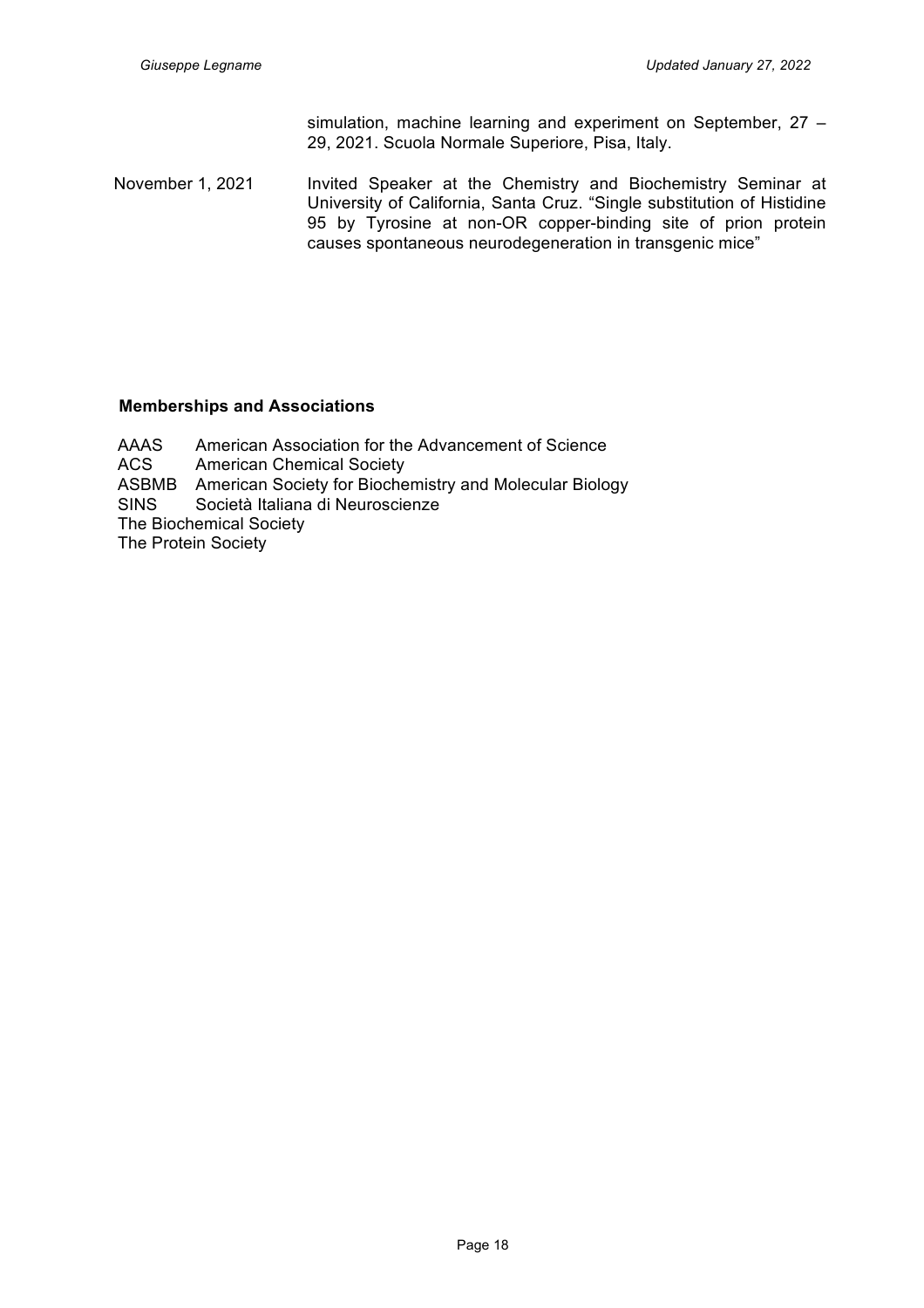#### **Most Significant Publications (since 2000):**

**G.Legname**, B.Seddon, M.Lovatt, P.Tomlinson, N.Sarner, M.Tolaini, K.Williams, T.Norton, D.Kioussis, R. Zamoyska (2000) Inducible expression of a p56Lck transgene reveals a central role for Lck in the differentiation of CD4 SP thymocytes. Immunity 12(5), 537-546.

B.Seddon, **G.Legname**, P.Tomlinson, and R.Zamoyska (2000) Long-term survival but impaired homeostatic proliferation of naïve  $T$  cells in the absence of  $p56<sup>lck</sup>$ . Science 290(5489), 127-131.

D.Peretz, R.A.Williamson, K.Kaneko, J.Vergara, E.Leclerc, G.Schmitt-Ulms, I.R.Mehlhorn, **G.Legname**, M.R.Wormald, P.M.Rudd, R.A.Dwek, D.R.Burton, S.B.Prusiner (2001) Antibodies inhibit prion propagation and clear cell cultures of prion infectivity. Nature 412(6848), 739-743.

G.Schmitt-Ulms, **G.Legname**, M.A.Baldwin, H.L.Ball, N.Bradon, P.J.Bosque, K.L.Crossin, G.M. Edelman, S.J. DeArmond, F.E.Cohen, S.B.Prusiner. (2001) Binding of neural cell adhesion molecules (N-CAMs) to the cellular prion protein. J. Mol. Biol. 314(5), 1209-1225.

I.V.Baskakov, **G.Legname**, M.A.Baldwin, S.B.Prusiner, F.E.Cohen (2002) Pathway complexity of prion protein assembly into amyloid. J Biol. Chem. 277(24), 21140-21148.

C.Ryou, S.B.Prusiner, **G.Legname** (2003) Cooperative binding of dominant-negative prion protein to kringle domains. J. Mol. Biol. 329(2), 323-333.

**G.Legname**, I.V.Baskakov, H.-O.B.Nguyen, D.Riesner, F.E.Cohen, S.J.DeArmond, S.B.Prusiner (2004) Synthetic mammalian prions. Science 305, 673-676.

**G.Legname**, H.-O.B.Nguyen, I.V.Baskakov, F.E.Cohen, S.J.DeArmond, S.B.Prusiner (2005) Strain-specified characteristics of mouse synthetic prions. Proc. Natl. Acad. Sci. USA 102, 2168-2173.

J.Kanaani, S.B.Prusiner, J.Diacovo, S.Baekkeskov, **G.Legname** (2005) Recombinant prion protein induces rapid polarization and development of synapses in embryonic rat hippocampal neurons *in vitro*. J.Neurochem. 95, 1373-1386.

**G.Legname**, H.-O.B.Nguyen, D.Peretz, F.E.Cohen, S.J.Dearmond, S.B.Prusiner. (2006) Continuum of prion protein structures enciphers a multitude of prion isolate-specified phenotypes. Proc. Natl. Acad. Sci. U S A 103(50): 19105-10.

D.W.Colby, J.Zhang, S.Wang, D.Groth, **G.Legname**, D.Reisner, S.B.Prusiner (2008) Prion detection by amyloid seeding. Proc Natl Acad Sci U S A 2008 Feb 5; 105(5):1774.

D.W.Colby, K.Giles, **G.Legname**, H.Wille, I.V.Baskakov, S.J.DeArmond, S.B.Prusiner (2009) Design and construction of diverse mammalian prion strains. Proc Natl Acad Sci U S A. 2009 Dec 1; 106(48):20417-22. Epub 2009 Nov 13.

D.W.Colby, R.Wain, I.V.Baskakov, **G.Legname**, C.G.Palmer, H.O.Nguyen, A.Lemus, F.E.Cohen, S.J.DeArmond, S.B.Prusiner (2010) Protease-sensitive synthetic prions. PLoS Pathog. 2010 Jan 22; 6(1):e1000736.

J.Stöhr, J.C.Watts, **G.Legname**, A.Oehler, A.Lemus, H.-O.B.Nguyen, J.Sussman, H.Wille, S.J. DeArmond, S.B.Prusiner, K.Giles (2011) Spontaneous generation of anchorless prions in transgenic mice. Proc Natl Acad Sci U S A, 2011 Dec 27;108(52):21223-8. Epub 2011 Dec 12.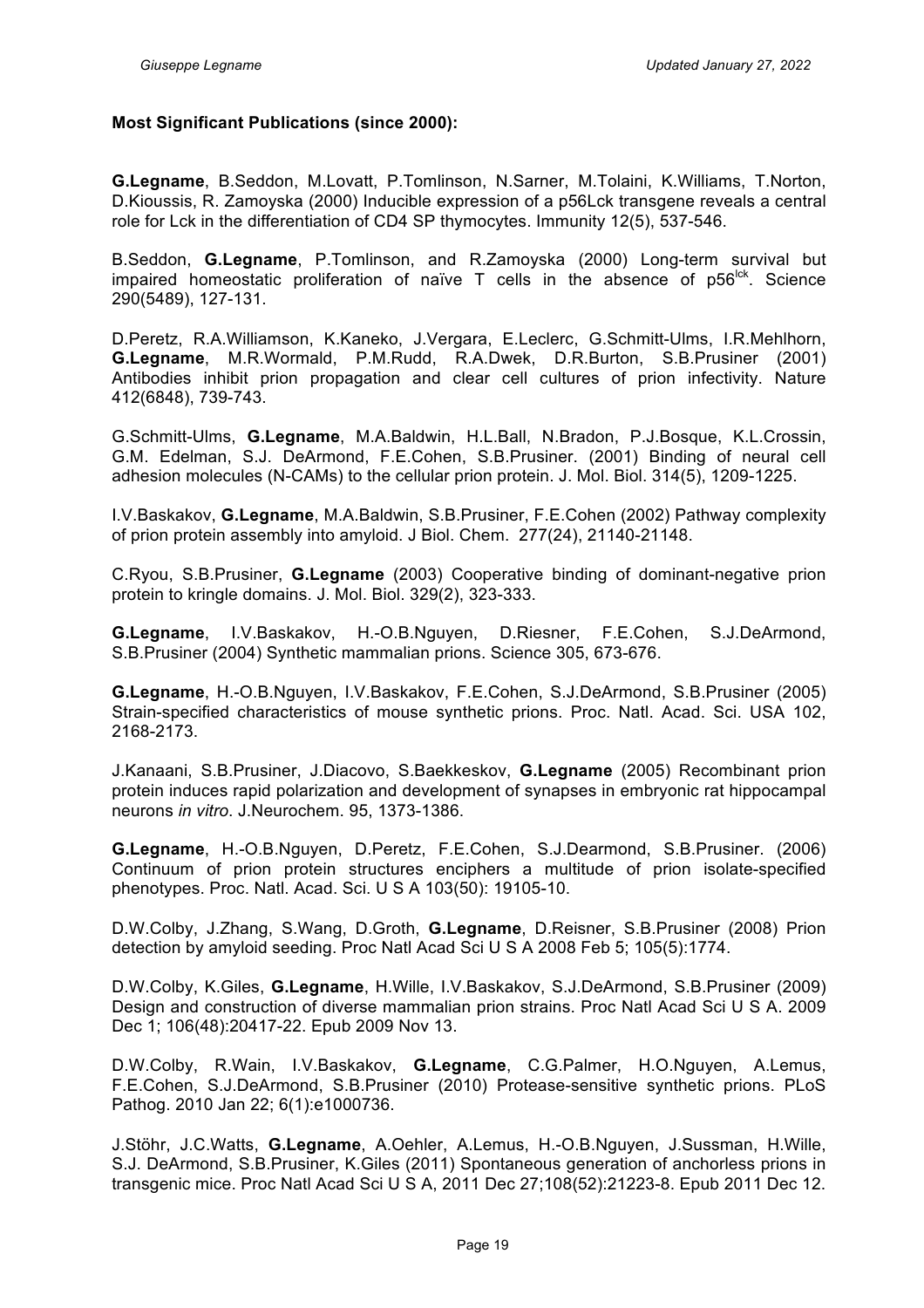R.N.Abskharon, G.Giachin, A.Wohlkonig, S.H.Soror, E.Pardon, **G.Legname**, J.Steyaert (2014) Probing the N-terminal β-sheet conversion in the crystal structure of the human prion protein bound to a nanobody. J Am Chem Soc. 2014 Jan 22;136(3):937-44. doi: 10.1021/ja407527p. Epub 2014 Jan 8.

L.Gasperini, E.Meneghetti, B.Pastore, F.Benetti, **G.Legname** (2015) Prion protein and copper cooperatively protect neurons by modulating NMDA receptor through S-nitrosylation. Antioxid Redox Signal. 2015 Mar 20;22(9):772-84. doi: 10.1089/ars.2014.6032. Epub 2015 Feb 4. [Epub ahead of print]

U.Slapšak, G.Salzano, L.Amin, R.N.Abskharon, G.Ilc, B.Zupančič, I.Biljan, J.Plavec, G.Giachin, **G.Legname** (2016) The N Terminus of the Prion Protein Mediates Functional Interactions with the Neuronal Cell Adhesion Molecule (NCAM) Fibronectin Domain. J Biol Chem. 2016 Oct 14;291(42):21857-21868.

L.Amin, X.T.Nguyen, I.G.Rolle, E.D'Este, G.Giachin, T.H.Tran, V.Č.Šerbec, D.Cojoc, **G.Legname** (2016) Characterization of prion protein function by focal neurite stimulation. J Cell Sci. 2016 Oct 15;129(20):3878-3891.

S.Aulić, L.Masperone, J.Narkiewicz, E.Isopi, E.Bistaffa, E.Ambrosetti, B.Pastore, E.De Cecco, D.Scaini, P.Zago, F.Moda, F.Tagliavini, **G.Legname** (2017) α-Synuclein Amyloids Hijack Prion Protein to Gain Cell Entry, Facilitate Cell-to-Cell Spreading and Block Prion Replication. Sci Rep. 2017 Aug 30;7(1):10050. doi: 10.1038/s41598-017-10236-x.

**G.Legname** (2017) Elucidating the function of the prion protein. PLoS Pathog. 2017 Aug 31;13(8):e1006458. doi: 10.1371/journal.ppat.1006458. eCollection 2017 Aug.

I.Prada, M.Gabrielli, E.Turola, A.Iorio, G.D'Arrigo, R.Parolisi, M.De Luca, M.Pacifici, M.Bastoni, M.Lombardi, **G.Legname**, D.Cojoc, A.Buffo, R.Furlan, F.Peruzzi, C.Verderio (2018) Glia-to-neuron transfer of miRNAs via extracellular vesicles: a new mechanism underlying inflammation-induced synaptic alterations. Acta Neuropathol. 2018 Jan 4. doi: 10.1007/s00401-017-1803-x.

E.Meneghetti, L.Gasperini, T.Virgilio, F.Moda, F.Tagliavini, F.Benetti, **G.Legname** (2019) Prions Strongly Reduce NMDA Receptor S-Nitrosylation Levels at Pre-symptomatic and Terminal Stages of Prion Diseases. Mol Neurobiol. 2019 Feb 1. doi: 10.1007/s12035-019- 1505-6.

E.De Cecco, L.Celauro, S.Vanni, M.Grandolfo, E.Bistaffa, F.Moda, A.Aguzzi, **G.Legname** (2020) The uptake of tau amyloid fibrils is facilitated by the cellular prion protein and hampers prion propagation in cultured cells. J Neurochem. 2020 May 11. doi: 10.1111/jnc.15040.

C.Scialò, T.H.Tran, G.Salzano, G.Novi, C.Caponnetto, A.Chiò, A.Calvo, A.Canosa, F.Moda, P.Caroppo, V.Silani, N.Ticozzi, A.Ratti, B.Borroni, L.Benussi, R.Ghidoni, G.Furlanis, P.Manganotti, B.Senigagliesi, P.Parisse, R.Brasselet, E.Buratti, **G.Legname** (2020) TDP-43 real-time quaking induced conversion reaction optimization and detection of seeding activity in CSF of amyotrophic lateral sclerosis and frontotemporal dementia patients. Brain Commun. 2020 Sep 14;2(2):fcaa142. doi: 10.1093/braincomms/fcaa142. eCollection 2020.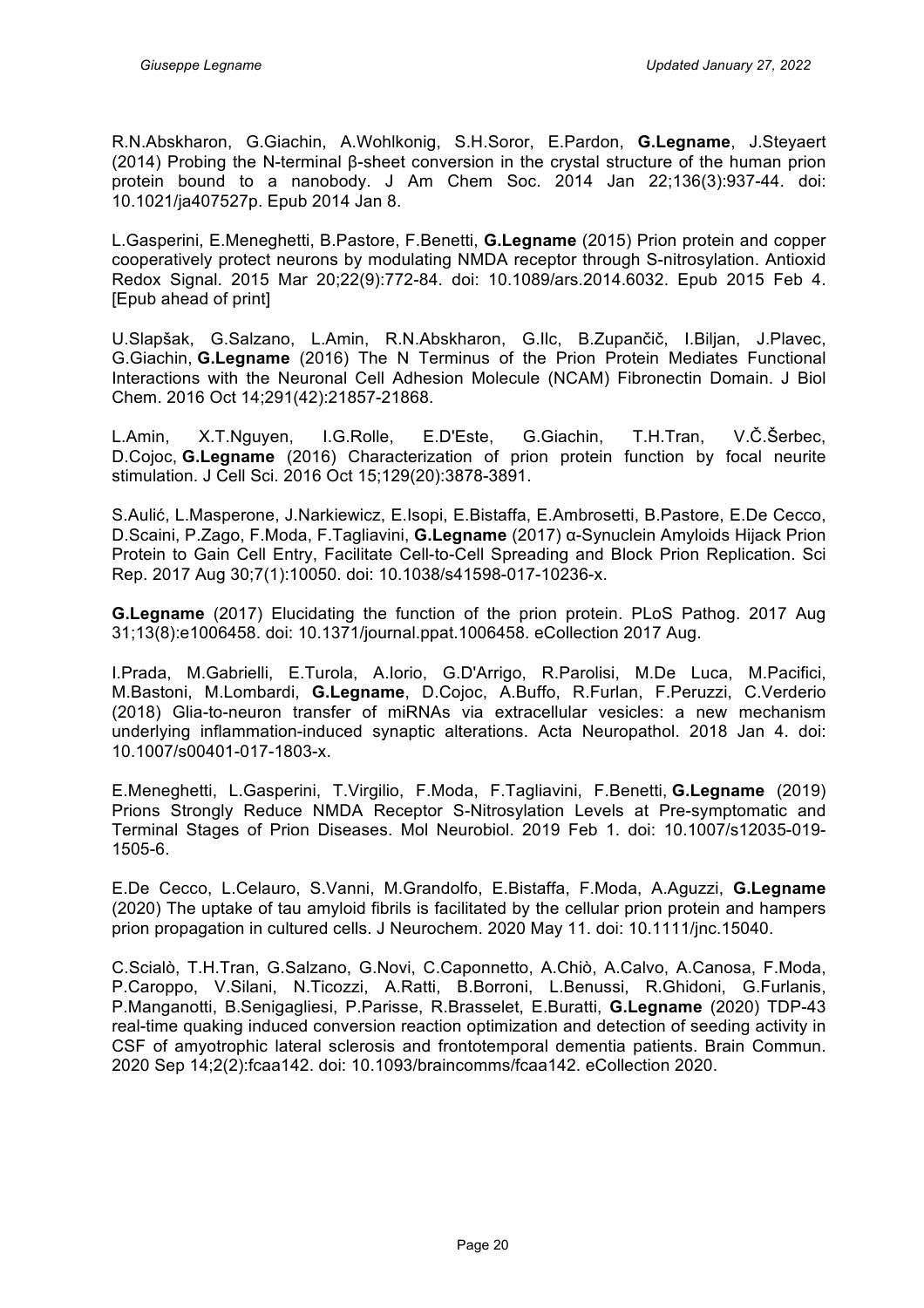#### **List of Publications**

Original Articles

1) P. Lissoni, M. Resentini, R.Mauri, D.Esposti, D.Rossi, **G.Legname** and F.Fraschini (1986) Effects of tetrahydrocannabinol on melatonin secretion in man. Hormone Metab. Res. 18, 77-8.

2) P.Lissoni, M.Resentini, R.Mauri, C.Demedici, F.Morabito, D.Esposti, L.Di Bella, G.Esposti, D.Rossi, **G.Legname** and F.Fraschini (1986) Effect of an acute injection of melatonin on the basal secretion of hypophyseal hormones in prepubertal and pubertal healthy subjects. Acta Endocrinol. 111, 305-311.

3) Y.M.Galante and **G.Legname** (1988) Purificazione di proteine di mammifero in biotecnologia. Chimica-Oggi 1/2, 67-72.

4) G.Racchetti, R.Comitti, G.Fossati, D.Modena, S.Putignano, P.Gnocchi, **G.Legname** and Y.M.Galante (1988) Strategy for the production of murine monoclonal antibodies to polypeptide hormones and to bacterial toxins. Chimica-Oggi 10, 41-50.

5) E.Nobile-Orazio, E.Francomanno, R.Daverio, M.Carpo, S.Barbieri, P.Marmiroli, E.Manfredini, M.Carpo, M.Moggio, **G.Legname**, L.Baldini and G.Scarlato (1989) Anti-MAG IgM titers in neuropathy associated with macroglobulinemia. Ann. Neurol. 26, 543-550.

6) E.Nobile-Orazio, **G.Legname**, R.Daverio, M.Carpo, A.Giuliani, S.Sonnino and G.Scarlato (1990) Motor neuron disease in a patient with a monoclonal IgMk directed against GM1, GD1b and high molecular weight neural-specific glycoproteins. Ann. Neurol. 28, 190- 194.

7) E.Nobile-Orazio, M.Carpo, **G.Legname**, N.Meucci, S.Sonnino and G.Scarlato (1990) Anti-GM1 IgM antibodies in motor neuron disease (MND) and neuropathy. Neurology 40, 1747-1750.

8) **G.Legname**, P.Bellosta, G.Gromo, D.Modena, J.N.Keen, L.M.Roberts and J.M.Lord (1991) Nucleotide sequence of dianthin 30 cDNA: a ribosome inactivating protein from *Dianthus caryophyllus*. Biochem. Biophys. Acta 1090, 119-122.

9) M.R.Hartley, **G.Legname**, R.Osborn, Z.Chen and J.M.Lord (1991) Single chain ribosome inactivating proteins from plants depurinate Escherichia coli 23S ribosomal RNA. FEBS Lett. 290, 65-68.

10) **G.Legname**, G.Gromo, J.M.Lord, N.Monzini and D.Modena (1993) Expression and activity of pre-dianthin 30 and dianthin 30. Biochem. Biophys. Res. Comm. 192, 1230-1237.

11) N.Monzini, **G.Legname**, F.Marcucci, G.Gromo and D.Modena. (1994) Identification and cloning of human chaperonin 10 homologue. Biochem. Biophys. Acta 1218, 478-480.

12) G.Bravi, **G.Legname** and A.W.E. Chan (1995) Substrate recognition by ribosomeinactivating protein studied by molecular modelling and molecular electrostatic potential. J. Mol. Graph. 13, 83-88.

13) A.Bolognesi, P.L.Tazzari, **G.Legname**, F.Olivieri, D.Modena, R.Conte and F.Stirpe (1995) Anti-CD30 immunotoxins with native and recombinant dianthin 30. Cancer Immunol. Immunother. 40, 109-114.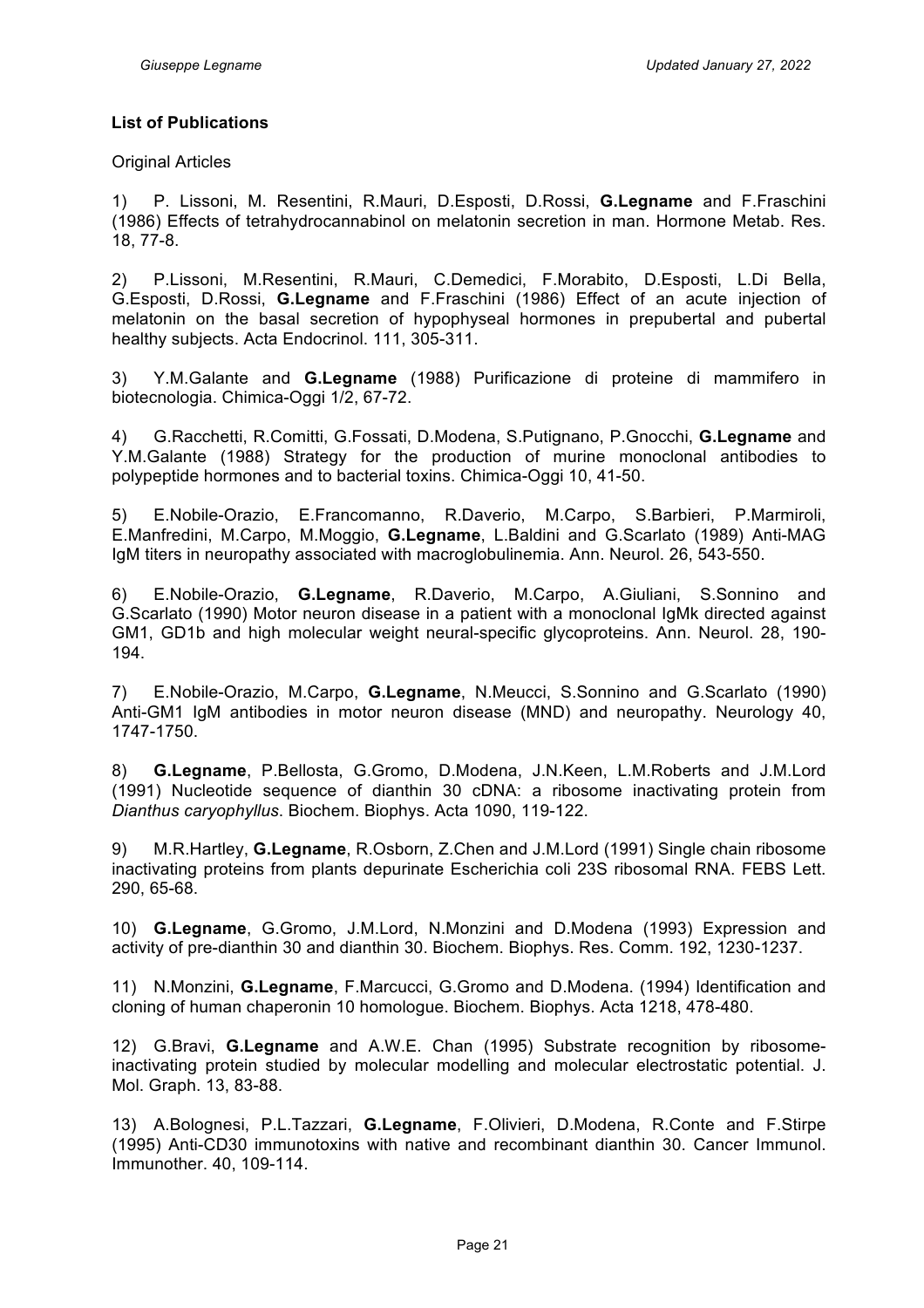14) M.A.Bonardi, E.Giovanetti, **G.Legname**, G.Fossati, G.Porro, G.Gromo, D.Modena and F.Marcucci (1995) Cochaperonins are histone-binding proteins. Biochem. Biophys. Res. Comm. 206, 260-265.

15) **G.Legname**, G.Fossati, G.Gromo, N.Monzini, F.Marcucci and D.Modena (1995) Expression in Escherichia coli, purification and functional activity of recombinant human chaperonin 10. FEBS Lett. 361, 211-214.

16) **G.Legname**, G.Fossati, N.Monzini, G.Gromo, F.Marcucci, P.Mascagni and D.Modena (1995) Heterologous expression, purification, activity and conformational studies of different forms of dianthin 30. Biomed. Pept. Proteins Nucl. Acids 1, 61-68.

17) G.Fossati, P.Lucietto, P.Giuliani, A.M.R.Coates, S.Harding, H.Coelfen, **G.Legname**, E.Chan, A.Zaliani and P.Mascagni (1995) Mycobacterium tuberculosis chaperonin 10 forms stable tetrameric and heptameric structures: implication for its diverse biological activities. J. Biol. Chem. 270, 26159-26167.

18) **G.Legname**, P.Buono, G.Fossati, N.Monzini, P.Mascagni, D.Modena and F.Marcucci (1996) Evidence for GroES acting as a transcriptional regulator. Biochem. Biophys. Res. Comm. 229, 412-418.

19) S.Fabbrini, E.Rappociolo, D.Carpani, M.Solinas, B.Valsasina, U.Breme, U.Cavallaro, A.Nykjaer, E.Rovida, **G.Legname** and M.Soria (1997) Characterization of a saporin isoform with lower ribosome-inhibiting activity. Biochem. J. 322, 719-727.

20) M.Minto, G.Galli, I.Eberini, **G.Legname**, G.Fossati, D.Modena, F.Marcucci, P.Mascagni, P.Ghezzi, and M.Fratelli (1998) Mycobacterial cpn10 promotes recognition of the mammalian homologue by a mycobacterium-specific antiserum. Biochem. Biophys. Acta 1403, 151-157.

21) **G.Legname**, B.Seddon, M.Lovatt, P.Tomlinson, N.Sarner, M.Tolaini, K.Williams, T.Norton, D.Kioussis, R. Zamoyska (2000) Inducible expression of a p56Lck transgene reveals a central role for Lck in the differentiation of CD4 SP thymocytes. Immunity 12(5), 537- 546.

22) I.Lorenzetti, A.Meneguzzi, G.Fracasso, C.Potrich, L.Costantini, E.Chiesa, **G.Legname**, G.Menestrina, G.Tridente, M.Colombatti (2000) Genetic grafting of membrane-acting peptides to the cytotoxin dianthin augments its ability to de-stabilize lipid bilayers and enhances its cytotoxic potential as the component of transferrin-toxin conjugates. Int. J. Cancer 86(4), 582- 589.

23) M.A.Basson, T.J.Wilson, **G.A.Legname**, N.Sarner, P.D.Tomlinson, V.L.Tybulewicz and R.Zamoyska (2000) Early growth response (Egr)-1 gene induction in the thymus in response to TCR ligation during early steps in positive selection is not required for CD8 lineage commitment. J. Immunol. 165(5), 2444-2450.

24) B.Seddon, **G.Legname**, P.Tomlinson, and R.Zamoyska (2000) Long-term survival but impaired homeostatic proliferation of naïve  $T$  cells in the absence of  $p56<sup>lck</sup>$ . Science 290(5489), 127-131.

25) S.Supattapone, T.Muramoto, **G.Legname**, I.Mehlhorn, F.E.Cohen, S.J. DeArmond, S.B. Prusiner, and M.R. Scott (2001) Identification of two prion protein regions that modify scrapie incubation time. J.Virol. 75(3), 1408-1413.

26) E.Leclerc, D.Peretz, H.Ball, H.Sakurai, **G.Legname**, A.Serban, S.B.Prusiner, D.R.Burton, R.A.Williamson (2001) Immobilized prion protein undergoes spontaneous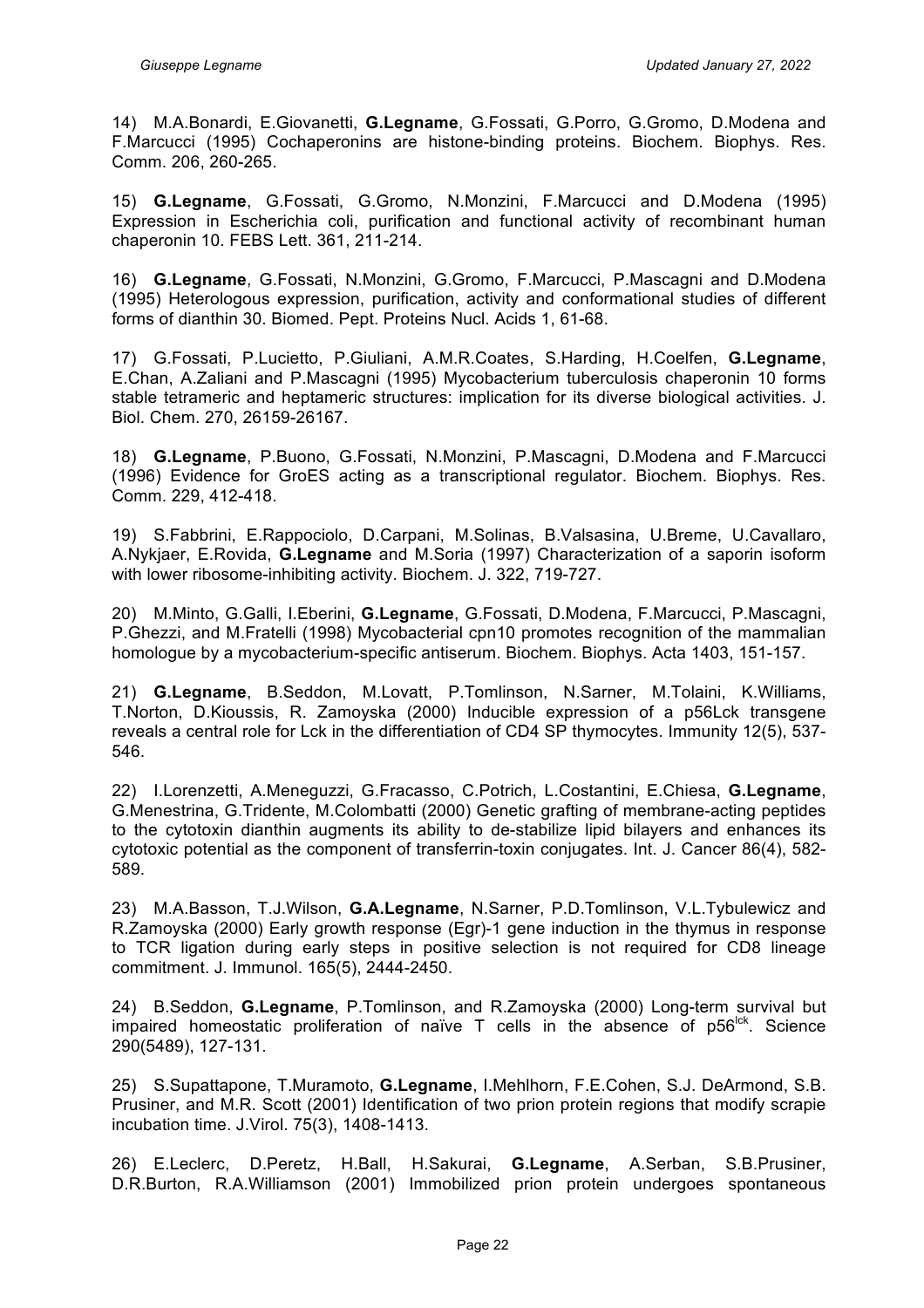rearrangement to a conformation having features in common with the infectious form. EMBO J. 20(7), 1547-1554.

27) I.V.Baskakov, **G.Legname**, S.B.Prusiner, F.E. Cohen (2001) Folding of prion protein to its native α-helical conformation is under kinetic control. J Biol. Chem. 276(23), 19687-19690.

28) J.R.Requena, D.Groth, **G.Legname**, E.R.Stadtman, S.B.Prusiner, R.L. Levine (2001) Copper-catalyzed oxidation of the recombinant SHa (29-231) prion protein. Proc. Natl. Acad. Sci. USA. 98(13), 7170-7175.

29) D.Peretz, R.A.Williamson, K.Kaneko, J.Vergara, E.Leclerc, G.Schmitt-Ulms, I.R.Mehlhorn, **G.Legname**, M.R.Wormald, P.M.Rudd, R.A.Dwek, D.R.Burton, S.B.Prusiner (2001) Antibodies inhibit prion propagation and clear cell cultures of prion infectivity. Nature 412(6848), 739-743.

30) R.C.Moore, P.Mastrangelo, E.Bouzamondo, C.Heinrich, **G.Legname**, S.B.Prusiner, L.Hood, D.Westaway, S.J.DeArmond, P.Tremblay (2001) Doppel-induced cerebellar degeneration in transgenic mice. Proc. Natl. Acad. Sci. U S A. 98(26), 15288-15293.

31) G.Schmitt-Ulms, **G.Legname**, M.A.Baldwin, H.L.Ball, N.Bradon, P.J.Bosque, K.L.Crossin, G.M. Edelman, S.J. DeArmond, F.E.Cohen, S.B.Prusiner. (2001) Binding of neural cell adhesion molecules (N-CAMs) to the cellular prion protein. J. Mol. Biol. 314(5), 1209-1225.

32) P.J.Bosque, C.Ryou, G.Telling, D.Peretz, **G.Legname**, S.J.DeArmond, S.B.Prusiner (2002) Prions in skeletal muscle. Proc. Natl. Acad. Sci. USA. 99(6), 3812-3817.

33) I.V.Baskakov, **G.Legname**, M.A.Baldwin, S.B.Prusiner, F.E.Cohen (2002) Pathway complexity of prion protein assembly into amyloid. J Biol. Chem. 277(24), 21140-21148.

34) D.Peretz, R.A.Williamson, **G.Legname**, Y.Matsunaga, J.Vergara, D.R.Burton, S.J.DeArmond, S.B.Prusiner, M.R. Scott (2002) A change in the conformation of prions accompanies the emergence of a new prion strain. Neuron 34(6), 921-932.

35) K.Kuwata, H.Li, H.Yamada, **G.Legname**, S.B.Prusiner, K.Akasaka, T.L.James (2002) Locally disordered conformer of the hamster prion protein: a crucial intermediate to  $PrP^{Sc}$ ? Biochemistry 41(41), 12277-12283.

36) J.G.Safar, M.Scott, J.Monaghan, C.Deering, S.Didorenko, J.Vergara, H.Ball, **G.Legname**, E.Leclerc, L.Solforosi, H.Serban, D.Groth, D.R.Burton, S.B.Prusiner, R.A.Williamson (2002) Measuring prions causing bovine spongiform encephalopathy or chronic wasting disease by immunoassays and transgenic mice. Nat. Biotechnol. 20(11), 1147-1150.

37) **G.Legname**, P.Nelken, Z.Guan, Z.F.Kanyo, S.J.DeArmond, S.B.Prusiner (2002) Prion and doppel proteins bind to granule cells of the cerebellum. Proc. Natl. Acad. Sci. USA 99(25), 16285-16290.

38) E.Leclerc, D.Peretz, H.Ball, L.Solforosi, **G.Legname**, J.Safar, H.Serban, S.B.Prusiner, D.R.Burton, R.A.Williamson (2003) Conformation of  $PrP^C$  on the cell surface as probed by antibody. J. Mol. Biol. 326(2), 475-483.

39) R.Zamoyska, A.Basson, A.Filby, **G.Legname**, M.Lovatt, B.Seddon (2003) The influence of the src-family kinases, Lck and Fyn, on T cell differentiation, survival and activation. Immunol. Rev. 191, 107-118.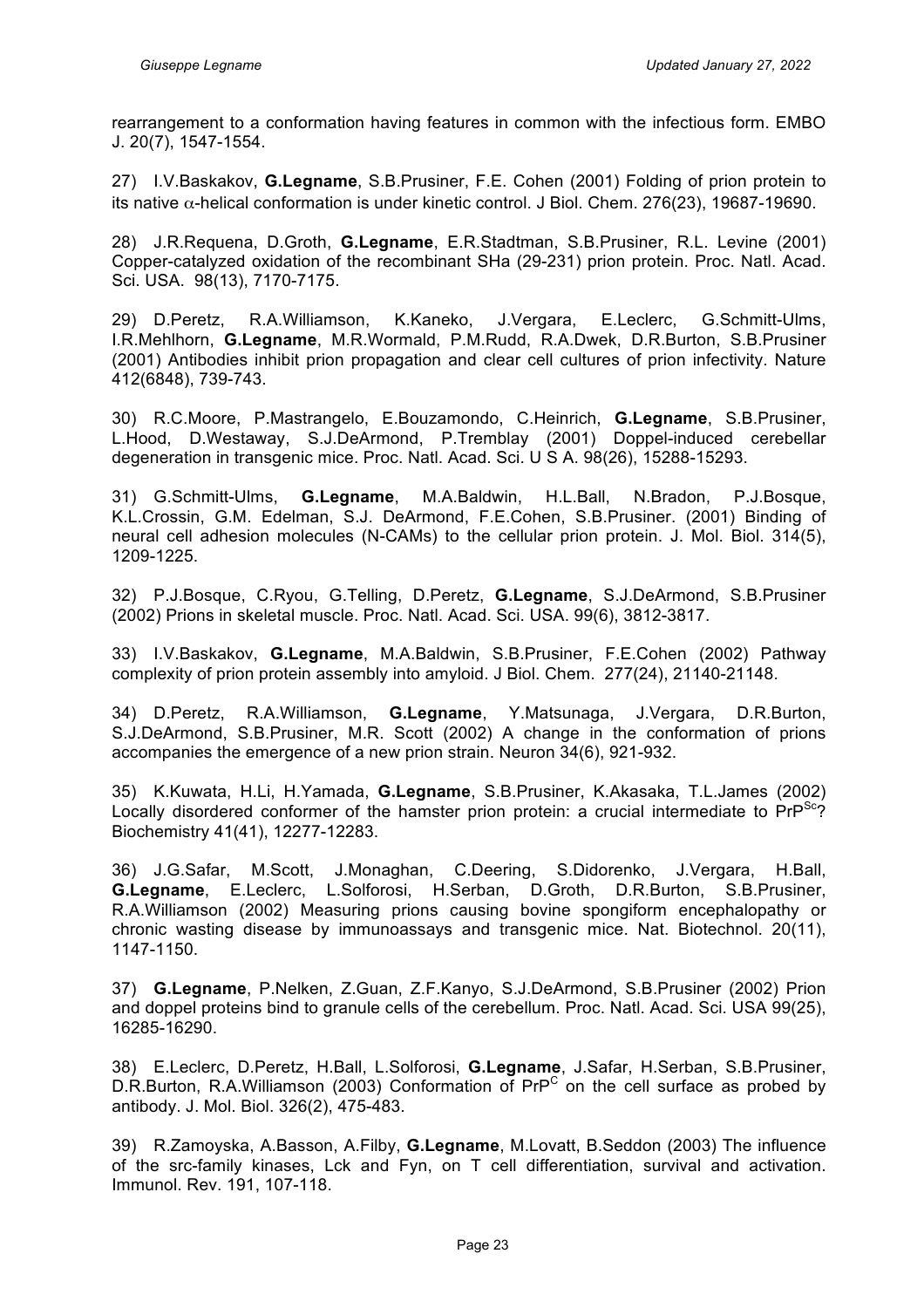40) C.Ryou, S.B.Prusiner, **G.Legname** (2003) Cooperative binding of dominant-negative prion protein to kringle domains. J. Mol. Biol. 329(2), 323-333.

41) C.S.Burns, E.Aronoff-Spencer, **G.Legname**, S.B.Prusiner, W.E.Antholine, G.J.Gerfen, J.Peisach, G.L.Millhauser (2003) Copper coordination in the full-length, recombinant prion protein. Biochemistry 42(22), 6794-6803.

42) C.Ryou, **G.Legname**, D.Peretz, J.C.Craig, M.A.Baldwin, S.B.Prusiner (2003) Differential inhibition of prion propagation by enantiomers of quinacrine. Lab. Invest. 83(6), 837-843.

43) A.Mironov,Jr., D.Latawiec, H.Wille, E.Bouzamondo-Bernstein, **G.Legname**, R.A.Williamson, D.Burton, S.J.DeArmond, S.B.Prusiner, P.J.Peters (2003) Cytosolic prion protein in neurons. J. Neurosci. 23(18), 7183-7193.

44) I.V.Baskakov, **G.Legname**, Z.Gryczynski, S.B.Prusiner (2004) The peculiar nature of unfolding of the human prion protein. Protein Sci. 13(3), 586-595.

45) **G.Legname**, I.V.Baskakov, H.-O.B.Nguyen, D.Riesner, F.E.Cohen, S.J.DeArmond, S.B.Prusiner (2004) Synthetic mammalian prions. Science 305, 673-676.

46) A.Serban, **G.Legname**, K.Hansen, N.Kovaleva, S.B.Prusiner (2004) Immunoglobulins in urine of hamsters with scrapie. J. Biol. Chem. 279, 488117-488120 [Epub August 12, 2004 ahead of print].

45) J.R.Requena, M.N.Dimitrova, **G.Legname**, S.Teijeira, S.B.Prusiner, R.L.Levine (2004) Oxidation of methionine residues in the prion protein by hydrogen peroxide. Arch. Biochem. Biophys. 432, 188-195.

46) L.Yung, Y.Huang, P.Lessard, **G.Legname**, E.T.Lin, M.Baldwin, S.B.Prusiner, C.Ryou, BJ.Guglielmo (2004) Pharmacokinetics of quinacrine in the treatment of prion disease. BMC Infect Dis. 4, 53.

47) **G.Legname**, H.-O.B.Nguyen, I.V.Baskakov, F.E.Cohen, S.J.DeArmond, S.B.Prusiner (2005) Strain-specified characteristics of mouse synthetic prions. Proc. Natl. Acad. Sci. USA 102, 2168-2173.

48) J.Kanaani, S.B.Prusiner, J.Diacovo, S.Baekkeskov, **G.Legname** (2005) Recombinant prion protein induces rapid polarization and development of synapses in embryonic rat hippocampal neurons *in vitro*. J.Neurochem. 95, 1373-1386.

49) Y.Huang, H.Okochi, B.C.May, **G.Legname**, S.B.Prusiner, L.Z.Benet, B.J.Guglielmo, E.T.Lin. (2006) Quinacrine is mainly metabolized to mono-desethyl quinacrine by CYP3A4/5 and its brain accumulation is limited by P-glycoprotein. Drug Metab Dispos. 34(7): 1136-44. Epub 2006 Mar 31.

50) J.G.Safar, H.Wille, M.D.Geschwind, C.Deering, D.Latawiec, A.Serban, D.J.King, **G.Legname**, K.H.Weisgraber, R.W.Mahley, B.L.Miller, S.J.DeArmond, S.B.Prusiner. (2006) Human prions and plasma lipoproteins. Proc. Natl. Acad. Sci. U S A 103(30): 11312-7.

51) **G.Legname**, H.-O.B.Nguyen, D.Peretz, F.E.Cohen, S.J.Dearmond, S.B.Prusiner. (2006) Continuum of prion protein structures enciphers a multitude of prion isolate-specified phenotypes. Proc. Natl. Acad. Sci. U S A 103(50): 19105-10.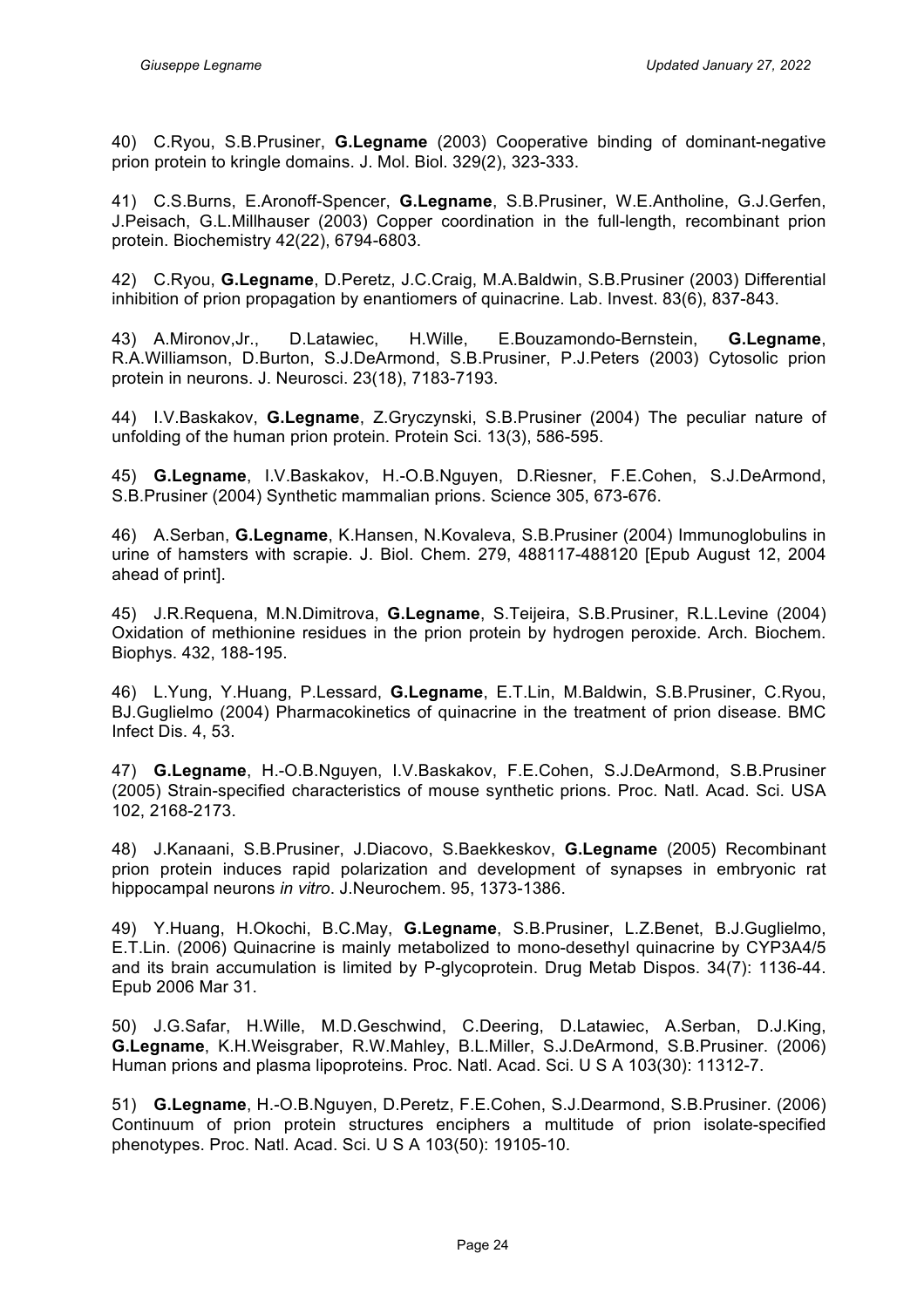52) B.C.May, J.A.Zorn, J.Witkop, J.Sherrill, A.C.Wallace, **G.Legname**, S.B.Prusiner, F.E.Cohen (2007) Structure-activity relationship study of prion inhibition by 2-aminopyridine-3,5-dicarbonitrile-based compounds: parallel synthesis, bioactivity, and in vitro pharmacokinetics. J Med Chem. 2007 Jan 11;50(1):65-73. Erratum in: J Med Chem. 2007 Mar 8; 50(5):1086.

53) D.J.King, J.G.Safar, **G.Legname**, S.B.Prusiner (2007) Thioaptamer interactions with prion proteins: sequence-specific and non-specific binding sites. J Mol Biol. 2007 Jun 15; 369(4):1001-14. Epub 2007 Feb 9.

54) D.W.Colby, J.Zhang, S.Wang, D.Groth, **G.Legname**, D.Reisner, S.B.Prusiner (2007) Prion detection by amyloid seeding. Proc Natl Acad Sci U S A 2007 Dec 26;104(52):20914-9. Epub 2007 Dec 20. Erratum in: Proc Natl Acad Sci U S A. 2008 Feb 5; 105(5):1774.

55) D.W.Colby, J.Zhang, S.Wang, D.Groth, **G.Legname**, D.Reisner, S.B.Prusiner (2008) Prion detection by amyloid seeding. Proc Natl Acad Sci U S A 2008 Feb 5; 105(5):1774.

56) V.Campana, L.Zentilin, I.Mirabile, A.Kranjc, P.Casanova, M.Giacca, S.Prusiner, **G.Legname**, C.Zurzolo. (2009) Development of antibody fragments for immunotherapy of prion diseases. Biochem J. [Epub ahead of print 2008 Nov 11]. 2009 Mar 15; 418(3):507-15.

57) S.Benvegnù, D.Franciotta, J.Sussman, A.Bachi, E.Zardini, P.Torreri, C.Govaerts, S.Pizzo, **G.Legname** (2009) Prion Protein paralog Doppel Protein interacts with alpha-2 macroglobulin: a plausible mechanism for Doppel-mediated neurodegeneration. PLoS ONE, 2009 Jun 18; 4(6):e5968.

58) M.Zampieri, **G.Legname**, C.Altafini (2009) Investigating the conformational stability of prion strains through a kinetic replication model. PLoS Comp. Biol., 2009 Jul; 5(7):e1000420. Epub 2009 Jul 3.

59) S.H.Bae, **G.Legname**, A.Serban, S.B.Prusiner, P.E.Wright, H.J.Dyson. (2009) Prion proteins with pathogenic and protective mutations show similar structure and dynamics. Biochemistry. 2009 Sep 1; 48(34):8120-8.

60) A.Kranjc, S.Bongarzone, G.Rossetti, X.Biarnés, A.Cavalli, M.L.Bolognesi, M.Roberti, **G.Legname**, P.Carloni (2009) Docking Ligands on Protein Surfaces. The Case Study of Prion Protein. J Chem Theory Comput., 2009 Aug 14; 5(9):2565-73.

61) M.Polano, A.Bek, F.Benetti, M.Lazzarino, **G.Legname** (2009) Structural Insights Into Alternate Aggregated Prion Protein Forms. J Mol Biol. 2009 Nov 13; 393(5):1033-42. Epub 2009 Aug 28.

62) F.Benetti and **G.Legname** (2009) *De novo* mammalian prion synthesis. PRION, 2009 Oct 26; 3(4). [Epub ahead of print].

63) D.W.Colby, K.Giles, **G.Legname**, H.Wille, I.V.Baskakov, S.J.DeArmond, S.B.Prusiner (2009) Design and construction of diverse mammalian prion strains. Proc Natl Acad Sci U S A. 2009 Dec 1; 106(48):20417-22. Epub 2009 Nov 13.

64) S.Ghaemmaghami, M.Ahn, P.Lessard, K.Giles, **G.Legname**, S.J.DeArmond, S.B.Prusiner (2009) Continuous quinacrine treatment results in the formation of drug-resistant prions. PLoS Pathog. 2009 Nov; 5(11):e1000673. Epub 2009 Nov 26.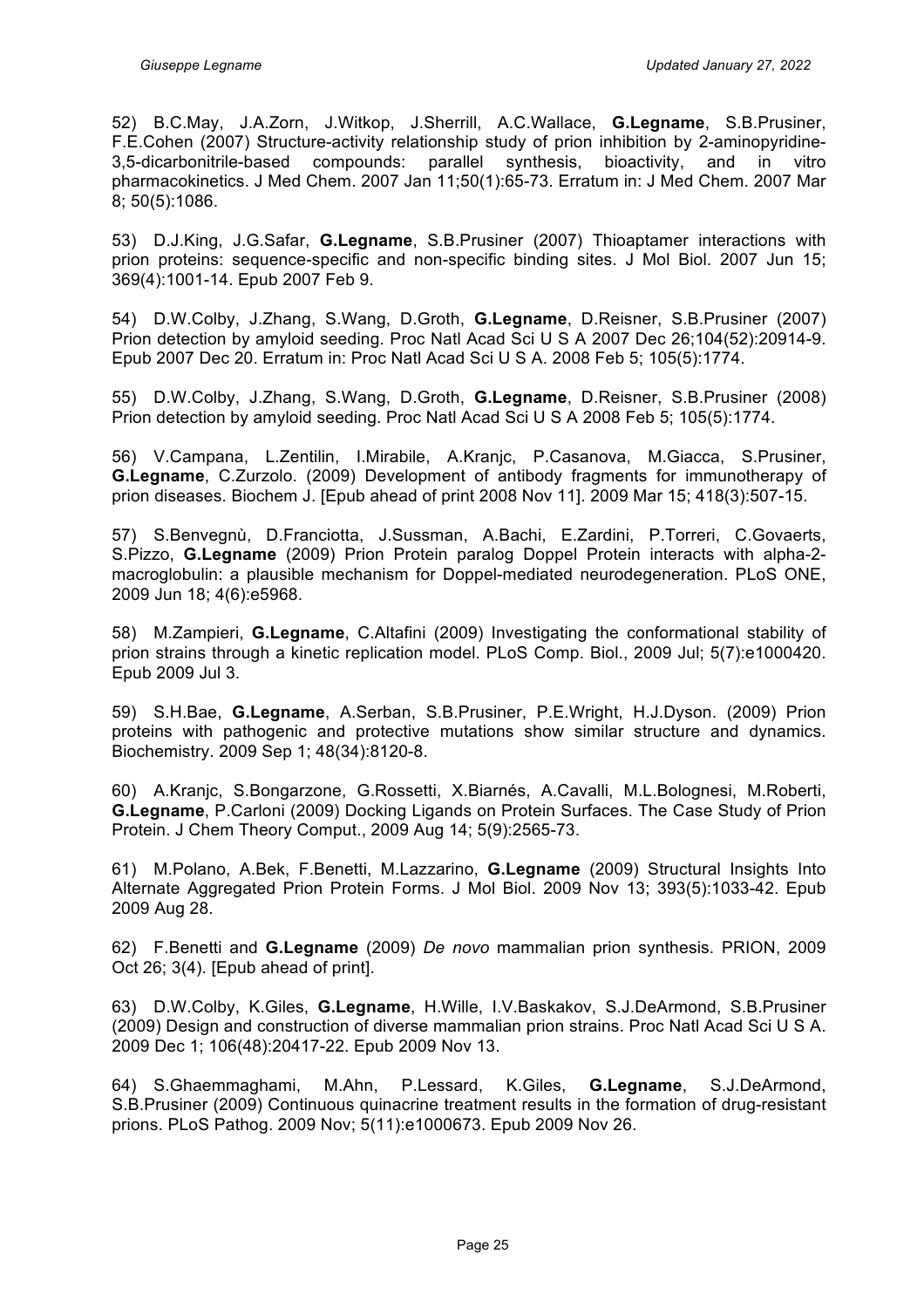65) D.W.Colby, R.Wain, I.V.Baskakov, **G.Legname**, C.G.Palmer, H.O.Nguyen, A.Lemus, F.E.Cohen, S.J.DeArmond, S.B.Prusiner (2010) Protease-sensitive synthetic prions. PLoS Pathog. 2010 Jan 22; 6(1):e1000736.

66) F.Benetti, L.Gasperini, M.Zampieri, **G.Legname** (2010) Gene expression profiling to identify druggable targets in prion diseases. Expert Opin. Drug Discov. 2010 Feb; 5(2): 177- 202.

67) D.Latawiec, F.Herrera, A.Bek, V.Losasso, M.Candotti, F.Benetti, E.Carlino, A.Kranjc, M.Lazzarino, S.Gustincich, P.Carloni, **G.Legname** (2010) Modulation of alpha-synuclein aggregation by dopamine analogs. PLoS ONE. 2010 Feb 16; 5(2):e9234.

68) H.N.A.Tran, S.Bongarzone, P.Carloni, **G.Legname**, M.L.Bolognesi (2010) Synthesis and evaluation of a library of 2,5-bisdiamino-benzoquinone derivatives as probes to modulate protein-protein interactions in prions. Bioorg & Med Chem Lett. 2010 Mar 15; 20(6):1866-1868. Epub 2010 Feb 4.

69) S.Benvegnù, I.Poggiolini, **G.Legname** (2010) Neurodevelopmental expression and localization of the cellular prion protein in the central nervous system of the mouse. J Comp Neurol, 2010 Jun 1;518(11):1879-91.

70) F.Benetti, M.D.Geschwind, **G.Legname** (2010) De novo prions. F1000 Biology Reports 2010, Jun 23;2. pii: 46.

71) M.L.Bolognesi, H.N.A.Tran, M.Staderini, A.Monaco, A.López-Cobeñas, S.Bongarzone, X.Biarnés, P.López-Alvarado, N.Cabezas, M.Caramelli, P.Carloni, J.C.Menéndez, **G.Legname** (2010) Discovery of a class of diketopiperazines as antiprion compounds. ChemMedChem. 2010 Aug 2;5(8):1324-34.

72) G.Ilc, G.Giachin, M.Jaremko, Ł.Jaremko, F.Benetti, J.Plavec, I.Zhukov, **G.Legname** (2010) NMR structure of the human prion protein with the pathological Q212P mutation reveals unique structural features. PLoS One. 2010 Jul 22;5(7):e11715.

73) A.Didonna, **G.Legname** (2010) Aberrant ERK 1/2 complex activation and localization in scrapie-infected GT1-1 cells. Mol Neurodegener. 2010 Aug 9;5(1):29.

74) G.Rossetti, G.Giachin, **G.Legname**, P.Carloni (2010) Structural facets of disease-linked human prion protein mutants: A molecular dynamic study. Proteins. 2010 Dec;78(16):3270-80. doi: 10.1002/prot.22834.

75) H.N.A.Tran, F.Sousa, F.Moda, S.Mandal, M.Chanana, C.Vimercati, M.Morbin, S.Krol, F.Tagliavini, **G.Legname** (2010) A novel class of potential prion drugs: preliminary in vitro and in vivo data for multilayer coated gold nanoparticles. Nanoscale. 2010 Oct 14. [Epub ahead of print]

76) F.Sousa, S.Mandal, C.Garrovo, A.Astolfo, A.Bonifacio, D.Latawiec, R.H.Menk, F.Arfelli, S.Huewel, **G.Legname**, H.J.Galla, S.Krol (2010) Functionalized gold nanoparticles: a detailed in vivo multimodal microscopic brain distribution study. Nanoscale. 2010 Oct 15. [Epub ahead of print]

77) B.Sanavio, D.Scaini, C.Grunwald, **G.Legname**, G.Scoles, L.Casalis (2010) Oriented Immobilization of Prion Protein Demonstrated via Precise Interfacial Nanostructure Measurements. ACS Nano. 2010 Nov 23;4(11):6607-16. Epub 2010 Oct 19.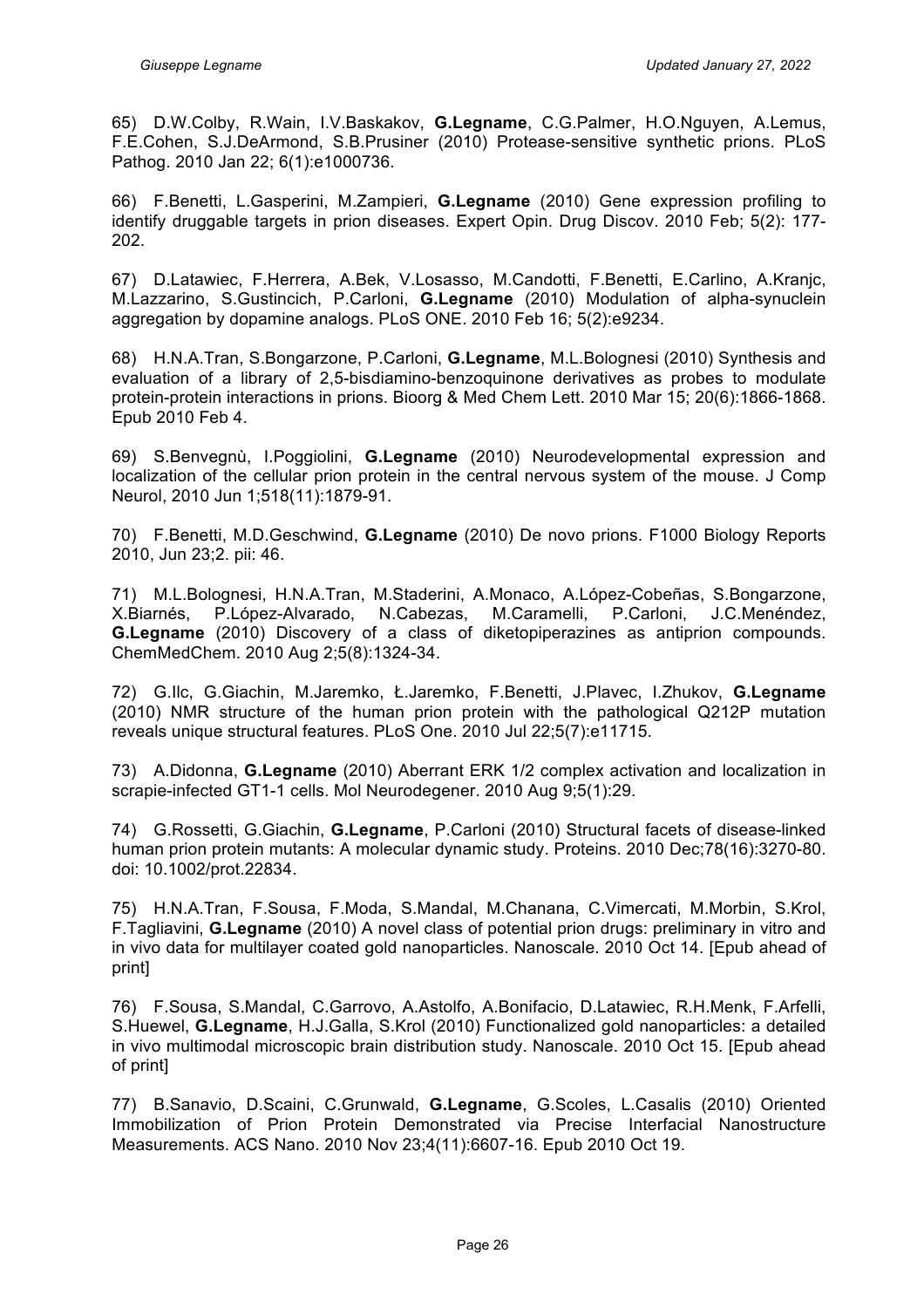78) S.Bongarzone, H.N.A.Tran, A.Cavalli, M.Roberti, P.Carloni, **G.Legname**, M.L.Bolognesi (2010) Parallel Synthesis, Evaluation, and Preliminary Structure-Activity Relationship of 2,5- Diamino-1,4-benzoquinones as a Novel Class of Bivalent Anti-Prion Compound. J Med Chem. 2010 Nov 3. [Epub ahead of print]

79) R.N.Abskharon, S.H.Soror, E.Pardon, H.El Hassan, **G.Legname**, J.Steyaert, A.Wohlkonig (2010) Crystallization and preliminary X-ray diffraction analysis of a specific VHH domain against mouse prion protein. Acta Crystallogr Sect F Struct Biol Cryst Commun. 2010 Dec 1;66(Pt 12):1644-6. Epub 2010 Nov 26.

80) A.Natalello, F.Benetti, S.M.Doglia, **G.Legname**, R.Grandori (2011) Compact conformations of α-synuclein induced by alcohols and copper. Proteins. Proteins. 2011 Feb;79(2):611-21.

81) M.Kosmač, S.Koren, G.Giachin, T.Stoilova, R.Gennaro, **G.Legname**, V.Č.Serbec (2011) Epitope mapping of a PrP(Sc)-specific monoclonal antibody: Identification of a novel Cterminally truncated prion fragment. Mol Immunol. 2011 Feb;48(5):746-50. Epub 2010 Dec 19.

82) A.Didonna, L.Vaccari, A.Bek, and **G.Legname** (2011) Infrared Microspectroscopy: A Multiple-Screening Platform for Investigating Single-Cell Biochemical Perturbations upon Prion Infection ACS Chem. Neurosci., Articles ASAP (As Soon As Publishable) Publication Date (Web): January 11, 2011 (Research Article) DOI: 10.1021/cn1000952

83) S.Benvegnù, L.Gasperini, **G.Legname** (2011) Aged PrP null mice show defective processing of neuregulins in the peripheral nervous system. Mol Cell Neurosci. Feb 17. [Epub ahead of print]

84) S.Benvegnù, P.Roncaglia, F.Agostini, C.Casalone, C.Corona, S.Gustincich, **G.Legname** (2011) Developmental influence of the cellular prion protein on the gene expression profile in mouse hippocampus. Physiol Genomics. 2011 Mar 15. [Epub ahead of print]. 2011 Jun 28;43(12):711-25.

85) S.Bongarzone, H.N.Tran, A.Cavalli, M.Roberti, M.Rosini, P.Carloni, **G.Legname**, M.L.Bolognesi (2011) Hybrid lipoic Acid derivatives to attack prion disease on multiple fronts.ChemMedChem. 2011 Apr 4;6(4):601-5. doi: 10.1002/cmdc.201100072. Epub 2011 Mar 15.

86) R.Abskharon, S.Soror, E.Pardon, H.El Hassan, **G.Legname**, J.Steyaert, A.Wohlkonig (2011) Combining in-situ proteolysis and microseed matrix screening to promote crystallization of PrP<sup>C</sup>-nanobody complexes. Protein Eng Des Sel. 2011, Sep; 24(9): 737-41. Epub 2011 May 1.

87) G.Rossetti, X.Cong, R.Caliandro, **G.Legname**, P.Carloni (2011) Common structural traits across pathogenic mutants of the human prion protein and their implications for familial prion diseases. J Mol Biol. 2011 Aug 19;411(3):700-12. Epub 2011 Jun 12.

88) I.Biljan, G.Ilc, G.Giachin, A.Raspadori, I.Zhukov, J.Plavec, **G.Legname** (2011) Toward the Molecular Basis of Inherited Prion Diseases: NMR Structure of the Human Prion Protein with V210I Mutation. J Mol Biol. 2011 Sep 30;412(4):660-73. Epub 2011 Aug 4.

89) M.Zampieri, **G.Legname**, D.Segrè, C.Altafini (2011) A system-level approach for deciphering the transcriptional response to prion infection. Bioinformatics. 2011 Oct 20. [Epub ahead of print]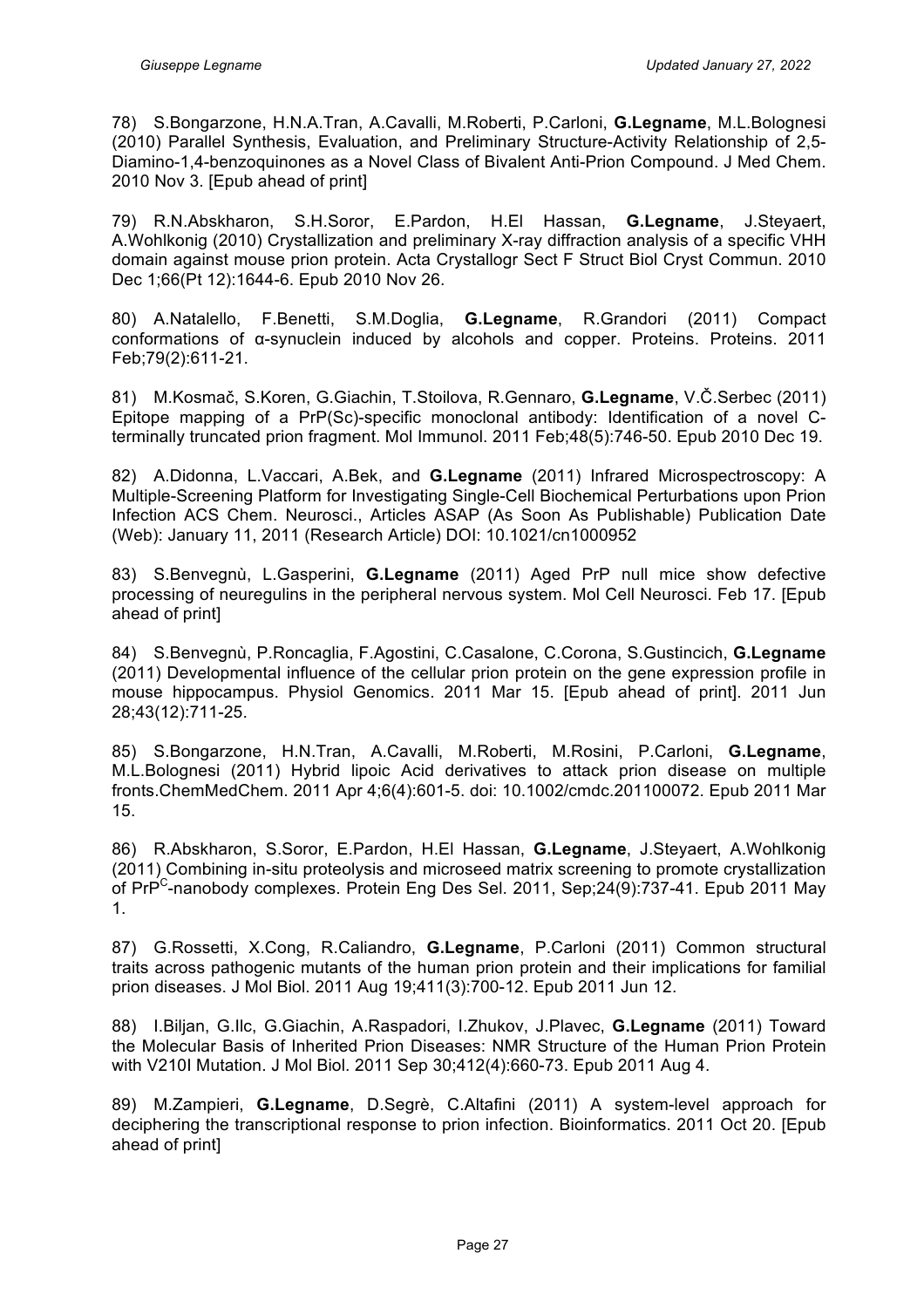90) J.Stöhr, J.C.Watts, **G.Legname**, A.Oehler, A.Lemus, H.-O.B.Nguyen, J.Sussman, H.Wille, S.J. DeArmond, S.B.Prusiner, K.Giles (2011) Spontaneous generation of anchorless prions in transgenic mice. Proc Natl Acad Sci U S A, 2011 Dec 27;108(52):21223-8. Epub 2011 Dec 12.

91) G.Chiriano, A.De Simone, F.Mancini, D.I.Perez, A.Cavalli, M.L.Bolognesi, **G.Legname**, A.Martinez, V.Andrisano, P.Carloni, M.Roberti (2011) A small chemical library of 2 aminoimidazole derivatives as BACE-1 inhibitors: Structure-based design, synthesis, and biological evaluation. Eur J Med Chem. 2011 Dec 16. [Epub ahead of print]

92) R.N.Abskharon, S.Ramboarina, H.El Hassan, W.Gad, M.I.Apostol, G.Giachin, **G.Legname**, J.Steyaert, J.Messens, S.H.Soror, A.Wohlkonig (2012) A novel expression system for production of soluble prion proteins in *E. coli*. Microb Cell Fact. 2012 Jan 10;11:6.

93) **G.Legname** (2012) Early structural features in mammalian prion conformation conversion. Prion. 2012 Jan 1;6(1):37-9. [Epub ahead of print]

94) F.Benetti, S.Gustincich, **G.Legname** (2012) Gene expression profiling and therapeutic interventions in neurodegenerative diseases: a comprehensive study on potentiality and limits. Expert Opin Drug Discov. 2012 Mar;7(3):245-59. Epub 2012 Feb 13.

95) A.Didonna, J.Sussman, F.Benetti, **G.Legname** (2012) The role of Bax and caspase-3 in doppel-induced apoptosis of cerebellar granule cells. Prion, Jul 1;6(3). [Epub ahead of print]

96) X.Cong, S.Bongarzone, G.Giachin, G.Rossetti, P.Carloni, **G.Legname** (2012) Dominantnegative effects in prion diseases: insights from molecular dynamics simulations on mouse prion protein chimeras. J Biomol Struct Dyn. 2012 Aug 30. [Epub ahead of print]

97) I.Biljan, G.Giachin, G.Ilc, I.Zhukov, J.Plavec, **G.Legname** (2012) Structural basis for the protective effect of the human prion protein carrying the dominant-negative E219K polymorphism. Biochem J. 2012 Sep 1;446(2):243-51.

98) F.Moda, C.Vimercati, I.Campagnani, M.Ruggerone, G.Giaccone, M.Morbin, L.Zentilin, M.Giacca, I.Zucca, **G.Legname**, F.Tagliavini (2012) Brain delivery of AAV9 expressing an anti-PrP monovalent antibody delays prion disease in mice. Prion. 2012 Sep-Oct;6(4):383-90.

99) I.Biljan, G.Ilc, G.Giachin, J.Plavec, **G.Legname** (2012) Structural Rearrangements at Physiological pH: Nuclear Magnetic Resonance Insights from the V210I Human Prion Protein Mutant. Biochemistry. 2012 Sep 12. [Epub ahead of print]

100) I.Poggiolini, **G.Legname** (2012) Mapping the prion protein distribution in marsupials: insights from comparing opossum with mouse CNS. PLoS One. 2012;7(11):e50370. doi: 10.1371/journal.pone.0050370. Epub 2012 Nov 29.

101) M.Staderini, S.Aulić, M.Bartolini, H.N.A.Tran, V.González-Ruiz, D.I.Pérez, N.Cabezas, A.Martínez, M. Antonia Martín, V.Andrisano, **G.Legname**, J.C.Menéndez, and M.L.Bolognesi (2012) A Fluorescent Styrylquinoline with Combined Therapeutic and Diagnostic Activities against Alzheimer's and Prion Diseases. ACS Med. Chem. Letters. 2012, 4(2) 225–229. December 28, 2012 (Letter) doi: 10.1021/ml3003605.

102) M.D.Caiati, V.F.Safiulina, G.Fattorini, S.Sivakumaran, **G.Legname**, E.Cherubini (2013) PrPC Controls via Protein Kinase A the Direction of Synaptic Plasticity in the Immature Hippocampus. J Neurosci. 2013 Feb 13;33(7):2973-83. doi: 10.1523/JNEUROSCI.4149- 12.2013.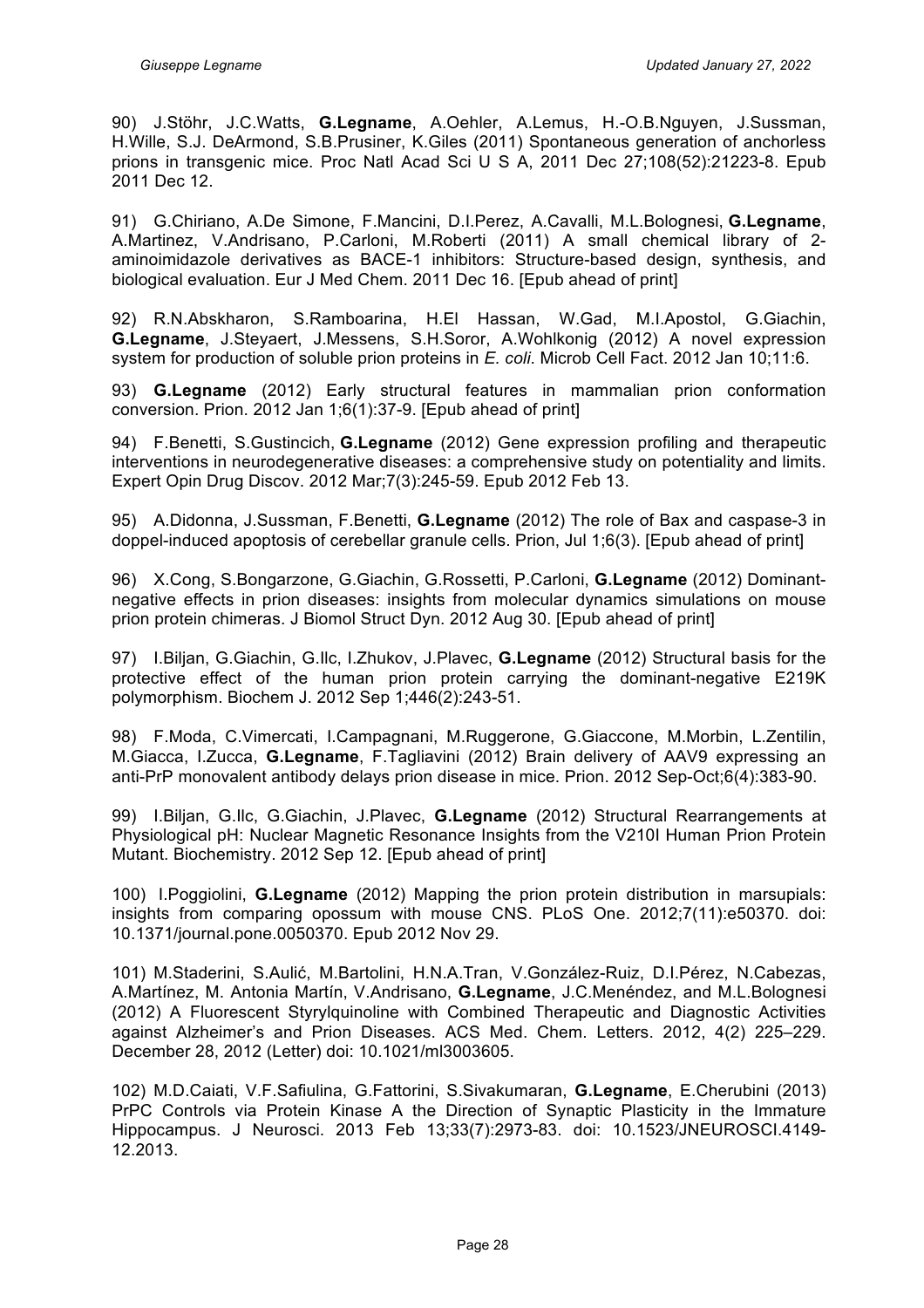103) G.Giachin, I.Biljan, G.Ilc, J.Plavec, **G.Legname** (2013) Probing early misfolding events in prion protein mutants by NMR spectroscopy. Molecules. 2013 Aug 7;18(8).

104) F.Agostini, C.G.Dotti, A.Pérez-Cañamás, M.D.Ledesma, F.Benetti, **G.Legname** (2013) Prion protein accumulation in lipid rafts of mouse aging brain. PLoS One. 2013 Sep 10;8(9)

105) I.Biljan, G.Ilc, G.Giachin, **G.Legname**, J.Plavec (2013) NMR Structural Studies of Human Cellular Prion Proteins. Curr Top Med Chem. 2013 Sep 23. [Epub ahead of print]

106) M.Staderini, **G.Legname**, M.L.Bolognesi, J.C.Menéndez (2013) Modulation of Prion by Small Molecules: From Monovalent to Bivalent and Multivalent Ligands. Curr Top Med Chem. 2013 Sep 23. [Epub ahead of print]

107) X.Cong, N.Casiraghi, G.Rossetti, S.Mohanty, G.Giachin, **G.Legname**, P.Carloni (2013) Role of prion disease-linked mutations in the intrinsically disordered N-terminal domain of the prion protein Journal of Chemical Theory and Computation, 2013, 9 (11), pp 5158–5167 Publication Date (Web): October 16, 2013

108) S.Aulić, M.L.Bolognesi, and **G.Legname** (2013) Small-Molecule Theranostic Probes: A Promising Future in Neurodegenerative Diseases, Review article, International Journal of Cell Biology 2013;2013:150952. Epub 2013 Nov 12.

109) H.Amenitsch, F.Benetti, A.Ramos, **G.Legname**, J.R.Requena (2013) SAXS structural study of PrPSc reveals ~11 nm diameter of basic double intertwined fibers. Prion. 2013 Nov 18;7(6). [Epub ahead of print].

110) K.E.Pischke and **G.Legname** (2014) Prions: Current Progress in Advanced Research. Edited by Aikikazu Sakudo and Takashi Onodera. ChemBioChem vol 14 (6), 900. DOI: 10.1002/cbic.201400028

111) G.Giachin, **G.Legname** (2014) PRND (Prion Protein 2 (Dublet)) Gene Section Review Atlas Genet Cytogenet Oncol Haematol. 2014; 18 (8) 576.

112) A.Raspadori, V.Vignali, G.Zuccheri, B.Samorì, **G.Legname** (2014) Analysis of the conformational space of murine prion protein: an amyloidogenic protein involved in neurodegenerative disorders. Microscopie vol. 11 (1), pp 39-40. DOI: http://dx.doi.org/10.4081/microscopie.2014.5004

113) P.Joshi, E.Turola, A.Ruiz, A.Bergami, D.D.Libera, L.Benussi, P.Giussani, G.Magnani, G.Comi, **G.Legname**, R.Ghidoni, R.Furlan, M.Matteoli, C.Verderio (2013) Microglia Convert Aggregated Amyloid- β Into Neurotoxic Forms Through The Shedding Of Microvesicles Cell Death Differ. 2014 Apr;21(4):582-93. 2013 Dec 13. doi: 10.1038/cdd.2013.180. [Epub ahead of print]

114) C.B.Smith, C.J.Booth, T.J.Wadzinski, **G.Legname**, R.Chappell, C.J.Johnson, J.A.Pedersen (2013) Humic Substances Interfere with Detection of Pathogenic Prion Protein, Soil Biology & Biochemistry, 68, 1e8 January 2014, Pages 309–316

115) R.N.Abskharon, G.Giachin, A.Wohlkonig, S.H.Soror, E.Pardon, **G.Legname**, J.Steyaert (2014) Probing the N-terminal β-sheet conversion in the crystal structure of the human prion protein bound to a nanobody. J Am Chem Soc. 2014 Jan 22;136(3):937-44. doi: 10.1021/ja407527p. Epub 2014 Jan 8.

116) J.Narkiewicz, G.Giachin, **G.Legname** (2014) In vitro aggregation assays for the characterization of α-synuclein prion-like properties. Prion. 2014 Feb 19;8(1). [Epub ahead of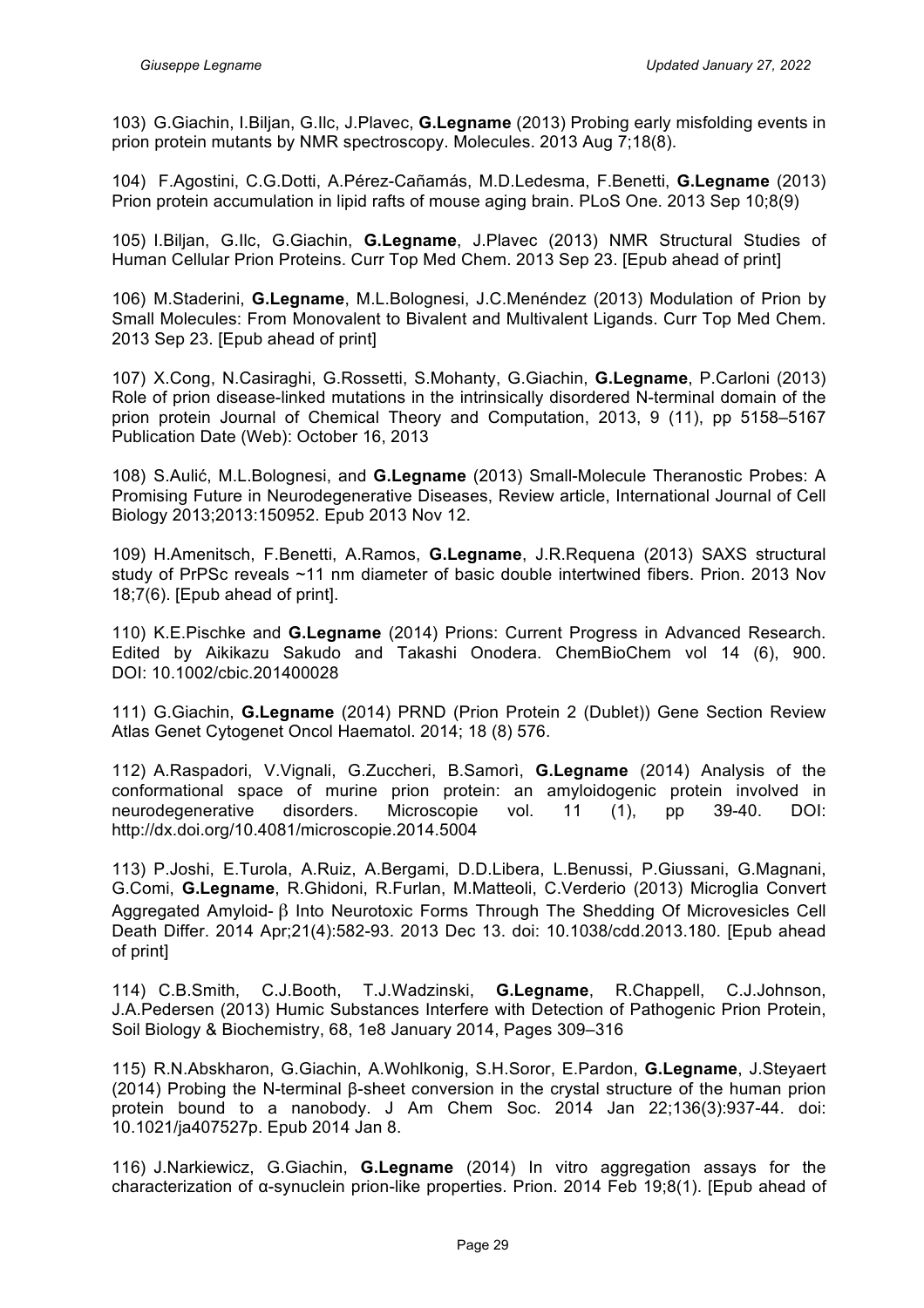print] Review.

117) S.Aulić, T.T.Le, F.Moda, S.Abounit, S.Corvaglia, L.Casalis, S.Gustincich, C.Zurzolo, F.Tagliavini, **G.Legname** (2014) Defined α-synuclein prion-like molecular assemblies spreading in cell culture. BMC Neurosci. 2014 Jun 4;15:69. doi: 10.1186/1471-2202-15-69.

118) M.Barbisin, S.Vanni, A.C.Schmädicke, J.Montag, D.Motzkus, L.Opitz, G.Salinas-Riester, **G.Legname** (2014) Gene expression profiling of brains from bovine spongiform encephalopathy (BSE)-infected cynomolgus macaques. BMC Genomics. 2014 Jun 5;15:434. doi: 10.1186/1471-2164-15-434.

119) G.Giachin, J.Narkiewicz, D.Scaini, A.T.Ngoc, A.Margon, P.Sequi, L.Leita, **G.Legname** (2014) Prion protein interaction with soil humic substances: environmental implications. PLoS One. 2014 Jun 17;9(6):e100016. doi: 10.1371/journal.pone.0100016. eCollection 2014.

120) L.Gasperini, **G.Legname** (2014) Prion protein and aging. Front Cell Dev Biol. 2014 Aug 29;2:44. doi: 10.3389/fcell.2014.00044. eCollection 2014. Review.

121) T.L.Rovis, **G.Legname** (2014) Prion Protein-Specific Antibodies-Development, Modes of Action and Therapeutics Application. Viruses. 2014 Oct 1;6(10):3719-3737. Review.

122) F.Benetti, X.Biarnés, F.Attanasio, G.Giachin, E.Rizzarelli, **G.Legname** (2014) Structural Determinants in Prion Protein Folding and Stability. J Mol Biol. 2014 Oct 2. pii: S0022- 2836(14)00516-6. doi: 10.1016/j.jmb.2014.09.017. [Epub ahead of print]

123) N.T.Le, J.Narkiewicz, S.Aulić, G.Salzano, H.T.Tran, D.Scaini, F.Moda, G.Giachin, **G.Legname** (2014) Synthetic prions and other human neurodegenerative proteinopathies. Virus Res. 2014 Oct 31. pii: S0168-1702(14)00437-7. doi: 10.1016/j.virusres.2014.10.020. [Epub ahead of print]

124) H.Müller, O.Brener, O.Andreoletti, T.Piechatzek, D.Willbold, **G.Legname**, H.Heise (2014) Progress towards structural understanding of infectious sheep PrP-amyloid. Prion. 2014 Nov 18:0. [Epub ahead of print]

125) L.Gasperini, E.Meneghetti, B.Pastore, F.Benetti, **G.Legname** (2015) Prion protein and copper cooperatively protect neurons by modulating NMDA receptor through S-nitrosylation. Antioxid Redox Signal. 2015 Mar 20;22(9):772-84. doi: 10.1089/ars.2014.6032. Epub 2015 Feb 4. [Epub ahead of print]

126) M.L.Bolognesi, **G.Legname** (2015) Approaches for discovering anti-prion compounds: lessons learned and challenges ahead. Expert Opin Drug Discov. 2015 Feb 15:1-9. [Epub ahead of print]

127) F.Benetti, **G.Legname** (2015) New insights into structural determinants of prion protein folding and stability. Prion 2015, 2015;9(2):119-24. doi: 10.1080/19336896.2015.1022023.

128) A.Didonna, A.C.Venturini, K.Hartman, T.Vranac, V.Čurin Šerbec, **G.Legname** (2015) Characterization of four new monoclonal antibodies against the distal N-terminal region of PrP(c). PeerJ. 2015 Mar 19;3:e811. doi: 10.7717/peerj.811. eCollection 2015.

129) P.Carulla, Llorens F, Matamoros-Angles A, Aguilar-Calvo P, Espinosa JC, Gavín R, Ferrer I, **Legname G**, Torres JM, del Río JA. (2015) Involvement of PrP(C) in kainate-induced excitotoxicity in several mouse strains. Sci Rep. 2015 Jul 9;5:11971. doi: 10.1038/srep11971.

130) G.Giachin, P.T.Mai, T.H.Tran, G.Salzano, F.Benetti, V.Migliorati, A.Arcovito, S.D.Longa,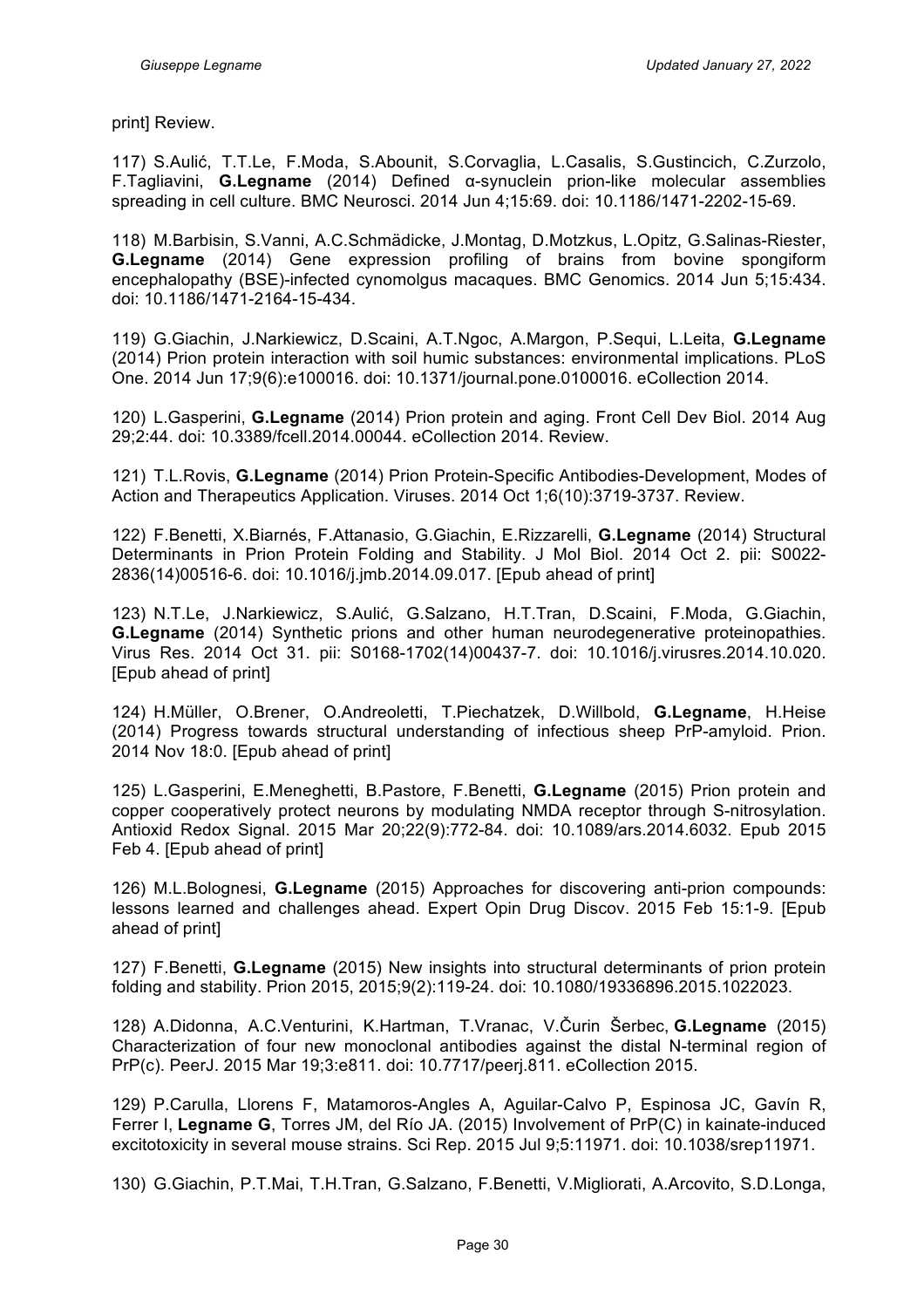G.Mancini, P.D'Angelo, **G.Legname** (2015) The non-octarepeat copper binding site of the prion protein is a key regulator of prion conversion. Sci Rep. 2015 Oct 20;5:15253. doi: 10.1038/srep15253.

131) M.L.Bolognesi, S.Bongarzone, S.Aulic, H.N.Ai Tran, F.Prati, P.Carloni, **G.Legname** (2015) Rational approach to an antiprion compound with a multiple mechanism of action. Future Med Chem. 2015 Oct;7(16):2113-20. doi: 10.4155/fmc.15.79.

132) F.Moda, T.N.T. Le, S.Aulić, E.Bistaffa, I.Campagnani, T.Virgilio, A.Indaco, L.Palamara, O.Andréoletti, F.Tagliavini, **G.Legname** (2015) Synthetic prions with novel strain-specified properties. PLoS Pathog. 2015 Dec 31;11(12):e1005354. doi: 10.1371/journal.ppat.1005354. eCollection 2015 Dec.

133) I.Prada, L.Amin, R.Furlan, **G.Legname**, C.Verderio, D.Cojoc (2016) A new approach to follow a single extracellular vesicle-cell interaction using optical tweezers. Biotechniques. 2016 Jan 1;60(1):35-41. doi: 10.2144/000114371. eCollection 2016.

134) E.Xerxa, M.Barbisin, M.N.Chieppa, H.Krmac, E.Vallino Costassa, P.Vatta, M.Simmons, M.Caramelli, C.Casalone, C.Corona, **G.Legname** (2016) Whole Blood Gene Expression Profiling in Preclinical and Clinical Cattle Infected with Atypical Bovine Spongiform Encephalopathy. PLoS One. 2016 Apr 13;11(4):e0153425.

135) J.R.Requena, K.Kristensson, C.Korth, C.Zurzolo, M.Simmons, … **G.Legname**, P.Laeven, N. Mabbott, E.Mitrova, A.Müller-Schiffmann, M.Nuvolone, P.J.Peters, A.Raeber, K.Roth, M.Schmitz, B.Schroeder, T.Sonati, L.Stitz, A.Taraboulos, J.M.Torres, Z.X.Yan, I.Zerr (2016) The Priority position paper: Protecting Europe's food chain from prions. Prion. 2016 May 3;10(3):165-81.

136) A.Konijnenberg, S.Ranica, J.Narkiewicz, **G.Legname**, R.Grandori, F.Sobott, A.Natalello (2016) Opposite Structural Effects of Epigallocatechin-3-gallate and Dopamine Binding to α-Synuclein. Anal Chem. 2016 Sep 6;88(17):8468-75.

137) U.Slapšak, G.Salzano, L.Amin, R.N.Abskharon, G.Ilc, B.Zupančič, I.Biljan, J.Plavec, G.Giachin, **G.Legname** (2016) The N Terminus of the Prion Protein Mediates Functional Interactions with the Neuronal Cell Adhesion Molecule (NCAM) Fibronectin Domain. J Biol Chem. 2016 Oct 14;291(42):21857-21868.

138) L.Amin, X.T.Nguyen, I.G.Rolle, E.D'Este, G.Giachin, T.H.Tran, V.Č.Šerbec, D.Cojoc, **G.Legname** (2016) Characterization of prion protein function by focal neurite stimulation. J Cell Sci. 2016 Oct 15;129(20):3878-3891.

139) L.Gasperini, E.Meneghetti, **G.Legname**, F.Benetti (2016) In Absence of the Cellular Prion Protein, Alterations in Copper Metabolism and Copper-Dependent Oxidase Activity Affect Iron Distribution. Front Neurosci. 2016 Sep 27;10:437.

140) L.Zaccagnini, S.Brogi, M.Brindisi, S.Gemma, G.Chemi, **G.Legname**, G.Campiani, S. Butini (2017) Identification of novel fluorescent probes preventing  $PrP^{Sc}$  replication in prion diseases. Eur J Med Chem. 2017 Feb 15;127:859-873. doi: 10.1016/j.ejmech.2016.10.064.

141) V.Redaelli, E.Bistaffa, G.Zanusso, G.Salzano, L.Sacchetto, M.Rossi, C.M.De Luca, M.Di Bari, S.M.Portaleone, U.Agrimi, **G.Legname**, I.Roiter, G.Forloni, F.Tagliavini, F.Moda (2017) Detection of prion seeding activity in the olfactory mucosa of patients with Fatal Familial Insomnia. Sci Rep. 2017 Apr 7;7:46269. doi: 10.1038/srep46269.

142) **G.Legname**, F.Moda (2017) The Prion Concept and Synthetic Prions. Prog Mol Biol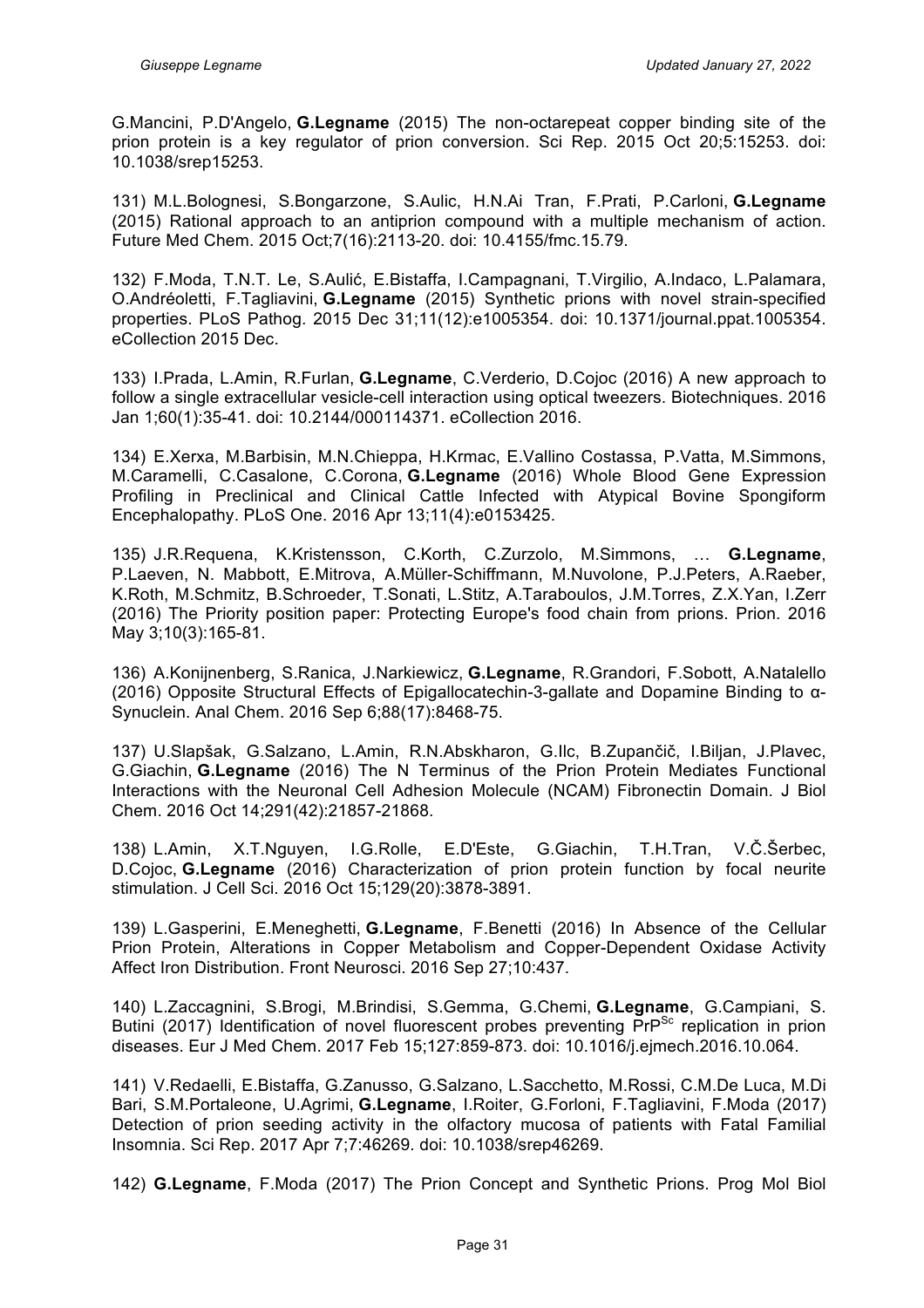Transl Sci. 2017;150:147-156. doi:10.1016/bs.pmbts.2017.06.002.

143) S.Aulić, L.Masperone, J.Narkiewicz, E.Isopi, E.Bistaffa, E.Ambrosetti, B.Pastore, E.De Cecco, D.Scaini, P.Zago, F.Moda, F.Tagliavini, **G.Legname** (2017) α-Synuclein Amyloids Hijack Prion Protein to Gain Cell Entry, Facilitate Cell-to-Cell Spreading and Block Prion Replication. Sci Rep. 2017 Aug 30;7(1):10050. doi: 10.1038/s41598-017-10236-x.

144) **G.Legname** (2017) Elucidating the function of the prion protein. PLoS Pathog. 2017 Aug 31;13(8):e1006458. doi: 10.1371/journal.ppat.1006458. eCollection 2017 Aug.

145) S.Vanni, F.Moda, M.Zattoni, E.Bistaffa, E.De Cecco, M.Rossi, G.Giaccone, F.Tagliavini, S.Haïk, J.P.Deslys, G.Zanusso, J.W.Ironside, I.Ferrer, G.G.Kovacs, **G**.**Legname** (2017) Differential overexpression of SERPINA3 in human prion diseases. Sci Rep. 2017 Nov 15;7(1):15637. doi: 10.1038/s41598-017-15778-8.

146) G.Giachin, R.Nepravishta, W.Mandaliti, S.Melino, A.Margon, D.Scaini, P.Mazzei, A.Piccolo, **G.Legname**, M.Paci, L.Leita (2017) The mechanisms of humic substances selfassembly with biological molecules: The case study of the prion protein. PLoS One. 2017 Nov 21;12(11):e0188308. doi: 10.1371/journal.pone.0188308. eCollection 2017.

147) I.Prada, M.Gabrielli, E.Turola, A.Iorio, G.D'Arrigo, R.Parolisi, M.De Luca, M.Pacifici, M.Bastoni, M.Lombardi, **G.Legname**, D.Cojoc, A.Buffo, R.Furlan, F.Peruzzi, C.Verderio (2018) Glia-to-neuron transfer of miRNAs via extracellular vesicles: a new mechanism underlying inflammation-induced synaptic alterations. Acta Neuropathol. 2018 Jan 4. doi: 10.1007/s00401-017-1803-x. [Epub ahead of print]

148) S.Vanni, M.Zattoni, F.Moda, G.Giaccone, F.Tagliavini, S.Haïk, J.P.Deslys, G.Zanusso, J.W.Ironside, I.Ferrer, G.G.Kovacs, **G.Legname** (2018) Hemoglobin mRNA Changes in the Frontal Cortex of Patients with Neurodegenerative Diseases. Front Neurosci. 2018 Jan 22;12:8. doi: 10.3389/fnins.2018.00008. eCollection 2018.

149) E.De Cecco, **G.Legname** (2018) The role of the prion protein in the internalization of αsynuclein amyloids. Prion. 2018 Jan 31:1-5. doi: 10.1080/19336896.2017.1423186. [Epub ahead of print]

150) M.Vitali, V.Rigamonti, A.Natalello, B.Colzani, S.Avvakumova, S.Brocca, C.Santambrogio, J.Narkiewicz, **G.Legname**, M.Colombo, D.Prosperi, R.Grandori (2018) Conformational properties of intrinsically disordered proteins bound to the surface of silica nanoparticles. Biochim Biophys Acta. 2018 Jul;1862(7):1556-1564. doi: 10.1016/j.bbagen.2018.03.026. Epub 2018 Apr 2.

151) **G.Legname**, T.Virgilio, E.Bistaffa, C.M.G.De Luca, M.Catania, P.Zago, E.Isopi, I.Campagnani, F.Tagliavini, G.Giaccone, F.Moda (2018) Effects of peptidyl-prolyl isomerase 1 depletion in animal models of prion diseases. Prion. 2018 Mar 4;12(2):127-137. doi: 10.1080/19336896.2018.1464367. Epub 2018 May 18.

152) E.Bistaffa, F.Moda, T.Virgilio, I.Campagnani, C.M.G.De Luca, M.Rossi, G.Salzano, G.Giaccone, F.Tagliavini, **G**.**Legname** (2018) Synthetic Prion Selection and Adaptation. Mol Neurobiol. 2018 Aug 3. doi: 10.1007/s12035-018-1279-2.

153) A.Gandini, M.Bartolini, D.Tedesco, L.Martinez-Gonzalez, C.Roca, N.E.Campillo, J.Zaldivar-Diez, C.Perez, G.Zuccheri, A.Miti, A.Feoli, S.Castellano, S.Petralla, B.Monti, M.Rossi, F.Moda, **G.Legname**, A.Martinez, M.L.Bolognesi. (2018) Tau-Centric Multitarget Approach for Alzheimer's Disease: Development of First-in-Class Dual Glycogen Synthase Kinase 3β and Tau-Aggregation Inhibitors. J Med Chem. 2018 Aug 24. doi: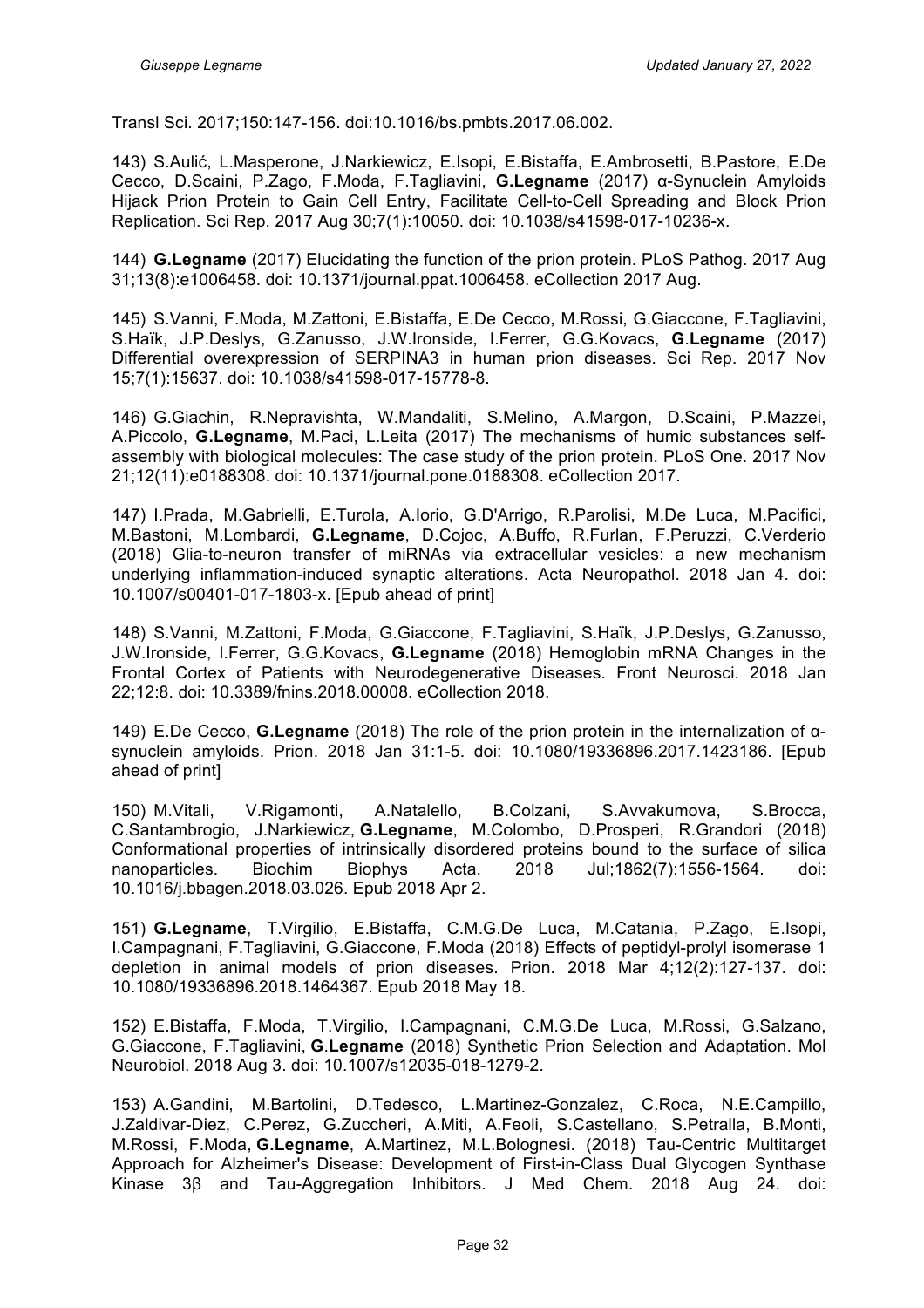10.1021/acs.jmedchem.8b00610.

154) G.Di Fede, M.Catania, C.Atzori, F.Moda, C.Pasquali, A.Indaco, M.Grisoli, M.Zuffi, M.C.Guaita, R.Testi, S.Taraglio, M.Sessa, G.Gusmaroli, M.Spinelli, G.Salzano, **G.Legname**, R.Tarletti, L.Godi, M.Pocchiari, F.Tagliavini, D.Imperiale, G.Giaccone (2019) Clinical and neuropathological phenotype associated with the novel V189I mutation in the prion protein gene. Acta Neuropathol Commun. 2019 Jan 3;7(1):1. doi: 10.1186/s40478-018-0656-4.

155) S.Vanni, A.Colini Baldeschi, M.Zattoni, **G.Legname** (2019) Brain aging: A Ianus-faced player between health and neurodegeneration. J Neurosci Res. 2019 Jan 11. doi: 10.1002/jnr.24379. Review.

156) E.Meneghetti, L.Gasperini, T.Virgilio, F.Moda, F.Tagliavini, F.Benetti, **G.Legname** (2019) Prions Strongly Reduce NMDA Receptor S-Nitrosylation Levels at Pre-symptomatic and Terminal Stages of Prion Diseases. Mol Neurobiol. 2019 Feb 1. doi: 10.1007/s12035-019- 1505-6.

157) X.T.A.Nguyen, T.H.Tran, D.Cojoc, **G.Legname** (2019) Copper Binding Regulates Cellular Prion Protein Function. Mol Neurobiol. 2019 Feb 7. doi: 10.1007/s12035-019-1510-9.

158) E.Ponzini, A.De Palma, L.Cerboni, A.Natalello, R.Rossi, R.Moons, A.Konijnenberg, J.Narkiewicz, **G.Legname**, F.Sobott, P.Mauri, C.Santambrogio, R.Grandori (2019) Methionine oxidation in α-synuclein inhibits its propensity for ordered secondary structure. J Biol Chem. 2019 Apr 5;294(14):5657-5665. doi: 10.1074/jbc.RA118.001907. Epub 2019 Feb 12.

159) C.Scialò, E.De Cecco, P.Manganotti, **G.Legname** (2019) Prion and Prion-Like Protein Strains: Deciphering the Molecular Basis of Heterogeneity in Neurodegeneration. Viruses. 2019 Mar 14;11(3). pii: E261. doi: 10.3390/v11030261. Review.

160) E.Bistaffa, M.Rossi, C.M.G.De Luca, F.Cazzaniga, O.Carletta, I.Campagnani, F.Tagliavini, **G.Legname**, G.Giaccone, F.Moda (2019) Prion Efficiently Replicates in α-Synuclein Knockout Mice. Mol Neurobiol. 2019 Apr 30. doi: 10.1007/s12035-019-1602-6.

161) F.Moda, M.L.Bolognesi, **G**.**Legname** (2019) Novel screening approaches for human prion diseases drug discovery. Expert Opin Drug Discov. 2019 Jul 4:1-11. doi: 10.1080/17460441.2019.1637851. [Epub ahead of print]

162) G.Salzano, G.Giachin, **G.Legname** (2019) Structural Consequences of Copper Binding to the Prion Protein. Cells. 2019 Jul 25;8(8). pii: E770. doi:10.3390/cells8080770. Review.

163) C.M.G.De Luca, A.E.Elia, S.M.Portaleone, F.A.Cazzaniga, M.Rossi, E.Bistaffa, E.De Cecco, J.Narkiewicz, G.Salzano, O.Carletta, L.Romito, G.Devigili, P.Soliveri, P.Tiraboschi, **G.Legname**, F.Tagliavini, R.Eleopra, G.Giaccone, F.Moda (2019) Efficient RT-QuIC seeding activity for α-synuclein in olfactory mucosa samples of patients with Parkinson's disease and multiple system atrophy. Transl Neurodegener. 2019 Aug 8;8:24. doi: 10.1186/s40035-019-0164-x. eCollection 2019.

164) M.Bongianni, A.Ladogana, S.Capaldi, S.Klotz, S.Baiardi, A.Cagnin, D.Perra, M.Fiorini, A.Poleggi, **G.Legname**, T.Cattaruzza, F.Janes, M.Tabaton, B.Ghetti, S.Monaco, G.G.Kovacs, P.Parchi, M.Pocchiari, G.Zanusso (2019) α-Synuclein RT-QuIC assay in cerebrospinal fluid of patients with dementia with Lewy bodies. Ann Clin Transl Neurol. 2019 Oct;6(10):2120-2126. doi: 10.1002/acn3.50897.

165) R.Corti, C.A.Marrano, D.Salerno, S.Brocca, A.Natalello, C.Santambrogio, **G.Legname**, F.Mantegazza, R.Grandori, V.Cassina (2019) Depicting Conformational Ensembles of α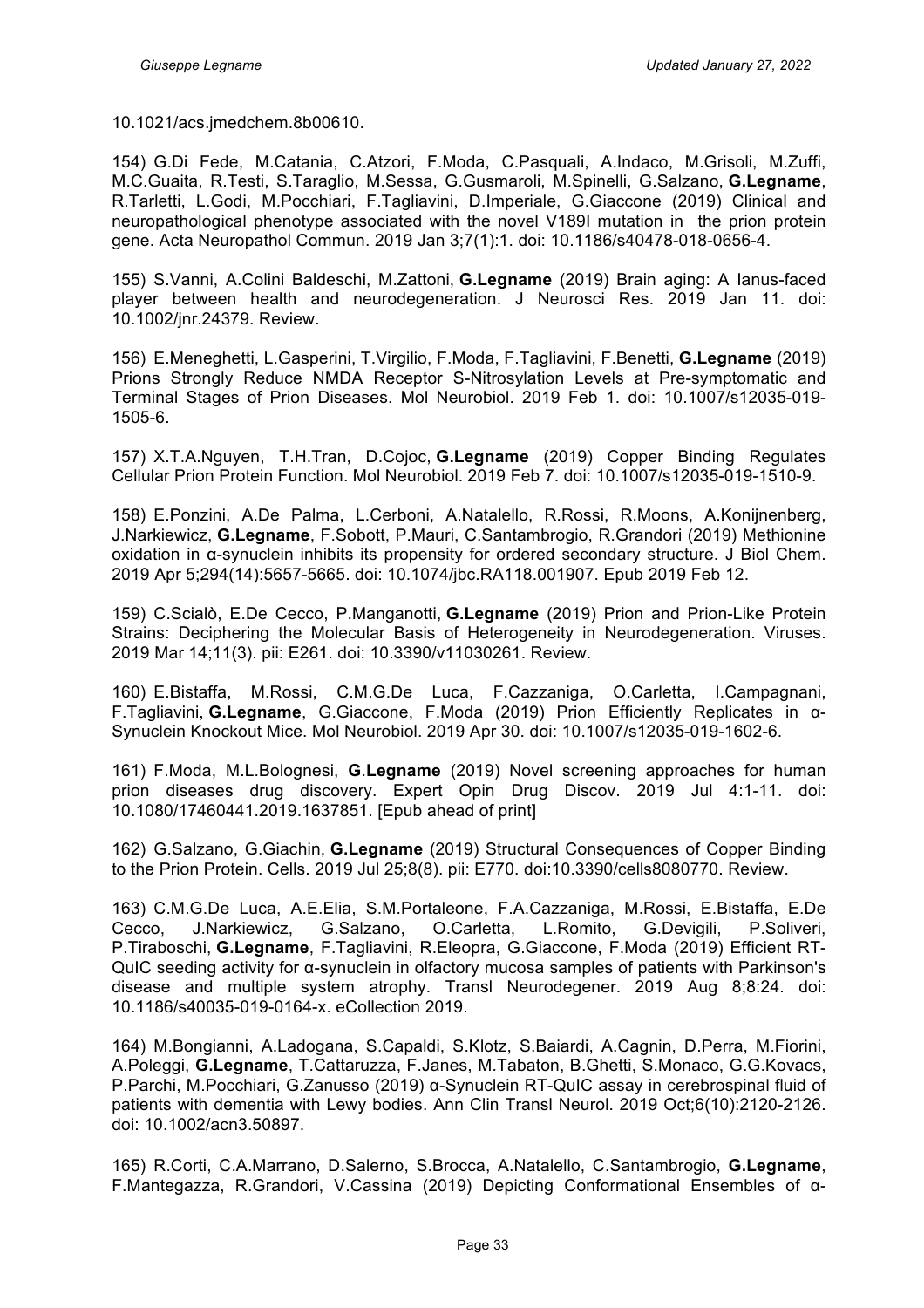Synuclein by Single Molecule Force Spectroscopy and Native Mass Spectroscopy. Int J Mol Sci. 2019 Oct 19;20(20):5181. doi: 10.3390/ijms20205181.

166) U.Slapšak, G.Salzano, G.Ilc, G.Giachin, J.Bian, G.Telling, **G.Legname**, J.Plavec (2019) Unique Structural Features of Mule Deer Prion Protein Provide Insights into Chronic Wasting Disease. ACS Omega. 2019 Nov 15;4(22):19913-19924. doi: 10.1021/acsomega.9b02824. eCollection 2019 Nov 26.

167) R.Abskharon, F.Wang, A.Wohlkonig, J.Ruan, S.Soror, G.Giachin, E.Pardon, W.Zou, **G.Legname**, J.Ma, J.Steyaert (2019) Structural evidence for the critical role of the prion protein hydrophobic region in forming an infectious prion. PLoS Pathog. 2019 Dec 9;15(12):e1008139. doi: 10.1371/journal.ppat.1008139. eCollection 2019 Dec.

168) E.Bistaffa, T.T.Vuong, F.A.Cazzaniga, L.Tran, G.Salzano, **G.Legname**, G.Giaccone, S.L.Benestad, F.Moda (2019) Use of different RT-QuIC substrates for detecting CWD prions in the brain of Norwegian cervids. Sci Rep. 2019 Dec 9;9(1):18595. doi: 10.1038/s41598-019- 55078-x.

169) G.Salzano, M.Brennich, G.Mancini, T.H.Tran, **G.Legname**, P.D'Angelo, G.Giachin (2020) Deciphering Copper Coordination in the Mammalian Prion Protein Amyloidogenic Domain. Biophys J. 2020 Feb 4;118(3):676-687. doi: 10.1016/j.bpj.2019.12.025.

170) F.Perissinotto, C.Stani, E.De Cecco, L.Vaccari, V.Rondelli, P.Posocco, P.Parisse, D.Scaini, **G.Legname**, L.Casalis (2020) Iron-mediated interaction of alpha synuclein with lipid raft model membranes. Nanoscale. 2020 Apr 14;12(14):7631-7640. doi: 10.1039/d0nr00287a.

171) R.Tira, E.De Cecco, V.Rigamonti, C.Santambrogio, C.G.Barracchia, F.Munari, A.Romeo, **G.Legname**, D.Prosperi, R.Grandori, M.Assfalg (2020) Dynamic molecular exchange and conformational transitions of alpha-synuclein at the nano-bio interface. Int J Biol Macromol. 2020 Jul 1;154:206-216. doi: 10.1016/j.ijbiomac.2020.03.118.

172) C.Scialò, **G.Legname** (2020) How would defining Parkinson's as a prion disease impact the search of a cure? Expert Rev Neurother. 2020 May;20(5):417-420. doi: 10.1080/14737175.2020.1753504.

173) L.Zaccagnini, G.Rossetti, T.H.Tran, G.Salzano, A.Gandini, A.Colini Baldeschi, M.L.Bolognesi, P.Carloni, **G.Legname** (2020) *In silico/in vitro* screening and hit evaluation identified new phenothiazine anti-prion derivatives. Eur J Med Chem. 2020 Jun 15;196:112295. doi: 10.1016/j.ejmech.2020.112295.

174) D.W.Kasongo, G.de Leo, N.Vicario, G.Leanza, **G.Legname** (2020) Chronic α-synuclein accumulation in rat hippocampus Induces Lewy Bodies formation and specific cognitive impairments. eNeuro. 2020 Jun 15;7(3):ENEURO.0009-20.2020. doi: 10.1523/ENEURO.0009-20.2020. Print 2020 May/Jun.

175) E.De Cecco, L.Celauro, S.Vanni, M.Grandolfo, E.Bistaffa, F.Moda, A.Aguzzi, **G.Legname** (2020) The uptake of tau amyloid fibrils is facilitated by the cellular prion protein and hampers prion propagation in cultured cells. J Neurochem. 2020 May 11. doi: 10.1111/jnc.15040.

176) A.Colini Baldeschi, S.Vanni, M.Zattoni, **G.Legname** (2020) Novel regulators of PrP<sup>C</sup> expression as potential therapeutic targets in prion diseases. Expert Opin Ther Targets. 2020 Aug;24(8):759-776. doi: 10.1080/14728222.2020.1782384. Epub 2020 Jul 7.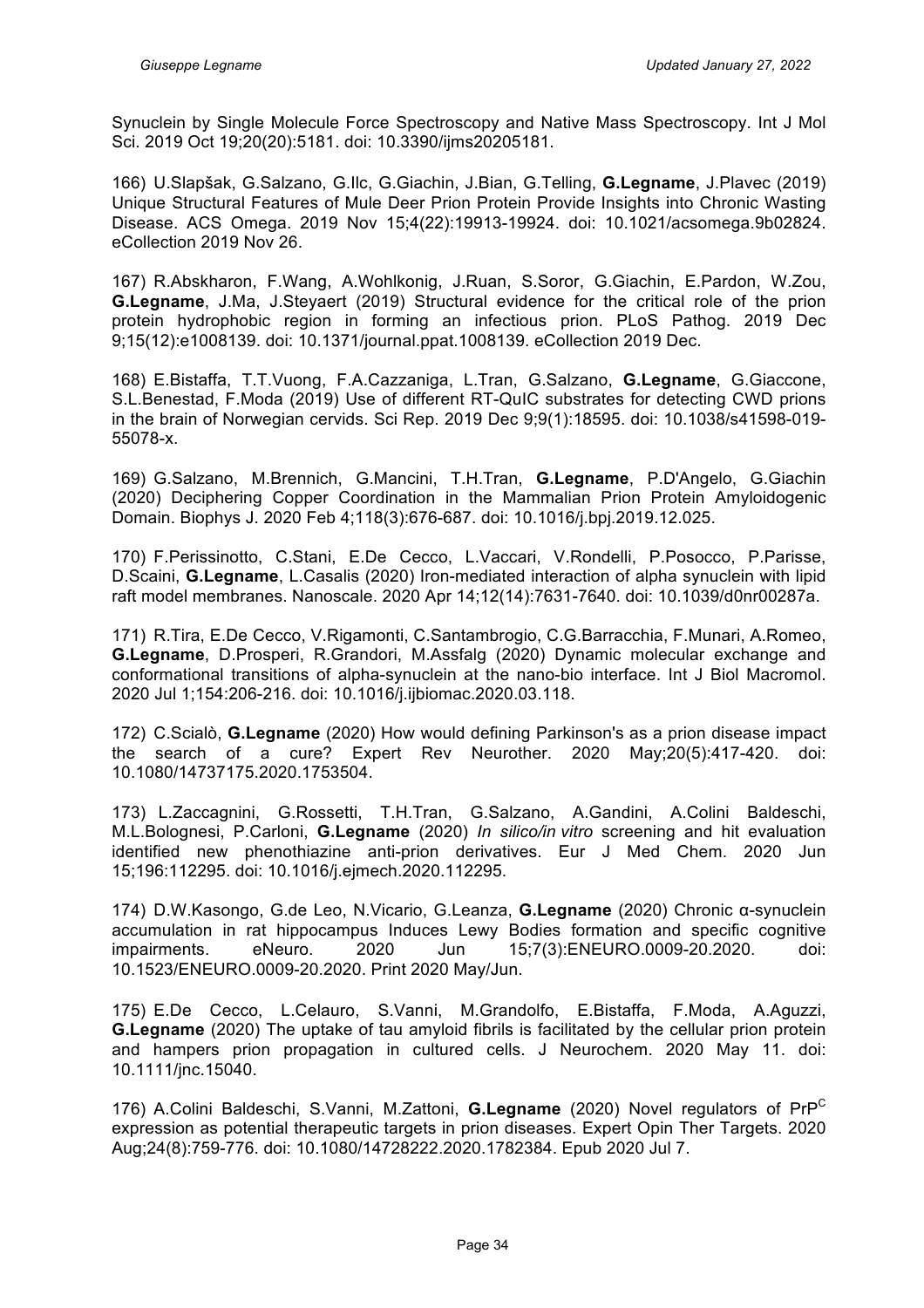177) C.Scialò, **G.Legname** (2020) The role of the cellular prion protein in the uptake and toxic signaling of pathological neurodegenerative aggregates. Prog Mol Biol Transl Sci. 2020;175:297-323. doi: 10.1016/bs.pmbts.2020.08.008.

178) F.A.Cazzaniga, C.M.G.De Luca, E.Bistaffa, A.Consonni, **G.Legname**, G.Giaccone, F.Moda (2020) Cell-free amplification of prions: Where do we stand? Prog Mol Biol Transl Sci. 2020;175:325-358. doi: 10.1016/bs.pmbts.2020.08.005.

179) C.Scialò, T.H.Tran, G.Salzano, G.Novi, C.Caponnetto, A.Chiò, A.Calvo, A.Canosa, F.Moda, P.Caroppo, V.Silani, N.Ticozzi, A.Ratti, B.Borroni, L.Benussi, R.Ghidoni, G.Furlanis, P.Manganotti, B.Senigagliesi, P.Parisse, R.Brasselet, E.Buratti, **G.Legname** (2020) TDP-43 real-time quaking induced conversion reaction optimization and detection of seeding activity in CSF of amyotrophic lateral sclerosis and frontotemporal dementia patients. Brain Commun. 2020 Sep 14;2(2):fcaa142. doi: 10.1093/braincomms/fcaa142. eCollection 2020.

180) **G.Legname**, C.Scialò (2020) On the role of the cellular prion protein in the uptake and signaling of pathological aggregates in neurodegenerative diseases. Prion. 2020 Dec;14(1):257-270. doi: 10.1080/19336896.2020.1854034.

181) M.Zattoni, C.Garrovo, E.Xerxa, G.Spigolon, G.Fisone, K.Kristensson, **G.Legname**  (2021) NMDA Receptor and L-Type Calcium Channel Modulate Prion Formation. Cell Mol Neurobiol. 2021 Jan;41(1):191-198. doi: 10.1007/s10571-020-00834-1. Epub 2020 Apr 1.

182) N.Nakić, T.H.Tran, M.Novokmet, O.Andreoletti, G.Lauc, **G.Legname** (2021) Site-specific analysis of N-glycans from different sheep prion strains. PLoS Pathog. 2021 Feb 18;17(2):e1009232. doi: 10.1371/journal.ppat.1009232.

183) N.Nakić, T.H.Tran, M.Novokmet, O.Andreoletti, G.Lauc, **G.Legname** (2021) Correction: Site-specific analysis of N-glycans from different sheep prion strains. PLoS Pathog. 2021 Apr 12;17(4):e1009511. doi: 10.1371/journal.ppat.1009511. eCollection 2021 Apr.

184) E.Bistaffa, A.Marín-Moreno, J.C.Espinosa, C.M.G.De Luca, F.A.Cazzaniga, S.M.Portaleone, L.Celauro, **G.Legname**, G.Giaccone, J.M.Torres, F.Moda (2021) PMCAgenerated prions from the olfactory mucosa of patients with Fatal Familial Insomnia cause prion disease in mice. Elife. 2021 Apr 14;10:e65311. doi: 10.7554/eLife.65311.

185) A.Luise, E.De Cecco, E.Ponzini, M.Sollazzo, P.Mauri, F.Sobott, **G.Legname**, R.Grandori, C.Santambrogio (2021) Profiling Dopamine-Induced Oxidized Proteoforms of βsynuclein by Top-Down Mass Spectrometry. Antioxidants (Basel). 2021 Jun 1;10(6):893. doi: 10.3390/antiox10060893.

186) M.Zattoni, **G.Legname** (2021) Tackling prion diseases: a review of the patent landscape. Expert Opin Ther Pat. 2021 Jun 17. doi: 10.1080/13543776.2021.1945033.

187) G.D'Arrigo, M.Gabrielli, F.Scaroni, P.Swuec, L.Amin, A.Pegoraro, E.Adinolfi, F.Di Virgilio, D.Cojoc, **G.Legname**, C.Verderio (2021) Astrocytes-derived extracellular vesicles in motion at the neuron surface: Involvement of the prion protein. J Extracell Vesicles. 2021 Jul;10(9):e12114. doi: 10.1002/jev2.12114.

188) M.Conte, V.Medici, D.Malagoli, A.Chiariello, A.Cirrincione, A.Davin, M.Chikhladze, F.Vasuri, **G.Legname**, I.Ferrer, S.Vanni, G.Marcon, T.E.Poloni, A.Guaita, C.Franceschi, S.Salvioli (2021) Expression pattern of Perilipins in human brain during aging and in Alzheimer's Disease. Neuropathol Appl Neurobiol. 2021 Jul 27. doi: 10.1111/nan.12756.

189) C.Scialò, L.Celauro, M.Zattoni, T.H.Tran, E.Bistaffa, F.Moda, R.Kammerer, E.Buratti,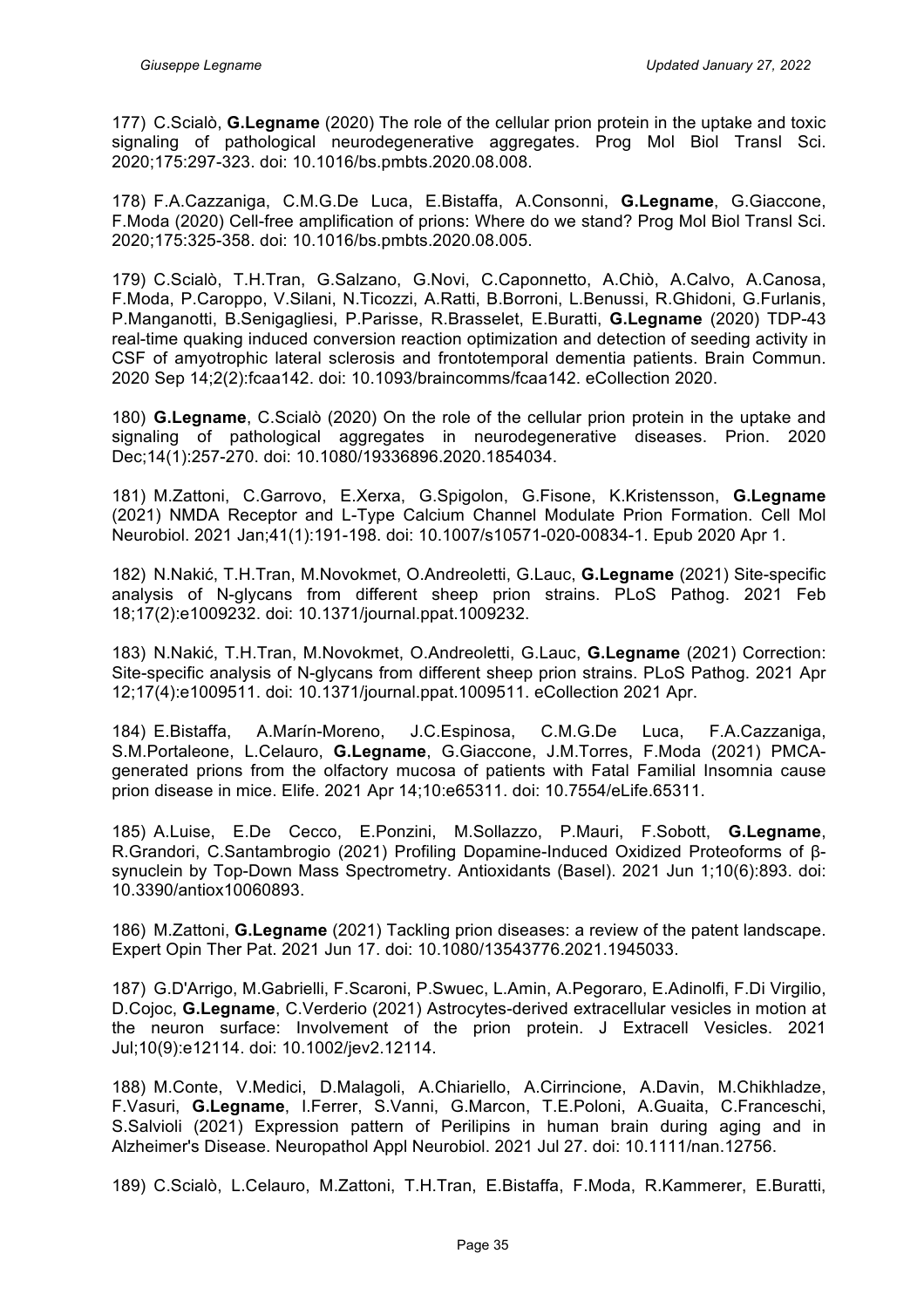**G.Legname** (2021) The Cellular Prion Protein Increases the Uptake and Toxicity of TDP-43 Fibrils. Viruses. 2021 Aug 17;13(8):1625. doi: 10.3390/v13081625.

190) C.Bargar, C.M.G.De Luca, G.Devigili, A.E.Elia, R.Cilia, S.M.Portaleone, W.Wang, I.Tramacere, E.Bistaffa, F.A.Cazzaniga, G.Felisati, **G.Legname**, A.Di Fonzo, R.Xu, S.A.Gunzler, G.Giaccone, R.Eleopra, S.G.Chen, F.Moda (2021) Discrimination of MSA-P and MSA-C by RT-QuIC analysis of olfactory mucosa: the first assessment of assay reproducibility between two specialized laboratories. Mol Neurodegener. 2021 Dec 11;16(1):82. doi: 10.1186/s13024-021-00491-y.

191) C.M.G.De Luca, A.Consonni, F.A.Cazzaniga, E.Bistaffa, G.Bufano, G.Quitarrini, L.Celauro, **G.Legname**, R.Eleopra, F.Baggi, G.Giaccone, F.Moda (2022) The Alpha-Synuclein RT-QuIC Products Generated by the Olfactory Mucosa of Patients with Parkinson's Disease and Multiple System Atrophy Induce Inflammatory Responses in SH-SY5Y Cells. Cells. 2021 Dec 28;11(1):87. doi: 10.3390/cells11010087.

192) E.Uliassi, L.Nikolic, M.L.Bolognesi, **G.Legname** (2022) Therapeutic strategies for identifying small molecules against prion diseases. Cell Tissue Res. 2022 Jan 6. doi: 10.1007/s00441-021-03573-x.

193) L.Masperone, M.Codrich, F.Persichetti, S.Gustincich, S.Zucchelli, **G.Legname** (2022) The E3 Ubiquitin Ligase TRAF6 Interacts with the Cellular Prion Protein and Modulates Its Solubility and Recruitment to Cytoplasmic p62/SQSTM1-Positive Aggresome-Like Structures. Mol Neurobiol. 2022 Jan 9. doi: 10.1007/s12035-021-02666-6.

#### **Over 300 communications and abstracts to International Conferences.**

#### **GOOGLE Scholar Impact indices (as of January 27, 2022)**

|           | AII   | <b>Since 2017</b> |
|-----------|-------|-------------------|
| Citations | 12494 | 3591              |
| H-index   | 54    | 33                |
| i10-index | 147   | 103               |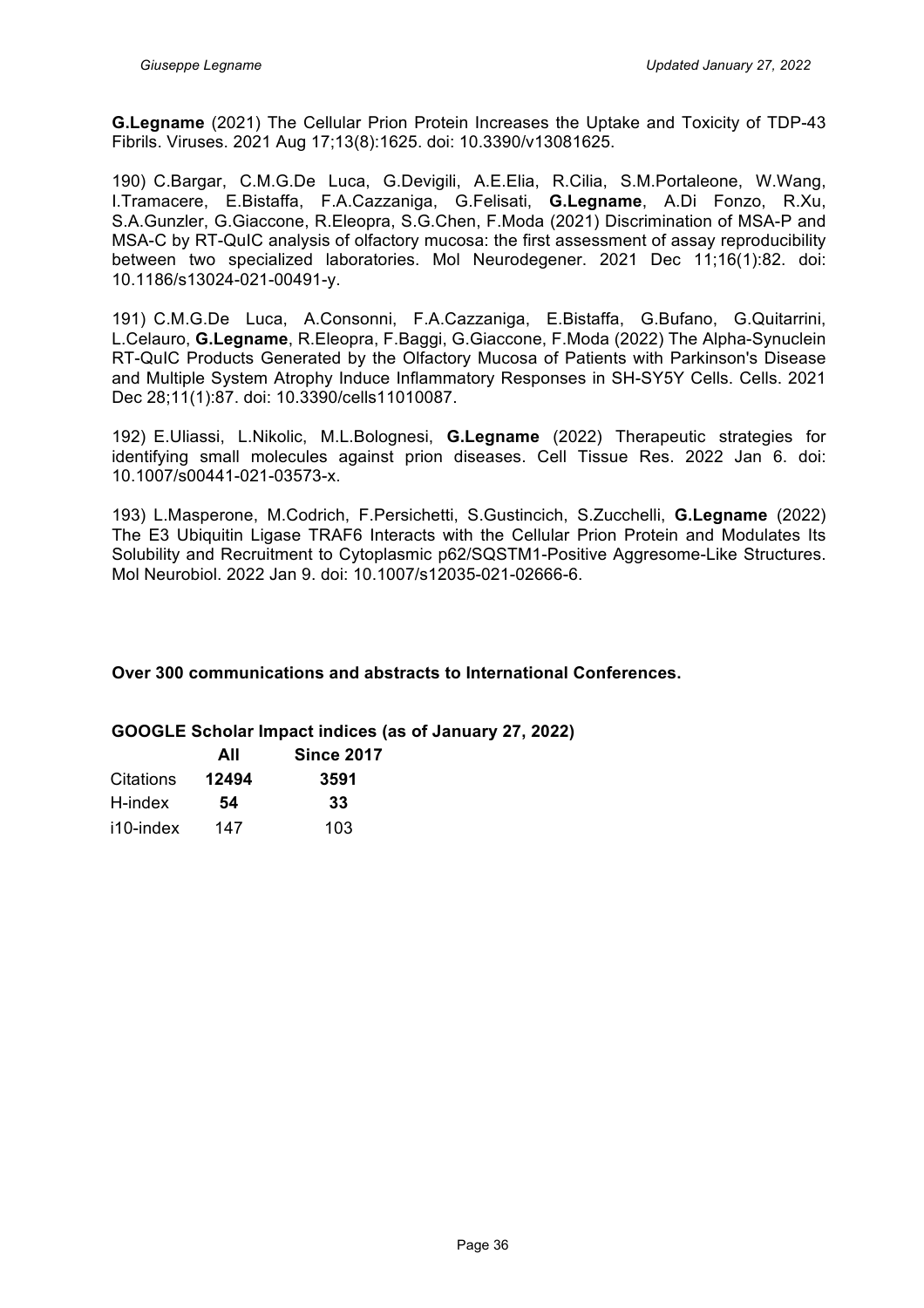#### **Books (as Editor)**

Prion Research of Stan Prusiner and his Colleagues (2013) Edited by **Giuseppe Legname** and Detlev Riesner, Duesseldorf University Press, pp. 215.

The Prion Phenomena in Neurodegenerative Diseases: New Frontiers in Neuroscience (Neurodegenerative Diseases - Laboratory and Clinical Research) 1st Edition (2015) Edited by **Giuseppe Legname** and Gabriele Giachin, Nova Science Pub Inc., pp 268.

Prion Protein (2017) Progress in Molecular Biology and Translational Science, volume 150. Edited by **Giuseppe Legname** and Silvia Vanni. Elsevier – Academic Press, pp. 495.

Prion Protein and Neurodegenerative diseases (2020) Progress in Molecular Biology and Translational Science, volume 175. Edited by **Giuseppe Legname**. Elsevier – Academic Press, pp. 380.

#### **Book Chapters**

P.Mascagni, G.Fossati, P.Lucietto, H.L.Ball, P.Giuliani, **G.Legname**, E.Chan and A.Zaliani (1995) Elucidation of Protein Structure through Chemical Synthesis, CD Spectroscopy and Molecular Modelling: The Heat-Shock Protein Case in: Perspectives on Protein Engineering, edited by M.J.Geisow and R.Epton. Mayflower Worldwide Ltd., pp. 283-286.

G. Fossati, P. Lucietto, H.L.Ball, P. Giuliani, E.Chan, A.R.M. Coates, S.Harding, H.Colfen, **G.Legname**, A.Zaliani and P.Mascagni (1996) Chemical Synthesis, Structure And Biochemical Function Of *Mycobacterium Tuberculosis* Cpn 10 Innovation And Perspectives In Solid Phase Synthesis, edited by R.Epton. Mayflower UK, pp. 259-262

S.B.Prusiner, **G.Legname**, S.J.DeArmond, F.E.Cohen, J.Safar, D.Reisner, K.Kaneko (2004) Some Strategies And Methods For The Study Of Prions. In: Prion Biology And Diseases (2<sup>nd</sup>) edition), edited by S.B.Prusiner. Cold Spring Harbor Laboratory Press, pp. 857-920.

**G.Legname**, S.J.DeArmond, F.Cohen, S.B.Prusiner (2007) Pathogenesis of Prion Diseases. In: Protein Reviews Volume 6 - Protein Misfolding, Aggregation and Conformational Diseases. Part B: Molecular Mechanisms of Conformation Diseases (1<sup>st</sup> edition), edited by V.N.Uversky and A.L.Fink. Springer Science – Business media, LLC, pp.125-146.

M.D.Geschwind and **G.Legname** (2007) Trasmissible Spongiform Encephalopathies. In: Protein Misfolding in Neurodegenerative Diseases: Mechanisms and Therapeutic Strategies  $(1<sup>st</sup> edition)$ , edited by H.J.Smith and C.Simons. Taylor & Francis Group, LLC, pp. 507-533.

**G.Legname**, G.Giachin, F.Benetti (2012) Structural Studies of Prion Proteins and Prions. In: Fibrillar Amyloidogenic Protein Assemblies-Common Cytotoxins Underlying Degenerative Diseases, edited by F.Rahimi and G.Bitan. Springer, 2012 edition (January 11, 2012), pp. 289- 317.

**G.Legname**, G. Zanusso (2012) Molecular Pathogenesis of Prion Diseases. In: Miscellanea on Encephalopathies / Book 1. Rijeka, Croatia:Intech, ISBN: 979-953-307-040-6.

**G. Legname**, N. Tran Thanh Le, G. Giachin (2012) Synthetic prions. In: Prions and Prion Diseases: New Developments. HAUPPAUGE NY 11788-3619: Nova Science Publishers, Inc., ISBN: 978-1 62100-027-3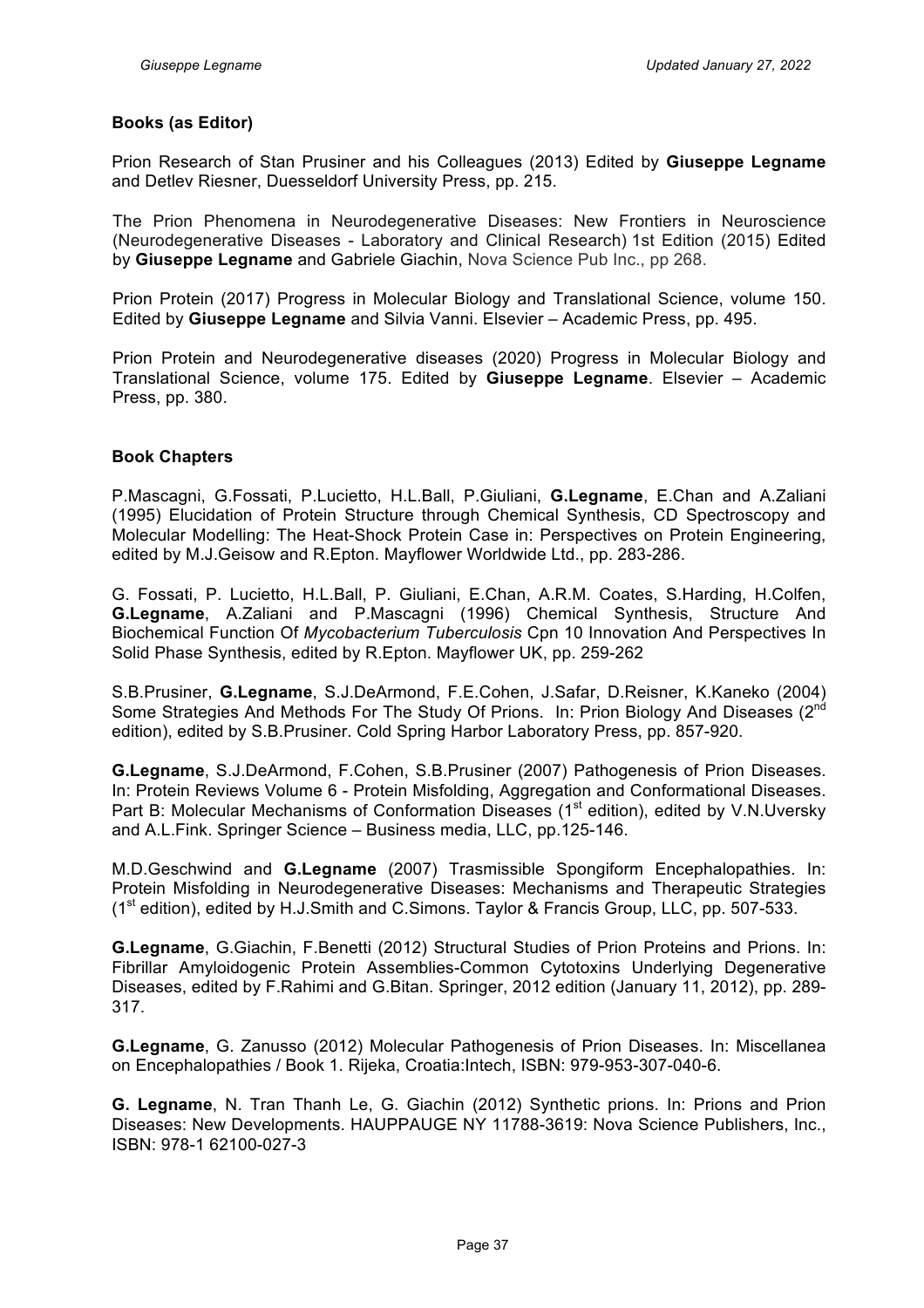**G.Legname** (2013) Synthetic Prions and Other Stories. In: Prion Research of Stan Prusiner and his Colleagues (2013) Edited by Giuseppe Legname and Detlev Riesner, Duesseldorf University Press, pp. 75-84.

**G.Legname** (2015) Novel Approaches to Diagnosis and Therapy in Neurodegenerative Diseases. 5th International Conference on Biomedical Engineering in Vietnam, pp. 155-158, Springer International Publishing, Print ISBN: 978-3-319-11775-1, Online ISBN: 978-3-319- 11776-8, DOI 10.1007/978-3-319-11776-8\_38.

T.P.Mai, **G.Legname** (2015) Role of the Fifth Copper Binding Site in Prion Conversion. 5th International Conference on Biomedical Engineering in Vietnam, pp. 261-265, Springer International Publishing, Print ISBN: 978-3-319-11775-1, Online ISBN: 978-3-319-11776-8, DOI 10.1007/978-3-319-11776-8\_63.

**G.Legname**, S.Aulić, G.Giachin (2015) Concluding remarks. The Prion Phenomena in Neurodegenerative Diseases: New Frontiers in Neuroscience (Neurodegenerative Diseases - Laboratory and Clinical Research) 1st Edition (2015) Edited by Giuseppe Legname and Gabriele Giachin, Nova Science Pub Inc., pp 268.

**G.Legname, S.Vanni** (2017) Preface. Prog Mol Biol Transl Sci. 2017;150:xvii-xix. doi: 10.1016/S1877-1173(17)30128-X. volume 150. Edited by Giuseppe Legname and Silvia Vanni. Elsevier – Academic Press. pp 495.

**G.Legname**, F.Moda (2017) The Prion Concept and Synthetic Prions. Prog Mol Biol Transl Sci.2017;150:147-156. doi: 10.1016/bs.pmbts.2017.06.002. volume 150. Edited by Giuseppe Legname and Silvia Vanni. Elsevier – Academic Press. pp 495.

F.Moda, E.Bistaffa, J.Narkiewicz, G.Salzano, **G.Legname** (2017) Synthetic Mammalian Prions. Prion Diseases. Neuromethods 129: 209-228. doi: 10.1007/978-1-4939-7211-1. Edited by Pawel P. Liberski. Springer Protocols – Humana Press. pp 304.

T.H.Tran, **G.Legname** (2019) Replacement of residue H95 with charged amino acid in the prion protein decreases prion conversion propensity. 7th International Conference on the Development of Biomedical Engineering in Vietnam (BME7). BME 2018. IFMBE Proceedings, vol.69, pp. 255-259, Springer, Singapore. Print ISBN: 978-981-13-5858-6, Online ISBN: 978- 981-13-5859-6, DOI 10.1007/978-981-13-5859-3\_46.

**G.Legname** (2020) Preface. Prog Mol Biol Transl Sci. 2020;175:xv-xvii. doi: 10.1016/S1877- 1173(20)30149-6. volume 175. Edited by Giuseppe Legname. Elsevier – Academic Press. pp 380.

Scialò C, **Legname G.** (2020) The role of the cellular prion protein in the uptake and toxic signaling of pathological neurodegenerative aggregates. Prog Mol Biol Transl Sci. 2020;175:297-323. doi: 10.1016/bs.pmbts.2020.08.008. volume 175. Edited by Giuseppe Legname. Elsevier – Academic Press. pp 380.

F.A.Cazzaniga, C.M.G.De Luca, E.Bistaffa, A.Consonni, **G.Legname**, G.Giaccone, F.Moda (2020) Cell-free amplification of prions: Where do we stand? Prog Mol Biol Transl Sci. 2020;175:325-358. doi: 10.1016/bs.pmbts.2020.08.005. Edited by Giuseppe Legname. Elsevier – Academic Press. pp 380.